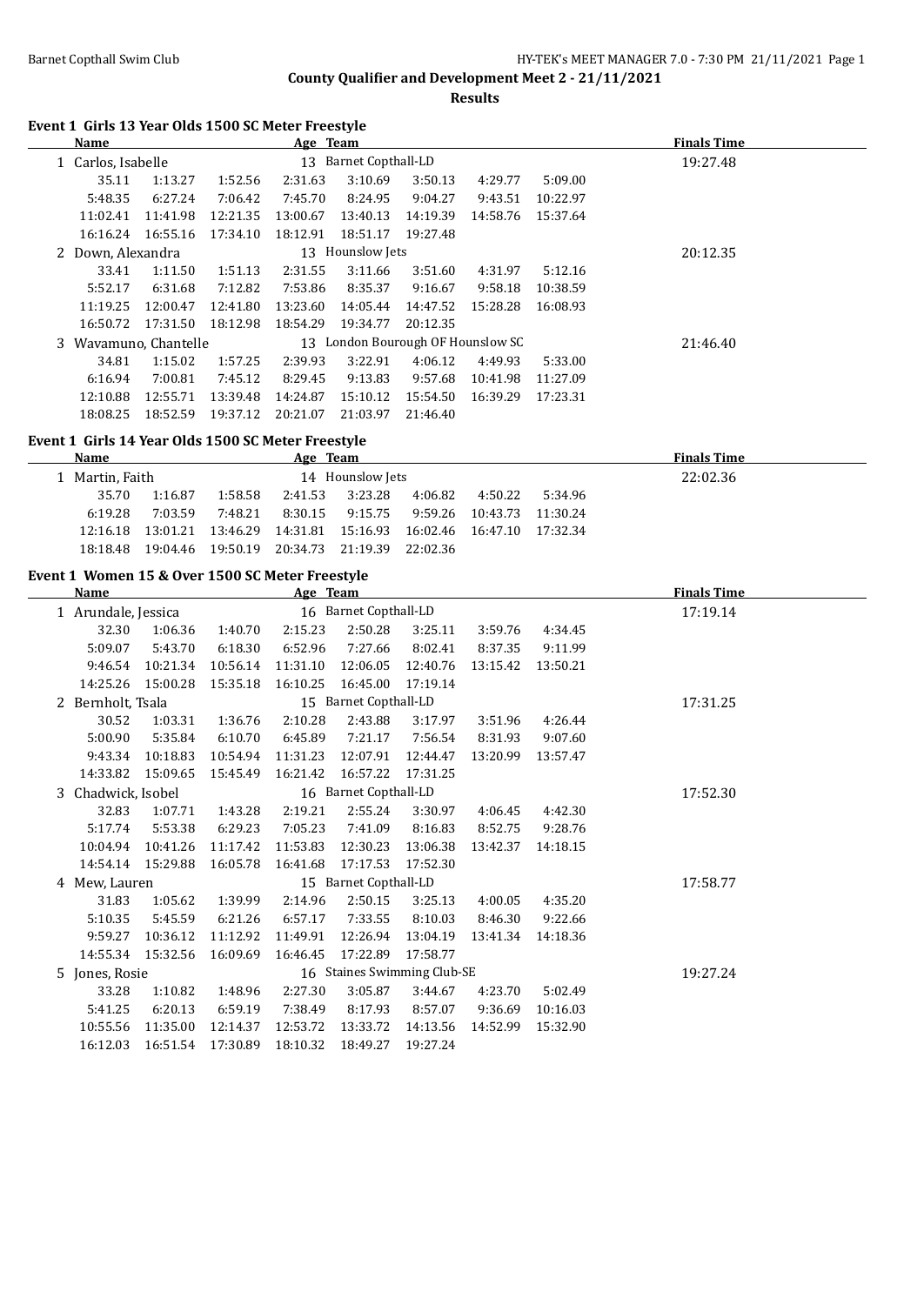**Results**

# **(Event 1 Women 15 & Over 1500 SC Meter Freestyle)**

| <b>Name</b>          |          |          | <u>Age Team</u> |                             |          |          |          | <b>Finals Time</b> |
|----------------------|----------|----------|-----------------|-----------------------------|----------|----------|----------|--------------------|
| 6 McClune, Elizabeth |          |          |                 | 15 Staines Swimming Club-SE |          | 19:52.43 |          |                    |
| 33.45                | 1:10.24  | 1:48.09  | 2:26.90         | 3:06.21                     | 3:45.58  | 4:25.28  | 5:05.23  |                    |
| 5:45.26              | 6:26.19  | 7:06.19  | 7:46.21         | 8:26.19                     | 9:06.77  | 9:46.96  | 10:27.89 |                    |
| 11:08.74             | 11:49.48 | 12:30.42 | 13:11.05        | 13:52.42                    | 14:32.65 | 15:14.07 | 15:54.81 |                    |
| 16:35.04             | 17:15.35 | 17:56.93 | 18:36.17        | 19:15.51                    | 19:52.43 |          |          |                    |
| 7 Wootton, Evie      |          |          |                 | 16 Haringey Aquatics        |          |          |          | 20:21.13           |
| 34.49                | 1:13.46  | 1:53.57  | 2:33.73         | 3:14.10                     | 3:55.52  | 4:36.72  | 5:18.33  |                    |
| 5:58.73              | 6:39.74  | 7:20.93  | 8:01.39         | 8:42.52                     | 9:23.80  | 10:04.91 | 10:46.15 |                    |
| 11:27.33             | 12:08.74 | 12:49.62 | 13:30.59        | 14:12.38                    | 14:54.65 | 15:36.18 | 16:17.39 |                    |
| 16:58.63             | 17:39.52 | 18:20.40 | 19:01.74        | 19:41.99                    | 20:21.13 |          |          |                    |

## **Event 1 Boys 12 Year Olds 1500 SC Meter Freestyle**

| Name                     |          |          | Age Team |                       |          |          |          | <b>Finals Time</b> |
|--------------------------|----------|----------|----------|-----------------------|----------|----------|----------|--------------------|
| 1 Croke, Tom             |          |          |          | 12 Barnet Copthall-LD |          |          |          | 19:29.85           |
| 33.81                    | 1:12.43  | 1:51.98  | 2:30.93  | 3:10.17               | 3:49.74  | 4:29.21  | 5:07.98  |                    |
| 5:47.19                  | 6:26.20  | 7:05.94  | 7:45.16  | 8:25.25               | 9:05.06  | 9:44.87  | 10:24.85 |                    |
| 11:04.60                 | 11:44.61 | 12:23.75 | 13:03.86 | 13:43.86              | 14:21.69 | 15:00.92 | 15:40.67 |                    |
| 16:19.74                 | 16:58.58 | 17:37.45 | 18:16.52 | 18:54.93              | 19:29.85 |          |          |                    |
| 2 Ionel-Asauleac, Andrew |          |          |          | 12 Barnet Copthall-LD |          |          |          | 20:08.62           |
| 35.39                    | 1:15.27  | 1:55.41  | 2:35.49  | 3:15.75               | 3:56.27  | 4:36.96  | 5:17.62  |                    |
| 5:58.37                  | 6:39.04  | 7:19.83  | 8:00.41  | 8:41.00               | 9:21.66  | 10:02.55 | 10:43.29 |                    |
| 11:24.15                 | 12:04.79 | 12:45.59 | 13:26.19 | 14:06.94              | 14:47.54 | 15:28.30 | 16:09.08 |                    |
| 16:49.69                 | 17:30.32 | 18:10.96 | 18:51.61 | 19:31.05              | 20:08.62 |          |          |                    |
| 3 Danilet, Victor Vasile |          |          |          | 12 Barnet Copthall-LD |          |          |          | 20:13.56           |
| 35.72                    | 1:15.34  | 1:56.19  | 2:37.02  | 3:17.69               | 3:58.73  | 4:39.73  | 5:21.03  |                    |
| 6:01.28                  | 6:42.17  | 7:23.08  | 8:03.18  | 8:43.86               | 9:24.72  | 10:04.88 | 10:46.08 |                    |
| 11:26.92                 | 12:07.97 | 12:48.77 | 13:29.65 | 14:10.70              | 14:52.07 | 15:32.86 | 16:13.70 |                    |
| 16:54.21                 | 17:34.16 | 18:14.96 | 18:55.62 | 19:36.14              | 20:13.56 |          |          |                    |

# **Event 1 Boys 13 Year Olds 1500 SC Meter Freestyle**

 $\frac{1}{1}$ 

|    | Name              |                             |          | Age Team |                             |          |          |          | <b>Finals Time</b> |
|----|-------------------|-----------------------------|----------|----------|-----------------------------|----------|----------|----------|--------------------|
|    | 1 Lawrence, Alfie |                             |          |          | 13 Staines Swimming Club-SE |          |          |          | 18:43.88           |
|    | 33.06             | 1:07.83                     | 1:43.44  | 2:19.39  | 2:55.76                     | 3:32.50  | 4:08.95  | 4:45.70  |                    |
|    | 5:22.69           | 5:59.79                     | 6:36.77  | 7:13.74  | 7:51.12                     | 8:28.95  | 9:06.75  | 9:44.84  |                    |
|    | 10:22.77          | 11:01.08                    | 11:39.50 | 12:18.09 | 12:56.09                    | 13:35.00 | 14:13.37 | 14:51.82 |                    |
|    | 15:30.70          | 16:09.30                    | 16:47.62 | 17:26.71 | 18:05.32                    | 18:43.88 |          |          |                    |
|    |                   | Hiotis-Sclavenitis, Romanos |          |          | 13 Barnet Copthall-LD       |          |          |          | 19:13.32           |
|    | 33.76             | 1:11.02                     | 1:49.15  | 2:27.46  | 3:04.18                     | 3:42.61  | 4:21.51  | 5:00.02  |                    |
|    | 5:39.25           | 6:17.46                     | 6:55.53  | 7:33.56  | 8:12.42                     | 8:49.66  | 9:28.46  | 10:07.28 |                    |
|    | 10:44.87          | 11:24.34                    | 12:03.33 | 12:42.42 | 13:21.48                    | 14:01.34 | 14:41.45 | 15:21.47 |                    |
|    | 16:00.48          | 16:38.79                    | 17:18.33 | 17:57.66 | 18:36.23                    | 19:13.32 |          |          |                    |
| 3. | Lorenzim, Damiano |                             |          |          | 13 Barnet Copthall-LD       |          |          |          | 20:20.91           |
|    | 34.94             | 1:13.42                     | 1:52.95  | 2:33.14  | 3:14.03                     | 3:55.04  | 4:34.84  | 5:15.99  |                    |
|    | 5:57.27           | 6:38.64                     | 7:19.62  | 8:01.30  | 8:43.02                     | 9:24.02  | 10:04.75 | 10:46.20 |                    |
|    | 11:29.17          | 12:10.76                    | 12:51.61 | 13:33.90 | 14:14.29                    | 14:55.82 | 15:37.24 | 16:17.66 |                    |
|    | 16:58.51          | 17:40.36                    | 18:22.51 | 19:03.46 | 19:44.43                    | 20:20.91 |          |          |                    |
|    | 4 Barrios, Joshua |                             |          |          | 13 Bo Of Harrow             |          |          |          | 20:28.97           |
|    | 35.56             | 1:15.20                     | 1:55.19  | 2:36.64  | 3:17.83                     | 3:58.33  | 4:38.90  | 5:20.91  |                    |
|    | 6:01.55           | 6:43.33                     | 7:25.65  | 8:07.00  | 8:47.20                     | 9:28.39  | 10:09.56 | 10:50.38 |                    |
|    | 11:32.25          | 12:13.02                    | 12:55.64 | 13:37.69 | 14:19.03                    | 15:01.01 | 15:43.03 | 16:27.37 |                    |
|    | 17:08.18          | 17:49.90                    | 18:31.03 | 19:11.19 | 19:51.31                    | 20:28.97 |          |          |                    |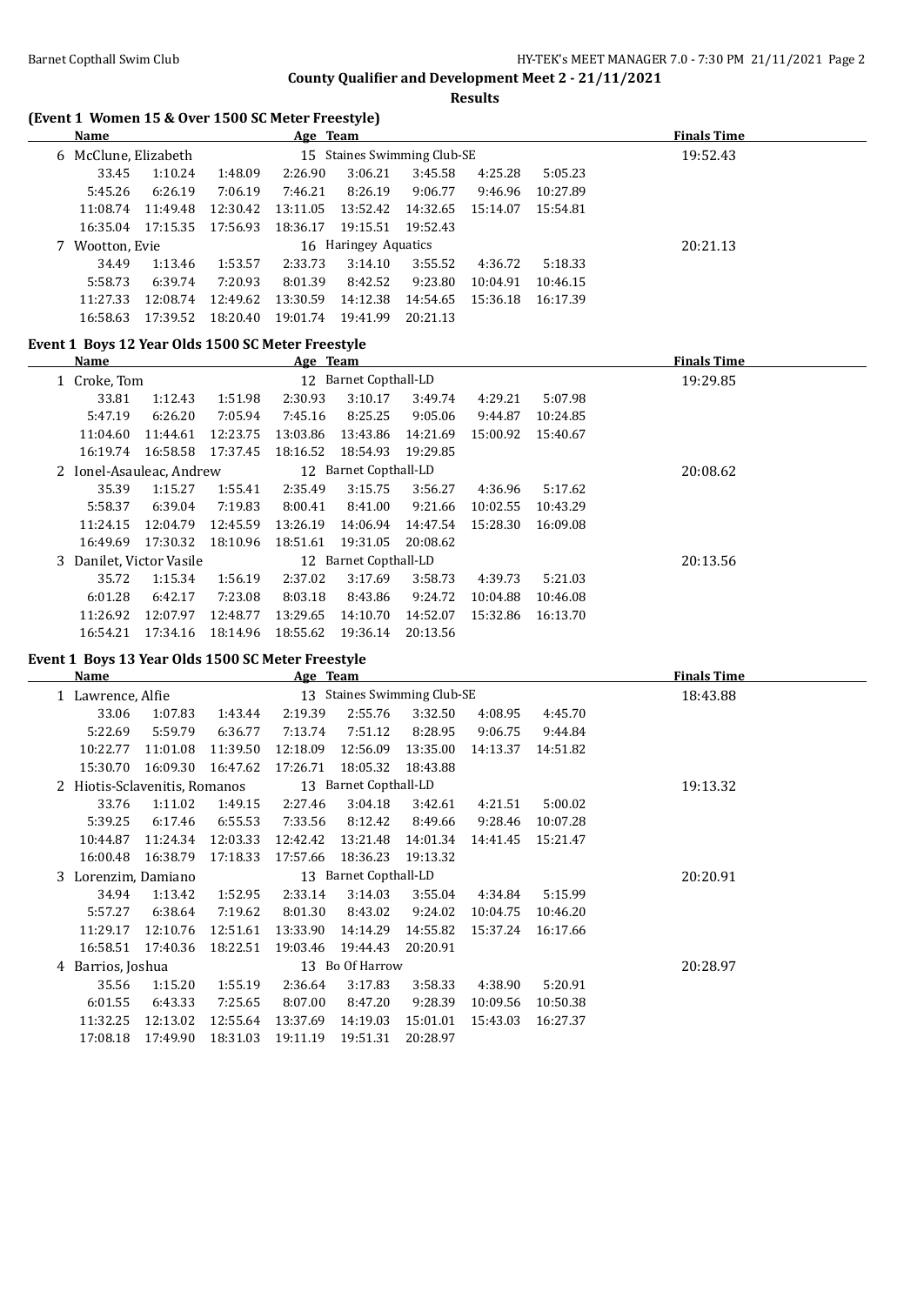**Results**

#### **Event 1 Boys 14 Year Olds 1500 SC Meter Freestyle**

| Name                                               |          |          | Age Team |                       |          |          |          | <b>Finals Time</b> |  |
|----------------------------------------------------|----------|----------|----------|-----------------------|----------|----------|----------|--------------------|--|
| 1 Sinnott, Dante                                   |          |          |          | 14 Barnet Copthall-LD |          |          | 17:28.88 |                    |  |
| 32.19                                              | 1:06.33  | 1:41.43  | 2:16.43  | 2:51.20               | 3:25.41  | 4:00.17  | 4:35.23  |                    |  |
| 5:09.82                                            | 5:44.19  | 6:18.93  | 6:53.41  | 7:28.75               | 8:04.07  | 8:39.26  | 9:14.62  |                    |  |
| 9:49.87                                            | 10:25.25 | 11:00.80 | 11:36.23 | 12:11.45              | 12:46.81 | 13:22.90 | 13:58.26 |                    |  |
| 14:33.46                                           | 15:08.78 | 15:43.97 | 16:19.57 | 16:55.62              | 17:28.88 |          |          |                    |  |
| 2 Harris-Eze, Kene                                 |          |          |          | 14 Barnet Copthall-LD |          |          |          | 17:32.80           |  |
| 30.43                                              | 1:03.98  | 1:38.36  | 2:13.00  | 2:48.21               | 3:23.42  | 3:58.99  | 4:34.39  |                    |  |
| 5:10.14                                            | 5:45.65  | 6:21.48  | 6:57.41  | 7:33.11               | 8:09.24  | 8:44.98  | 9:20.58  |                    |  |
| 9:56.53                                            | 10:31.88 | 11:06.92 | 11:42.59 | 12:17.83              | 12:52.96 | 13:28.20 | 14:03.49 |                    |  |
| 14:39.12                                           | 15:14.84 | 15:49.98 | 16:25.42 | 17:00.29              | 17:32.80 |          |          |                    |  |
| Event 2 Boys 9 Year Olds 100 SC Meter Breaststroke |          |          |          |                       |          |          |          |                    |  |
| Name                                               |          |          | Age Team |                       |          |          |          | <b>Finals Time</b> |  |
| $1$ Ialil Ari                                      |          |          |          | Q Rarnet Conthall I D |          |          |          | $7.120$ C          |  |

| Jalil, Ari                       | Barnet Copthall-LD<br>q  | 2:13.95        |
|----------------------------------|--------------------------|----------------|
| 1:06.32<br>2:13.95               |                          |                |
| --- Laszlo, Oliver               | 9 SouthWest Londonfin SC | X1:55.37       |
| 1:55.37<br>56.47                 |                          |                |
| --- Herman, Jameson              | 9 Barnet Copthall-LD     | D <sub>0</sub> |
| 4.4 Start before starting signal |                          |                |
| 47.19<br>D0                      |                          |                |

# **Event 2 Boys 10 Year Olds 100 SC Meter Breaststroke**

| Name                                                                                       | Age Team                     | <b>Finals Time</b> |
|--------------------------------------------------------------------------------------------|------------------------------|--------------------|
| 1 Butorac, Zoran<br>1:38.42<br>47.75                                                       | 10 Barnet Copthall-LD        | 1:38.42            |
| 2 Sufaj, Keiden<br>54.72<br>1:53.42                                                        | Barnet Copthall-LD<br>10     | 1:53.42            |
| 3 Aoun, Rayan<br>1:54.75<br>53.47                                                          | Hounslow Jets<br>10          | 1:54.75            |
| 4 Patel, Dylan<br>1:57.26<br>54.42                                                         | Barnet Copthall-LD<br>10     | 1:57.26            |
| 5 Chan, Matthew<br>55.99<br>1:58.14                                                        | Barnet Copthall-LD<br>10     | 1:58.14            |
| 6 Lonberg, Christian<br>57.89<br>2:02.76                                                   | SouthWest Londonfin SC<br>10 | 2:02.76            |
| 7 Vaidya, Omkar<br>2:09.46<br>56.44                                                        | Bo Of Harrow<br>10           | 2:09.46            |
| --- Shamshuddin Cortes, Alejandr<br>4.4 Start before starting signal<br>47.19<br><b>DQ</b> | Barnet Copthall-LD<br>10     | DQ                 |

#### **Event 2 Boys 11 Year Olds 100 SC Meter Breaststroke**

| Name                                      |    | Age Team                  | <b>Finals Time</b> |
|-------------------------------------------|----|---------------------------|--------------------|
| 1 Ukeje, Ikenna<br>42.59<br>1:30.68       |    | 11 SouthWest Londonfin SC | 1:30.68            |
| 2 Weerasinghe, Seth<br>46.43<br>1:39.37   | 11 | Barnet Copthall-LD        | 1:39.37            |
| 3 Tang, Alfred Loktin<br>47.63<br>1:39.67 | 11 | Hounslow Jets             | 1:39.67            |
| 4 Zegiri, Gert<br>1:46.24<br>51.14        |    | Bo Of Harrow              | 1:46.24            |
| 5 Malde, Krish<br>56.31<br>2:02.03        |    | Bo Of Harrow              | 2:02.03            |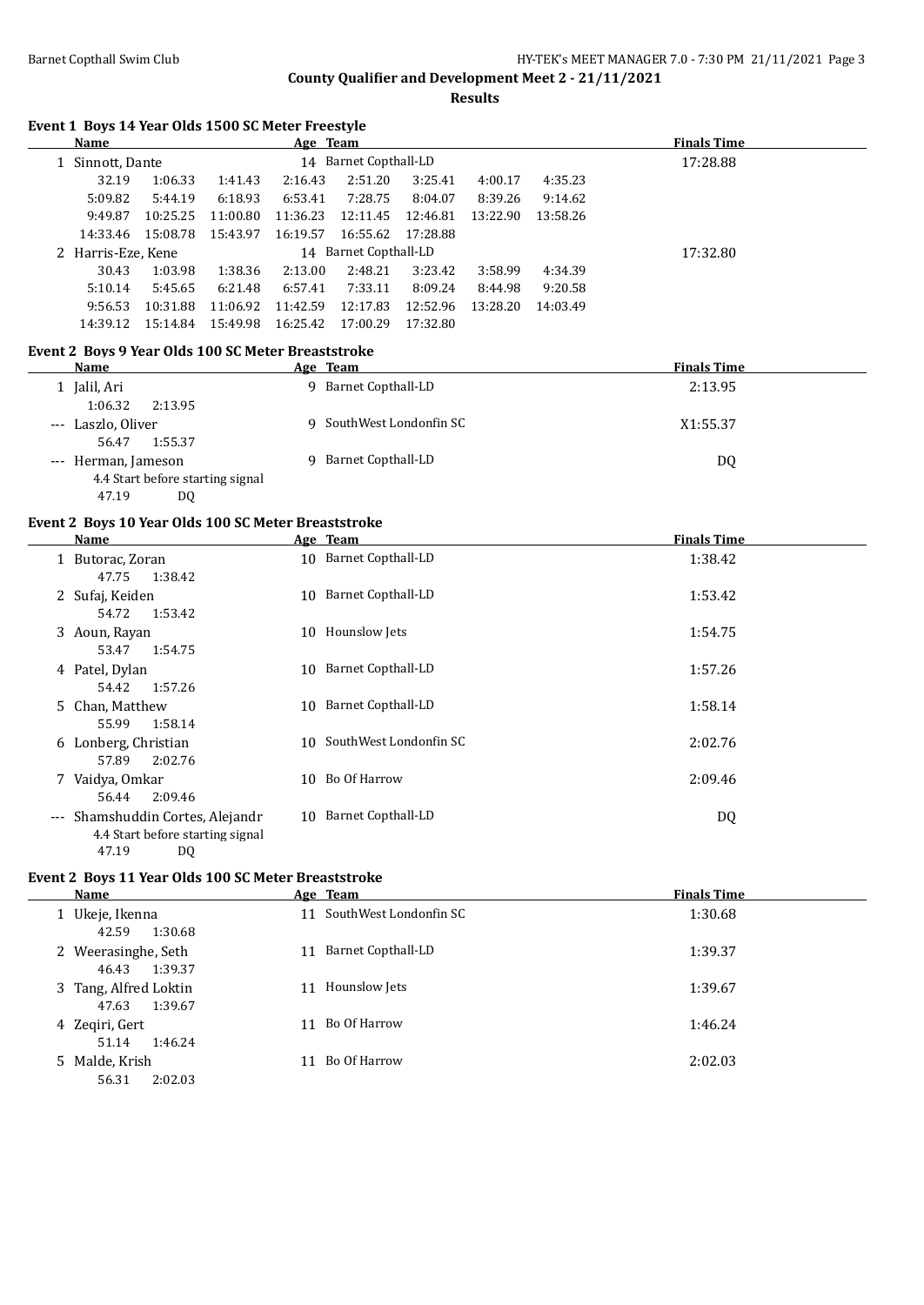1:00.72 2:04.78

# **County Qualifier and Development Meet 2 - 21/11/2021**

| Event 2 Boys 12 Year Olds 100 SC Meter Breaststroke<br>Name              | Age Team                                                                                   | <b>Finals Time</b> |
|--------------------------------------------------------------------------|--------------------------------------------------------------------------------------------|--------------------|
| 1 Carreiras-Rebelo, Gabriel<br>43.65<br>1:30.04                          | 12 Barnet Copthall-LD                                                                      | 1:30.04            |
| 2 Bhudia, Krish<br>47.89<br>1:40.46                                      | 12 Bo Of Harrow                                                                            | 1:40.46            |
| 3 Wadsworth, Harrison<br>48.04<br>1:43.06                                | 12 Hounslow Jets                                                                           | 1:43.06            |
| Event 2 Boys 13 Year Olds 100 SC Meter Breaststroke                      |                                                                                            |                    |
| <b>Name</b>                                                              | Age Team                                                                                   | <b>Finals Time</b> |
| 1 Stafford-Davies, Max<br>34.44<br>1:12.49                               | 13 Hounslow Jets                                                                           | 1:12.49            |
| 2 Lembac, Razvan V<br>39.20<br>1:25.45                                   | 13 Bo Of Harrow                                                                            | 1:25.45            |
| 3 Mihali, Patrick<br>41.52<br>1:29.46                                    | 13 Bo Of Harrow                                                                            | 1:29.46            |
| 4 Lui, Maxwell<br>43.83<br>1:30.57                                       | 13 Chelsea and Westminster Swimmi-LD                                                       | 1:30.57            |
| --- Belhadi, Ali                                                         | 13 Bo Of Harrow                                                                            | DQ                 |
| 7.4 Leg movements not on the same plane<br>56.04<br>DQ.                  |                                                                                            |                    |
| --- Barrett, Dylan                                                       | 13 Natare West London SC                                                                   | DQ                 |
| 44.01<br><b>DQ</b>                                                       | 7.6 Did not touch at turn or finish with both hands, or touch not simultaneous or hands no |                    |
| Event 2 Boys 14 Year Olds 100 SC Meter Breaststroke                      |                                                                                            |                    |
| Name                                                                     | Age Team                                                                                   | <b>Finals Time</b> |
| 1 Safonov, Greg<br>36.27<br>1:20.60                                      | 14 Staines Swimming Club-SE                                                                | 1:20.60            |
| 2 Otulak, Dawid<br>39.72<br>1:24.79                                      | 14 Bo Of Harrow                                                                            | 1:24.79            |
| 3 Patel, Arnesh<br>51.57<br>1:49.97                                      | 14 Bo Of Harrow                                                                            | 1:49.97            |
| --- Rabenda, Olivier<br>4.4 Start before starting signal<br>43.97<br>DQ. | 14 Hounslow Jets                                                                           | DQ                 |
| Event 2 Boys 15 & Over 100 SC Meter Breaststroke                         |                                                                                            |                    |
| <b>Name</b>                                                              | Age Team                                                                                   | <b>Finals Time</b> |
| 1 Ellingham, Luke<br>34.31<br>1:13.99                                    | 17 Haringey Aquatics                                                                       | 1:13.99            |
| 2 Reder, Gabriel<br>35.61<br>1:16.07                                     | 15 London Bourough OF Hounslow SC                                                          | 1:16.07            |
| 3 Bhonsle, Gabriel<br>39.57<br>1:23.18                                   | 15 Haringey Aquatics                                                                       | 1:23.18            |
| 4 Puslednik, Kacper<br>40.93<br>1:26.31                                  | 15 London Bourough OF Hounslow SC                                                          | 1:26.31            |
| Event 3 Girls 9 Year Olds 100 SC Meter Breaststroke                      |                                                                                            |                    |
| <b>Name</b>                                                              | Age Team                                                                                   | <b>Finals Time</b> |
| 1 Shah, Sareena                                                          | 9 Barnet Copthall-LD                                                                       | 2:03.38            |
| 59.82<br>2:03.38                                                         |                                                                                            |                    |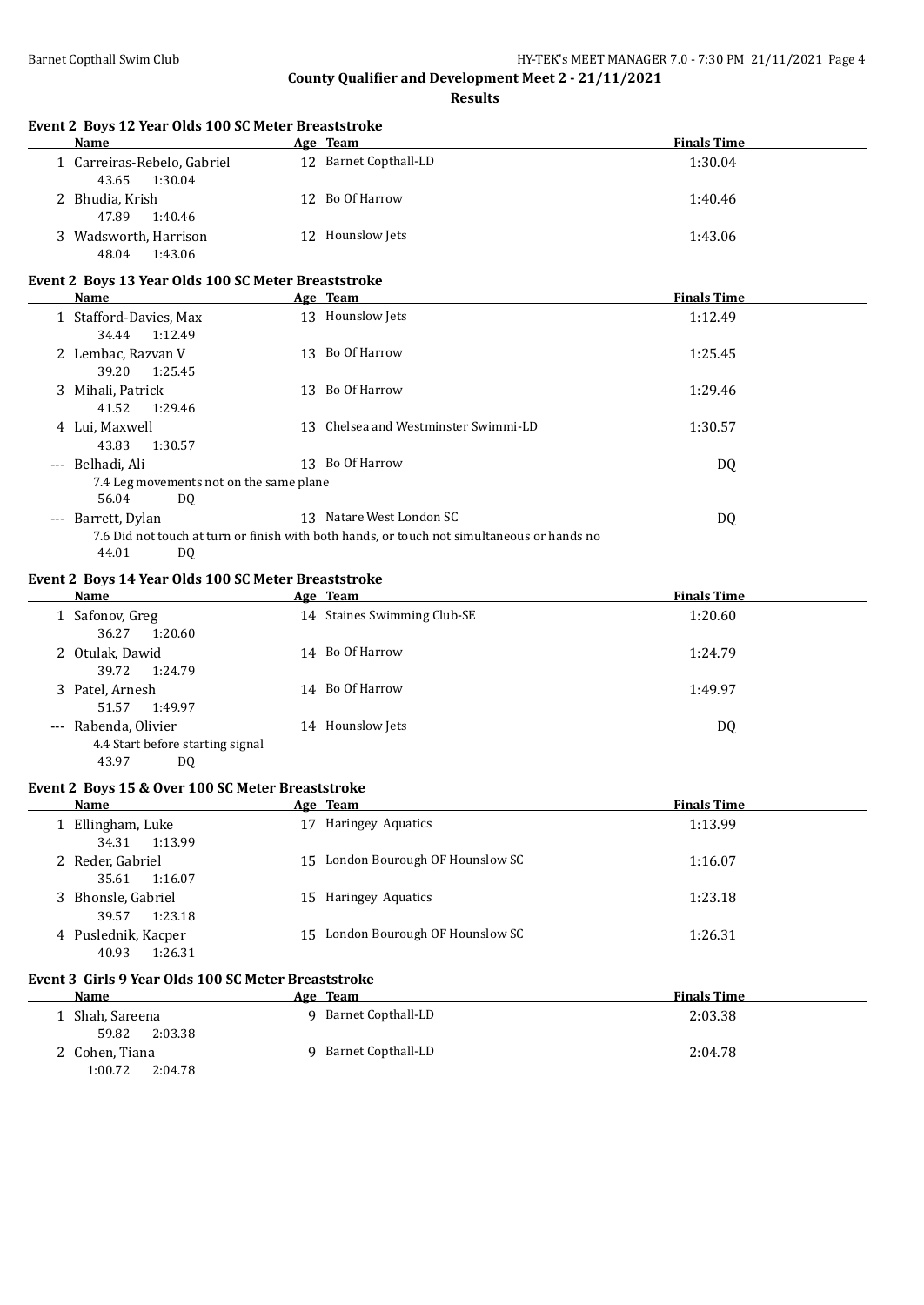**Results**

| (Event 3 Girls 9 Year Olds 100 SC Meter Breaststroke)  |                                                                                           |                    |
|--------------------------------------------------------|-------------------------------------------------------------------------------------------|--------------------|
| Name                                                   | Age Team                                                                                  | <b>Finals Time</b> |
| 3 Rayan, Aleeza<br>58.26<br>2:06.38                    | 9 Barnet Copthall-LD                                                                      | 2:06.38            |
| 4 Christophorou, Isabella<br>1:04.05<br>2:14.28        | 9 Barnet Copthall-LD                                                                      | 2:14.28            |
| 5 Lutescu, Rebecca<br>1:05.68<br>2:21.28               | 9 Barnet Copthall-LD                                                                      | 2:21.28            |
| Event 3 Girls 10 Year Olds 100 SC Meter Breaststroke   |                                                                                           |                    |
| <b>Name</b>                                            | Age Team                                                                                  | <b>Finals Time</b> |
| 1 Lazarevic, Sofia<br>49.48<br>1:44.01                 | 10 Barnet Copthall-LD                                                                     | 1:44.01            |
| 2 Oyekanmi, Olivia<br>55.56<br>1:55.46                 | 10 Barnet Copthall-LD                                                                     | 1:55.46            |
| 3 Nastiuc Blanar, Roberta<br>54.94<br>1:56.34          | 10 Barnet Copthall-LD                                                                     | 1:56.34            |
| 4 Mew, Ellie<br>55.74<br>1:57.20                       | 10 Barnet Copthall-LD                                                                     | 1:57.20            |
| 5 Staniak, Rosie<br>58.87<br>2:05.39                   | 10 Staines Swimming Club-SE                                                               | 2:05.39            |
| Event 3 Girls 11 Year Olds 100 SC Meter Breaststroke   |                                                                                           |                    |
| <b>Name</b>                                            | Age Team                                                                                  | <b>Finals Time</b> |
| 1 Hanson, Amy<br>45.54<br>1:36.19                      | 11 Haringey Aquatics                                                                      | 1:36.19            |
| 2 Byron Nour, Laila<br>46.82<br>1:37.91                | 11 Bo Of Harrow                                                                           | 1:37.91            |
| 3 Reindorf Asamoah Dan, Victoria-l<br>48.09<br>1:42.79 | 11 Barnet Copthall-LD                                                                     | 1:42.79            |
| 4 Dharmaraja, Aanya<br>53.55<br>1:51.50                | 11 Bo Of Harrow                                                                           | 1:51.50            |
| 5 Ellis, Saoirse<br>54.41<br>1:55.64                   | 11 Haringey Aquatics                                                                      | 1:55.64            |
| 6 Perex-Badalbit, Claudia<br>57.98<br>2:03.96          | 11 SouthWest Londonfin SC                                                                 | 2:03.96            |
| 7 Shah, Ishani<br>1:00.79<br>2:05.26                   | 11 Bo Of Harrow                                                                           | 2:05.26            |
| --- Martin, Bernadette                                 | 11 Hounslow Jets                                                                          | DQ                 |
| 1:00.44<br>DQ.                                         | 7.5 Executed alternating or downward butterfly kick (except after start or after turn, as |                    |
| Event 3 Girls 12 Year Olds 100 SC Meter Breaststroke   |                                                                                           |                    |
| Name                                                   | Age Team                                                                                  | <b>Finals Time</b> |
| 1 Safahe, Mina<br>41.66<br>1:27.87                     | 12 Bo Of Harrow                                                                           | 1:27.87            |
| 2 Hadjiandreou, Lilia<br>43.07<br>1:30.83              | 12 Hounslow Jets                                                                          | 1:30.83            |
| 3 Kurati, Kaltra<br>42.62<br>1:31.09                   | 12 Chelsea and Westminster Swimmi-LD                                                      | 1:31.09            |
| 4 Livina, Luize<br>43.76<br>1:32.29                    | 12 SouthWest Londonfin SC                                                                 | 1:32.29            |
| 5 Terranova, Emma<br>43.72<br>1:34.76                  | 12 London Bourough OF Hounslow SC                                                         | 1:34.76            |

6 Popovici, Ioana 12 Bo Of Harrow 1:35.93 44.76 1:35.93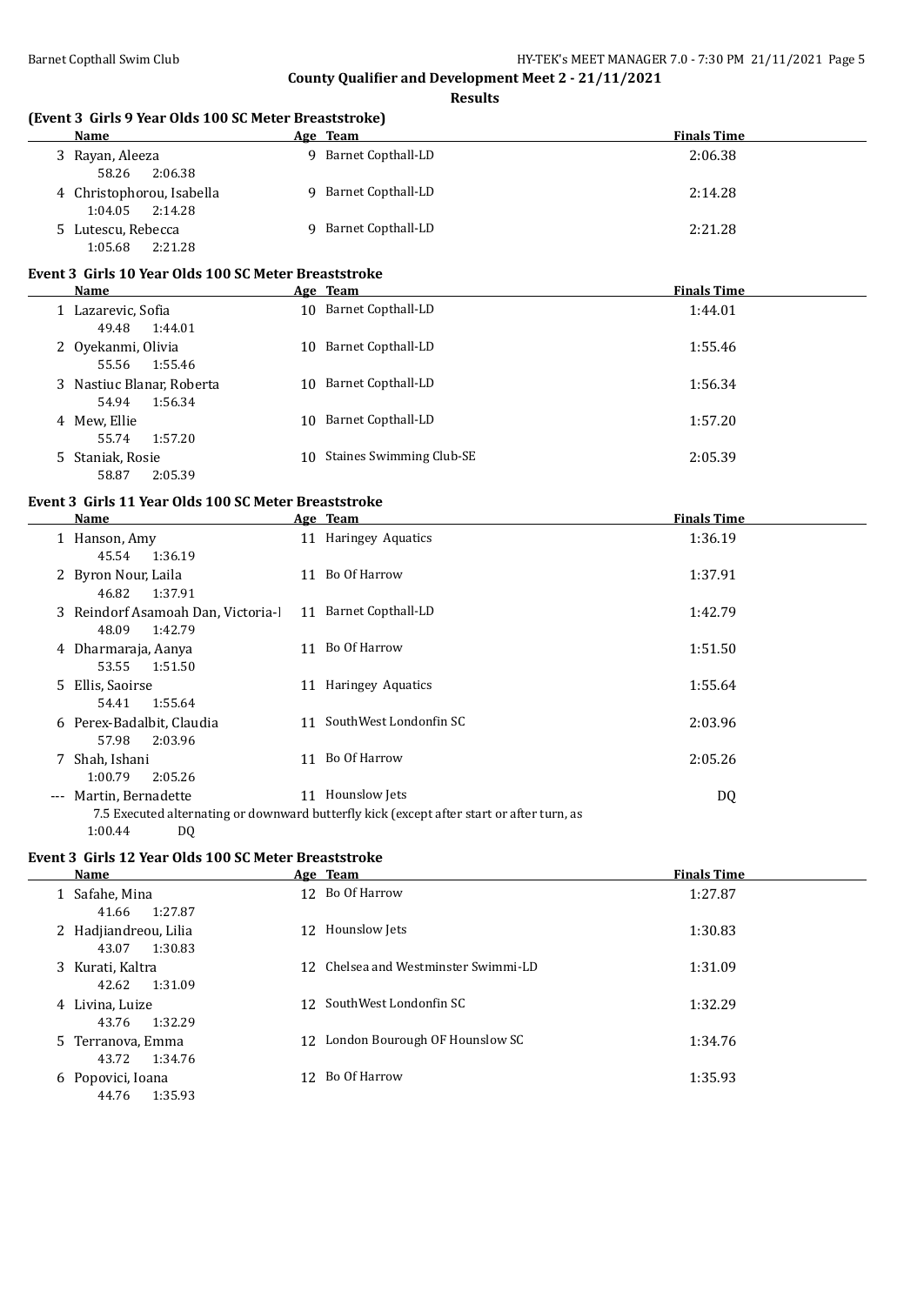**Results**

## **(Event 3 Girls 12 Year Olds 100 SC Meter Breaststroke)**

|   | Name                                      | Age Team              | <b>Finals Time</b> |
|---|-------------------------------------------|-----------------------|--------------------|
|   | 7 Cucu, Olivia<br>45.88<br>1:37.69        | 12 Barnet Copthall-LD | 1:37.69            |
|   | 8 Saltmarsh, Georgina<br>48.21<br>1:41.45 | 12 Haringey Aquatics  | 1:41.45            |
| 9 | Bilici, Dilara<br>47.43<br>1:41.60        | 12 Haringey Aquatics  | 1:41.60            |
|   | 10 Chudasama, Jiya<br>50.32<br>1:45.68    | 12 Bo Of Harrow       | 1:45.68            |
|   | 11 Kerai, Divya<br>49.91<br>1:45.96       | 12 Bo Of Harrow       | 1:45.96            |
|   | 12 Bhonsle, Nina<br>52.90<br>1:48.59      | 12 Haringey Aquatics  | 1:48.59            |
|   | 13 Majic, Emily<br>52.20<br>1:52.83       | 12 Hounslow Jets      | 1:52.83            |
|   | 14 Daley, Penelope<br>52.73<br>1:52.87    | 12 Hounslow Jets      | 1:52.87            |
|   | 15 Hindawi, Sarah<br>54.71<br>1:55.37     | 12 Bo Of Harrow       | 1:55.37            |
|   | 16 Elmadiova, Jasmine<br>2:08.74<br>59.55 | 12 Bo Of Harrow       | 2:08.74            |

# **Event 3 Girls 13 Year Olds 100 SC Meter Breaststroke**

| <b>Name</b>                             |    | Age Team                                                                                                                        | <b>Finals Time</b> |  |
|-----------------------------------------|----|---------------------------------------------------------------------------------------------------------------------------------|--------------------|--|
| 1 Lovelock, Hannah<br>40.31<br>1:25.83  |    | 13 Hitchin Swimming Club                                                                                                        | 1:25.83            |  |
| 2 Karagianni, Anisa<br>1:26.50<br>40.96 |    | 13 London Bourough OF Hounslow SC                                                                                               | 1:26.50            |  |
| 3 Reder, Liliana<br>40.70<br>1:28.23    | 13 | London Bourough OF Hounslow SC                                                                                                  | 1:28.23            |  |
| 4 Leksander, Laura<br>41.29<br>1:30.06  |    | 13 Bo Of Harrow                                                                                                                 | 1:30.06            |  |
| 5 Smethurst, Evelyn<br>42.18<br>1:30.61 | 13 | Hounslow Jets                                                                                                                   | 1:30.61            |  |
| 6 Pacyniak, Olivia<br>42.78<br>1:32.41  | 13 | London Bourough OF Hounslow SC                                                                                                  | 1:32.41            |  |
| 7 Masterson, Erin T<br>46.00<br>1:41.39 | 13 | Bo Of Harrow                                                                                                                    | 1:41.39            |  |
| 8 Karger, Sophia<br>52.00<br>1:52.07    |    | 13 Bo Of Harrow                                                                                                                 | 1:52.07            |  |
| 9 Martin, Niamh<br>53.97<br>1:57.23     |    | 13 Hounslow Jets                                                                                                                | 1:57.23            |  |
| --- Halai, Rea<br>55.64<br>DQ           |    | 13 Bo Of Harrow<br>7.6 Did not touch at turn or finish with both hands, or touch not simultaneous or hands no                   | DQ                 |  |
| --- Nieto, Genesis<br>47.40<br>DQ       |    | 13 London Bourough OF Hounslow SC<br>7.6 Did not touch at turn or finish with both hands, or touch not simultaneous or hands no | DQ                 |  |

#### **Event 3 Girls 14 Year Olds 100 SC Meter Breaststroke**

| Name            |         | Age Team                  | <b>Finals Time</b> |
|-----------------|---------|---------------------------|--------------------|
| Patwa, Deeshaya |         | 14 Bo Of Harrow           | 1:29.11            |
| 43.48           | 1:29.11 |                           |                    |
| 2 Ukeje, Leah   |         | 14 SouthWest Londonfin SC | 1:29.35            |
| 40.96           | 1:29.35 |                           |                    |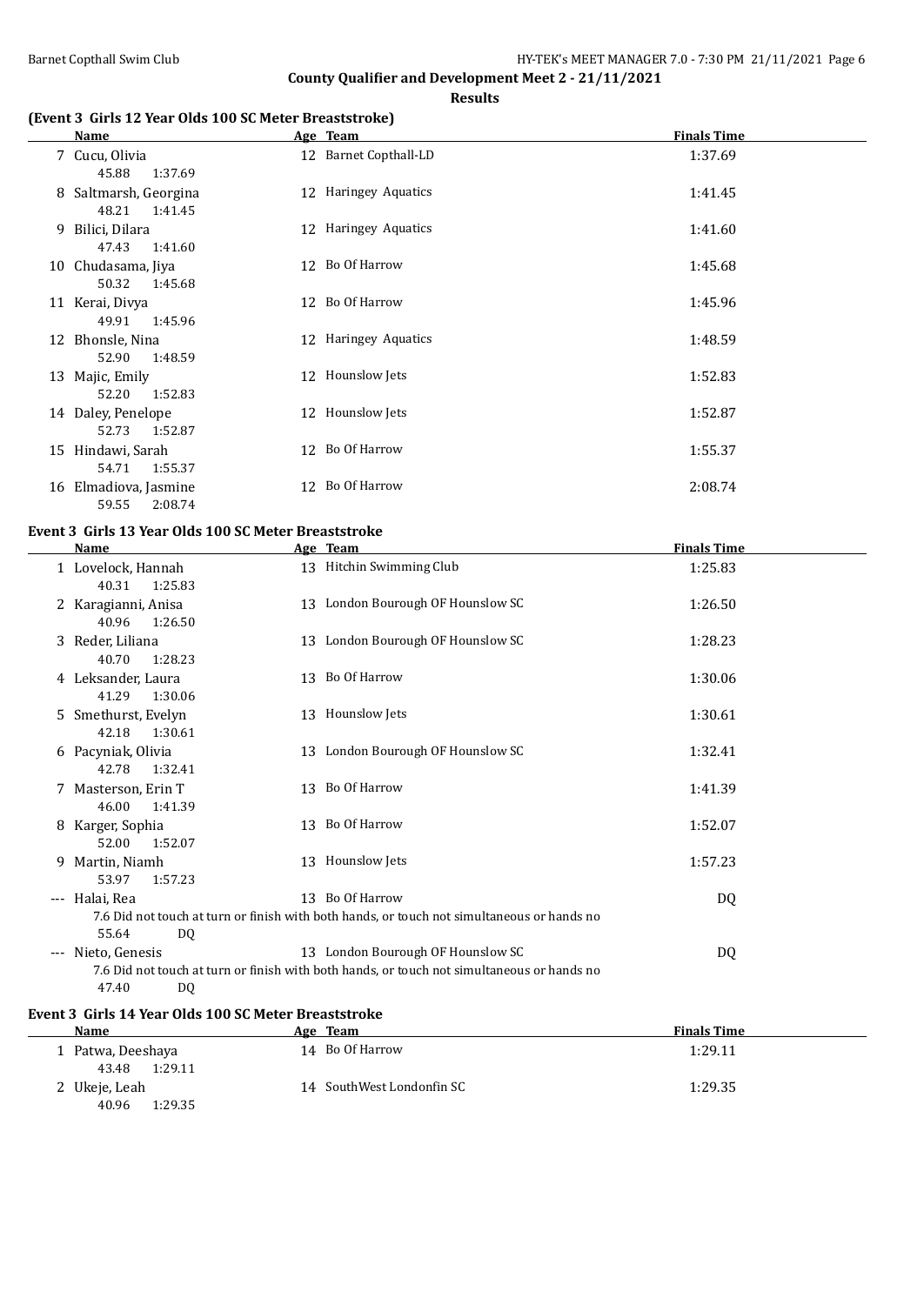| (Event 3 Girls 14 Year Olds 100 SC Meter Breaststroke)<br>Name<br>and the same of the Age Team |                                   | <b>Finals Time</b> |
|------------------------------------------------------------------------------------------------|-----------------------------------|--------------------|
| 3 Shah, Mahi<br>46.62<br>1:38.25                                                               | 14 Bo Of Harrow                   | 1:38.25            |
| Event 3 Girls 15 & Over 100 SC Meter Breaststroke                                              |                                   |                    |
| Name                                                                                           | Age Team                          | <b>Finals Time</b> |
| 1 Wootton, Evie<br>38.33<br>1:22.09                                                            | 16 Haringey Aquatics              | 1:22.09            |
| 2 Patel, Esha<br>40.59<br>1:25.54                                                              | 17 Bo Of Harrow                   | 1:25.54            |
| 3 Guellal, Nora<br>45.80<br>1:39.31                                                            | 15 Hounslow Jets                  | 1:39.31            |
| Event 4 Boys 9 Year Olds 100 SC Meter IM<br>Name                                               | Age Team                          | <b>Finals Time</b> |
| 1 Lawrence, Daniel                                                                             | 9 Staines Swimming Club-SE        | 1:27.74            |
| 42.75<br>1:27.74                                                                               | 9 Barnet Copthall-LD              |                    |
| 2 Flori, Raffi<br>48.12<br>1:43.12                                                             |                                   | 1:43.12            |
| 3 Kay, Deniz<br>57.67<br>2:00.00                                                               | 9 Barnet Copthall-LD              | 2:00.00            |
| --- Laszlo, Oliver<br>47.89<br>1:39.08                                                         | 9 SouthWest Londonfin SC          | X1:39.08           |
| Event 4 Boys 10 Year Olds 100 SC Meter IM                                                      |                                   |                    |
| <b>Name</b>                                                                                    | Age Team                          | <b>Finals Time</b> |
| 1 Szczygiel, Alexander<br>41.47<br>1:29.77                                                     | 10 Haringey Aquatics              | 1:29.77            |
| 2 Butorac, Zoran<br>46.00<br>1:33.65                                                           | 10 Barnet Copthall-LD             | 1:33.65            |
| 3 Daly, Daniel<br>43.24<br>1:33.83                                                             | 10 Barnet Copthall-LD             | 1:33.83            |
| 4 Aoun, Rayan<br>45.64<br>1:40.79                                                              | 10 Hounslow Jets                  | 1:40.79            |
| 5 Lonberg, Christian<br>1:49.35<br>51.37                                                       | 10 SouthWest Londonfin SC         | 1:49.35            |
| Event 4 Boys 11 Year Olds 100 SC Meter IM                                                      |                                   |                    |
| <u>Name</u>                                                                                    | Age Team                          | <b>Finals Time</b> |
| 1 Ukeje, Ikenna<br>37.98<br>1:21.47                                                            | 11 SouthWest Londonfin SC         | 1:21.47            |
| 2 Selmani, Amar<br>37.36<br>1:22.22                                                            | 11 Barnet Copthall-LD             | 1:22.22            |
| 3 Tang, Alfred Loktin<br>42.88<br>1:28.44                                                      | 11 Hounslow Jets                  | 1:28.44            |
| 4 Kay, Alp<br>41.53<br>1:30.18                                                                 | 11 Barnet Copthall-LD             | 1:30.18            |
| 5 Zeqiri, Gert<br>42.81<br>1:30.95                                                             | 11 Bo Of Harrow                   | 1:30.95            |
| 6 Yalovets, Timofiy<br>41.84<br>1:32.53                                                        | 11 London Bourough OF Hounslow SC | 1:32.53            |
| 7 Malde, Krish<br>51.88<br>1:51.88                                                             | 11 Bo Of Harrow                   | 1:51.88            |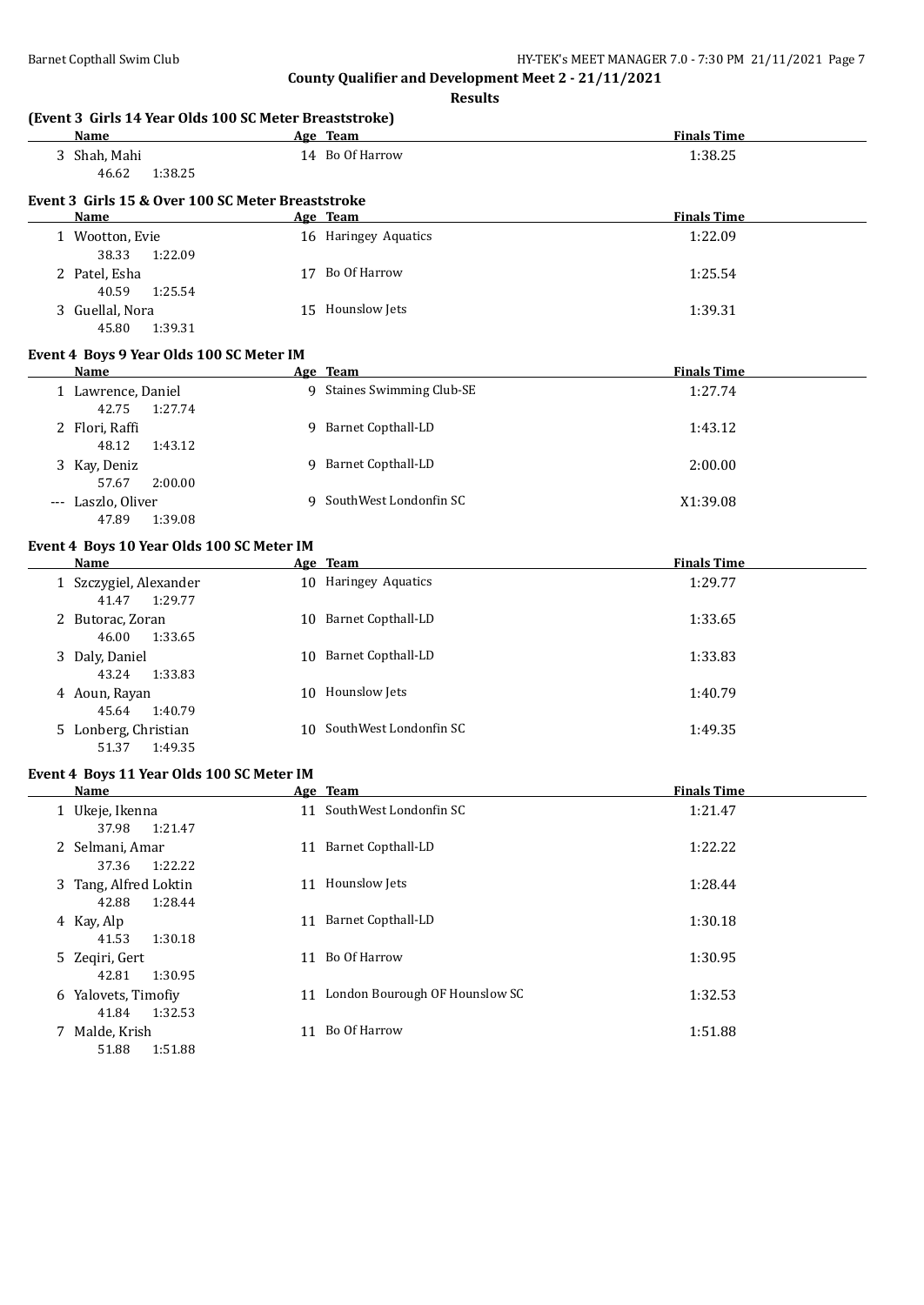| <b>Name</b>                  | (Event 4 Boys 11 Year Olds 100 SC Meter IM)          | Age Team                             | <b>Finals Time</b> |
|------------------------------|------------------------------------------------------|--------------------------------------|--------------------|
| --- Patel, Henley<br>1:02.73 | 4.4 Start before starting signal - misc<br><b>DQ</b> | 11 Bo Of Harrow                      | <b>DQ</b>          |
| Name                         | Event 4 Boys 12 Year Olds 100 SC Meter IM            |                                      | <b>Finals Time</b> |
|                              |                                                      | Age Team                             |                    |
| 1 Ukeje, Elendu              | 36.66<br>1:20.95                                     | 12 SouthWest Londonfin SC            | 1:20.95            |
|                              | 2 Carstairs, Adam<br>36.96<br>1:21.47                | 12 Bo Of Harrow                      | 1:21.47            |
| 40.75                        | 3 Carreiras-Rebelo, Gabriel<br>1:22.56               | 12 Barnet Copthall-LD                | 1:22.56            |
|                              | 4 Wadsworth, Harrison<br>44.56<br>1:31.86            | 12 Hounslow Jets                     | 1:31.86            |
|                              | Event 4 Boys 13 Year Olds 100 SC Meter IM            |                                      |                    |
| Name                         |                                                      | Age Team                             | <b>Finals Time</b> |
| 1 Lesesne, Eric              | 34.12<br>1:17.34                                     | 13 Chelsea and Westminster Swimmi-LD | 1:17.34            |
| 2 Mihali, Patrick<br>37.05   | 1:19.02                                              | 13 Bo Of Harrow                      | 1:19.02            |
| 36.09                        | 3 Hiotis-Sclavenitis, Romanos<br>1:19.88             | 13 Barnet Copthall-LD                | 1:19.88            |
| 4 Sharma, Aditya             | 37.70<br>1:21.62                                     | 13 Bo Of Harrow                      | 1:21.62            |
| 5 Belhadi, Ali<br>51.86      | 1:43.69                                              | 13 Bo Of Harrow                      | 1:43.69            |
|                              | --- Stafford-Davies, Max<br>33.14<br>1:08.27         | 13 Hounslow Jets                     | X1:08.27           |
|                              | Event 4 Boys 14 Year Olds 100 SC Meter IM            |                                      |                    |
| <b>Name</b>                  |                                                      | Age Team                             | <b>Finals Time</b> |
| 1 Ridard, Luca<br>34.17      | 1:10.91                                              | 14 Haringey Aquatics                 | 1:10.91            |
| 2 Safonov, Greg              | 33.50<br>1:11.66                                     | 14 Staines Swimming Club-SE          | 1:11.66            |
| 3 Otulak, Dawid<br>36.33     | 1:17.69                                              | 14 Bo Of Harrow                      | 1:17.69            |
| 38.45                        | 4 Rabenda, Olivier<br>1:23.27                        | 14 Hounslow Jets                     | 1:23.27            |
| 5 Patel, Arnesh<br>46.35     | 1:36.29                                              | 14 Bo Of Harrow                      | 1:36.29            |
| --- Patel, Arjan<br>43.16    | 4.4 Start before starting signal - misc<br>DQ        | 14 Bo Of Harrow                      | DQ                 |
| Name                         | Event 4 Boys 15 & Over 100 SC Meter IM               | Age Team                             | <b>Finals Time</b> |
|                              |                                                      | 15 Chelsea and Westminster Swimmi-LD |                    |
| 1 Wong, Adam                 | 29.64<br>1:02.32                                     |                                      | 1:02.32            |
| 2 Hoole, Haydn               | 28.42<br>1:02.87                                     | 17 Haringey Aquatics                 | 1:02.87            |
|                              | 3 Quiddington, Harvey                                | 17 Barnet Copthall-LD                | 1:03.47            |

| 28.42 1:02.87         |                       |         |
|-----------------------|-----------------------|---------|
| 3 Quiddington, Harvey | 17 Barnet Copthall-LD | 1:03.47 |
| 30.15 1:03.47         |                       |         |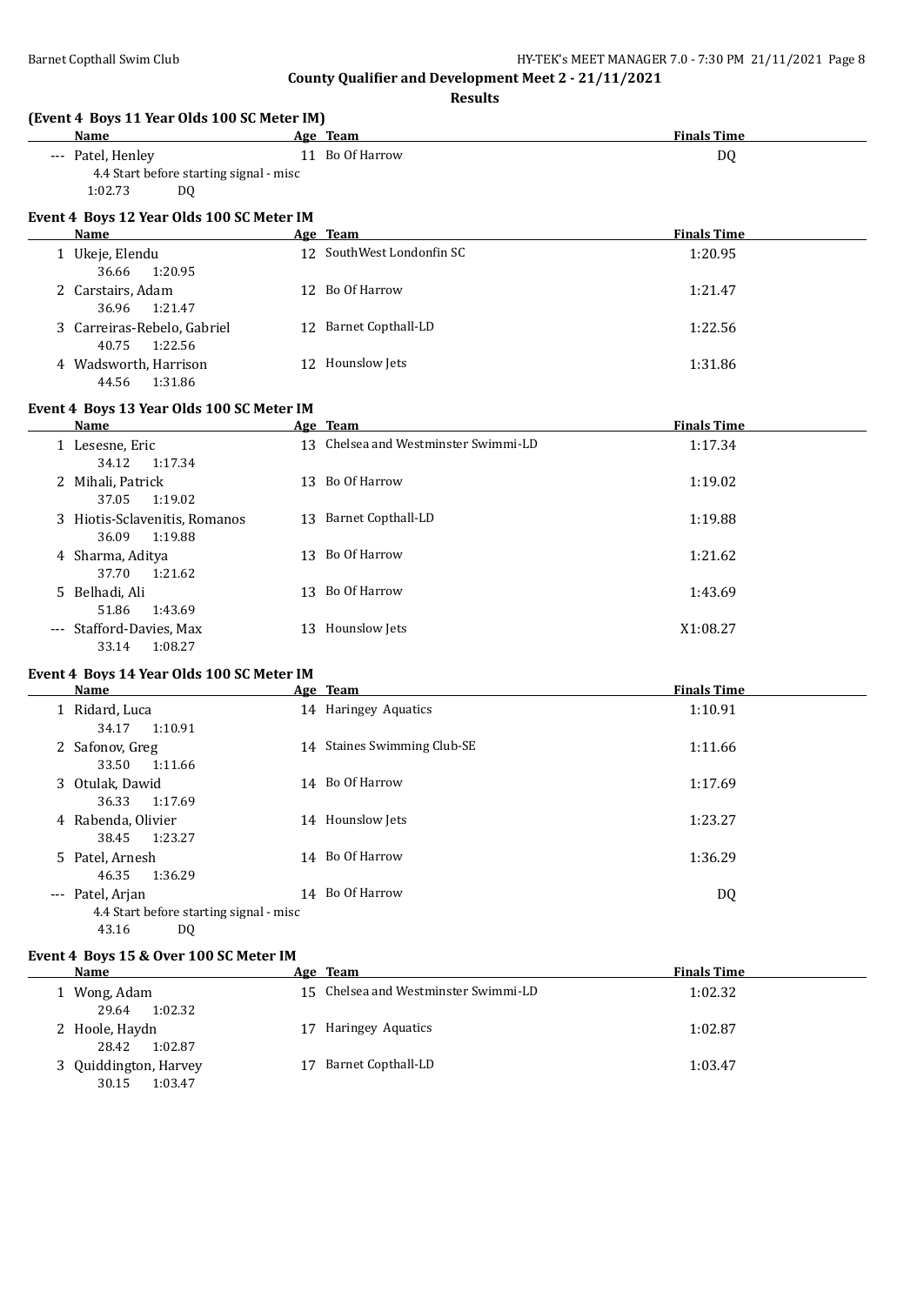**Results**

# **(Event 4 Boys 15 & Over 100 SC Meter IM)**

|    | <b>Name</b>                                     |    | Age Team                          | <b>Finals Time</b> |
|----|-------------------------------------------------|----|-----------------------------------|--------------------|
|    | 4 Beardwell, Nathan<br>30.60<br>1:08.04         |    | 20 Barnet Copthall-LD             | 1:08.04            |
|    | 5 Ellingham, Luke<br>1:08.53<br>32.23           | 17 | Haringey Aquatics                 | 1:08.53            |
|    | 6 Reder, Gabriel<br>32.90<br>1:11.70            | 15 | London Bourough OF Hounslow SC    | 1:11.70            |
|    | 7 Puslednik, Kacper<br>35.89<br>1:17.26         |    | 15 London Bourough OF Hounslow SC | 1:17.26            |
|    | 8 Griffith-Preprah, Kyrique<br>1:17.98<br>34.05 |    | 15 Haringey Aquatics              | 1:17.98            |
| 9. | Doghem-Rashid, Ismael<br>1:27.63<br>38.03       |    | 15 Bo Of Harrow                   | 1:27.63            |

#### **Event 5 Girls 9 Year Olds 100 SC Meter IM**

| <b>Name</b>       | Age Team                | <b>Finals Time</b> |
|-------------------|-------------------------|--------------------|
| 1 Osele, Isabella | Barnet Copthall-LD<br>Q | 1:43.93            |
| 1:43.93<br>48.14  |                         |                    |
| 2 Cohen, Tiana    | 9 Barnet Copthall-LD    | 1:55.83            |
| 1:55.83<br>54.77  |                         |                    |
| 3 Rayan, Aleeza   | 9 Barnet Copthall-LD    | 1:57.70            |
| 1:57.70<br>57.91  |                         |                    |

#### **Event 5 Girls 10 Year Olds 100 SC Meter IM**

| Name                                                          |     | Age Team                        | <b>Finals Time</b> |
|---------------------------------------------------------------|-----|---------------------------------|--------------------|
| 1 Garner, Mia J<br>38.28<br>1:26.51                           |     | 10 Bo Of Harrow                 | 1:26.51            |
| 2 Nosinova, Sofia<br>1:27.56<br>41.43                         | 10. | Barnet Copthall-LD              | 1:27.56            |
| 3 Tiller, Lily-rose<br>1:28.06<br>40.98                       | 10  | <b>Staines Swimming Club-SE</b> | 1:28.06            |
| 4 Harris, Amy<br>1:38.60<br>44.85                             | 10  | Barnet Copthall-LD              | 1:38.60            |
| 5 Staniak, Rosie<br>1:50.51<br>53.76                          | 10. | <b>Staines Swimming Club-SE</b> | 1:50.51            |
| 6 Weclewska, Natalia<br>55.74 1:54.92                         | 10  | London Bourough OF Hounslow SC  | 1:54.92            |
| --- Hurcombe, Lulu<br>4.4 Start before starting signal - misc | 10. | Haringey Aquatics               | DQ                 |

e starting signal - misc<br>DO  $46.01$ 

# **Event 5 Girls 11 Year Olds 100 SC Meter IM**

|   | <b>Name</b>                             |    | Age Team                  | <b>Finals Time</b> |
|---|-----------------------------------------|----|---------------------------|--------------------|
|   | 1 Olszewska, Nadia<br>1:22.17<br>38.19  | 11 | <b>Barnet Copthall-LD</b> | 1:22.17            |
|   | 2 Byron Nour, Laila<br>1:27.52<br>42.36 | 11 | Bo Of Harrow              | 1:27.52            |
|   | 3 Meges, Olivia<br>1:28.23<br>41.36     | 11 | Barnet Copthall-LD        | 1:28.23            |
|   | 4 Alden, Amelia<br>1:30.61<br>43.01     | 11 | Barnet Copthall-LD        | 1:30.61            |
|   | 5 Hanson, Amy<br>46.36<br>1:33.89       | 11 | Haringey Aquatics         | 1:33.89            |
| 6 | Veingard, Amelia<br>42.56<br>1:37.70    | 11 | <b>Barnet Copthall-LD</b> | 1:37.70            |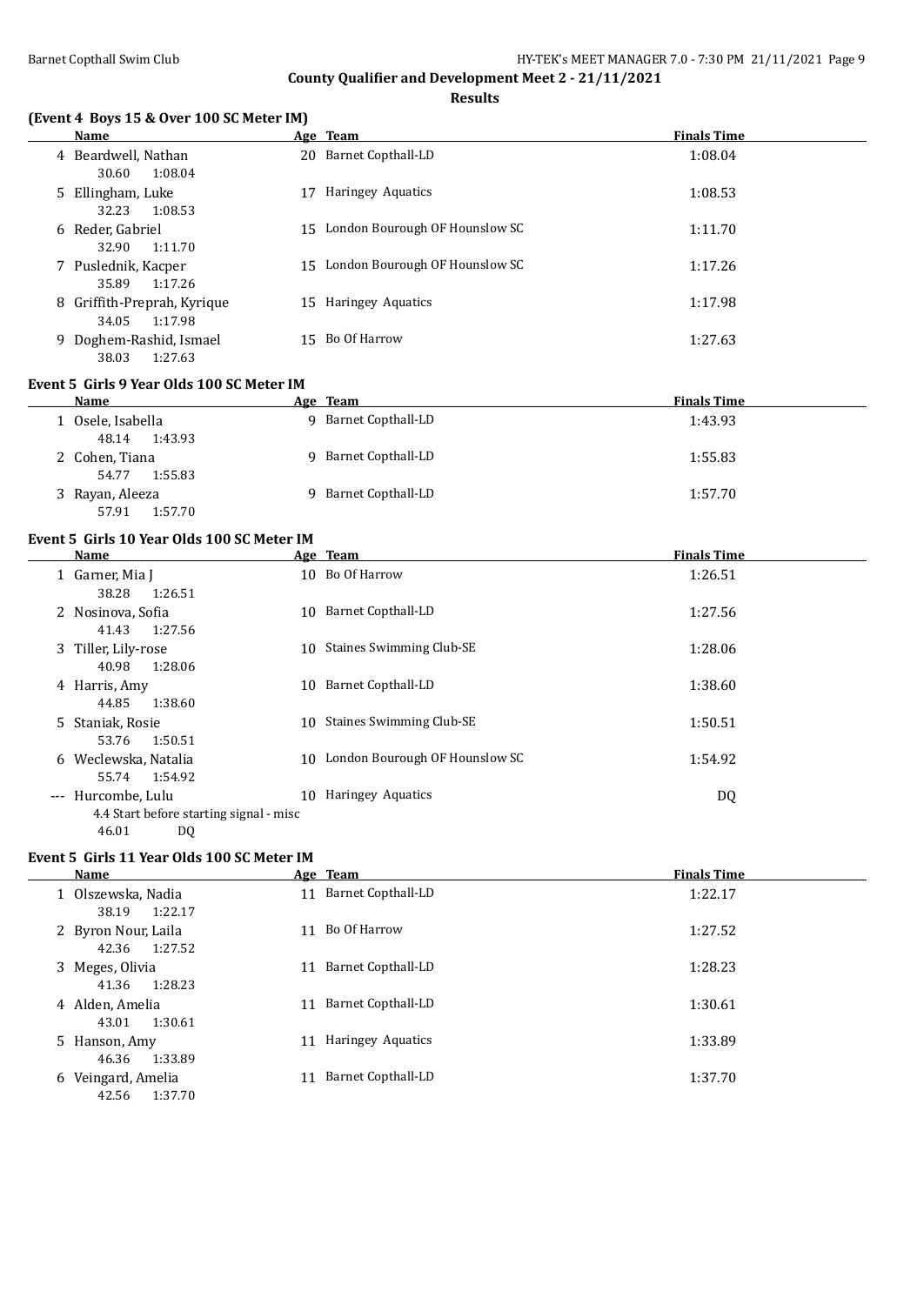**Results**

#### **(Event 5 Girls 11 Year Olds 100 SC Meter IM)**

|    | <b>Name</b>                                                            |    | Age Team               | <b>Finals Time</b> |
|----|------------------------------------------------------------------------|----|------------------------|--------------------|
|    | 7 Ellis, Saoirse                                                       |    | 11 Haringey Aquatics   | 1:45.11            |
|    | 50.13<br>1:45.11                                                       |    |                        |                    |
|    | 8 Perex-Badalbit, Claudia                                              | 11 | SouthWest Londonfin SC | 1:46.08            |
|    | 49.67<br>1:46.08                                                       |    |                        |                    |
|    | 9 Dharmaraja, Aanya                                                    | 11 | Bo Of Harrow           | 1:48.35            |
|    | 52.81<br>1:48.35                                                       |    |                        |                    |
| 10 | Martin, Bernadette                                                     | 11 | Hounslow Jets          | 1:57.79            |
|    | 1:57.79<br>56.65                                                       |    |                        |                    |
|    | --- Longhurst, Freya                                                   | 11 | Barnet Copthall-LD     | DQ                 |
|    | 4.4 Start before starting signal - misc                                |    |                        |                    |
|    | 39.99<br>DQ                                                            |    |                        |                    |
|    | --- Shah, Ishani                                                       | 11 | Bo Of Harrow           | DQ                 |
|    | 7.4 Leg movements not simultaneous (alternating leg movement) - breast |    |                        |                    |

<sup>57.00</sup> DQ

## **Event 5 Girls 12 Year Olds 100 SC Meter IM**

| <b>Name</b>                                | Age Team                             | <b>Finals Time</b> |
|--------------------------------------------|--------------------------------------|--------------------|
| 1 Kurati, Kaltra<br>37.62<br>1:20.77       | 12 Chelsea and Westminster Swimmi-LD | 1:20.77            |
| 2 Elias, Antonia<br>38.54<br>1:22.16       | 12 Barnet Copthall-LD                | 1:22.16            |
| 3 Safahe, Mina<br>40.33<br>1:22.57         | 12 Bo Of Harrow                      | 1:22.57            |
| 4 Cucu, Olivia<br>38.56<br>1:23.45         | 12 Barnet Copthall-LD                | 1:23.45            |
| 5 Livina, Luize<br>40.86<br>1:24.45        | 12 SouthWest Londonfin SC            | 1:24.45            |
| 6 Panayi, Zoe<br>38.27<br>1:25.67          | 12 Barnet Copthall-LD                | 1:25.67            |
| 7 Hadjiandreou, Lilia<br>41.36<br>1:26.63  | 12 Hounslow Jets                     | 1:26.63            |
| 8 Fairbairn, Khai<br>37.14<br>1:29.38      | 12 Haringey Aquatics                 | 1:29.38            |
| 9 Bilici, Dilara<br>45.99<br>1:34.47       | 12 Haringey Aquatics                 | 1:34.47            |
| 10 Bhonsle, Nina<br>49.85<br>1:38.92       | 12 Haringey Aquatics                 | 1:38.92            |
| 11 Saltmarsh, Georgina<br>46.76<br>1:39.60 | 12 Haringey Aquatics                 | 1:39.60            |
| 12 Kerai, Divya<br>49.59<br>1:42.55        | 12 Bo Of Harrow                      | 1:42.55            |
| 13 Chudasama, Jiya<br>50.24<br>1:44.16     | 12 Bo Of Harrow                      | 1:44.16            |
| 14 Daley, Penelope<br>50.56<br>1:46.38     | 12 Hounslow Jets                     | 1:46.38            |
| 15 Hindawi, Sarah<br>52.51<br>1:50.74      | 12 Bo Of Harrow                      | 1:50.74            |
| 16 Elmadiova, Jasmine<br>52.03<br>1:51.99  | 12 Bo Of Harrow                      | 1:51.99            |

#### **Event 5 Girls 13 Year Olds 100 SC Meter IM**

| Name             | Age Team                          | <b>Finals Time</b> |
|------------------|-----------------------------------|--------------------|
| Reder, Liliana   | 13 London Bourough OF Hounslow SC | 1:18.31            |
| 1:18.31<br>36.67 |                                   |                    |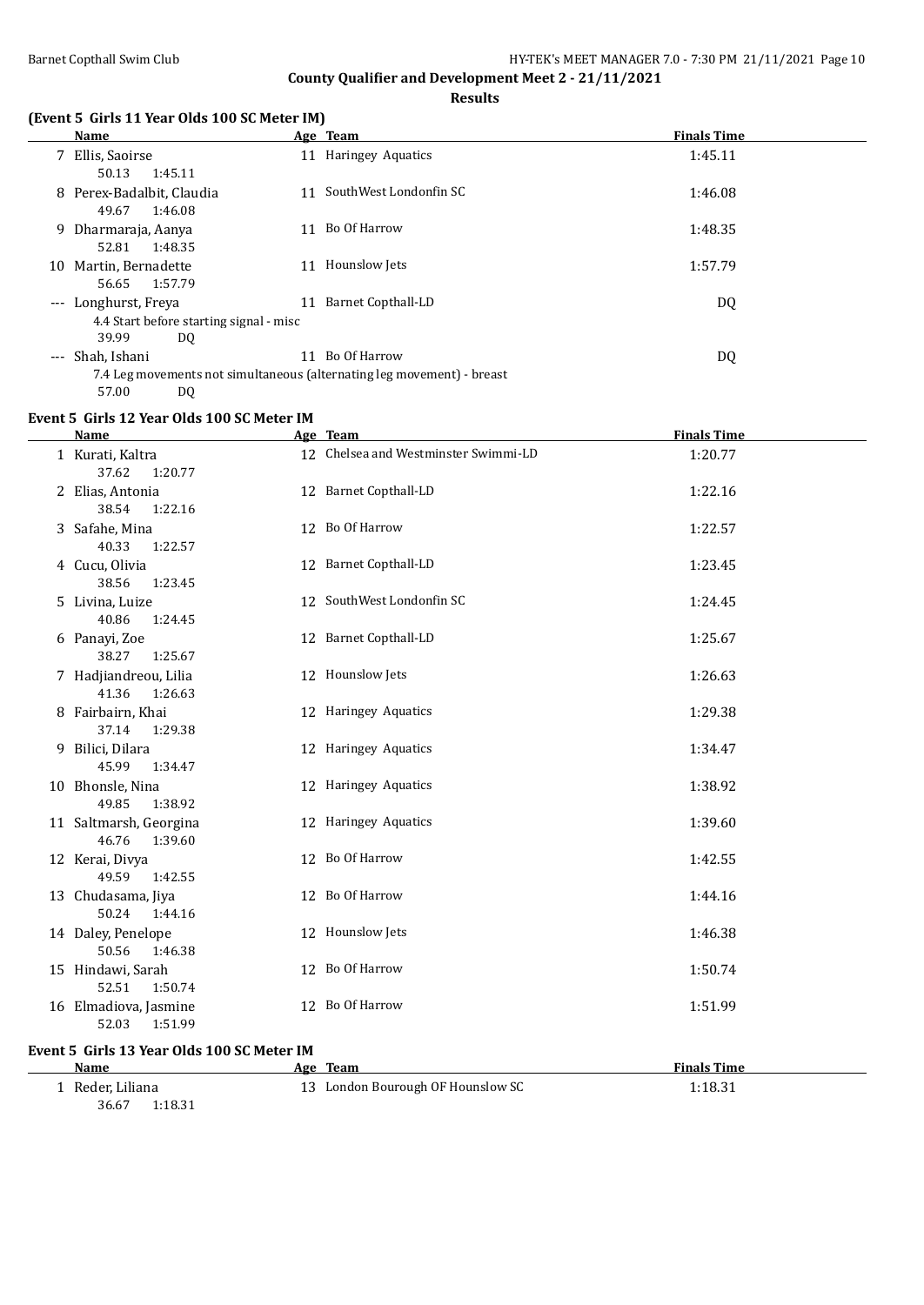# **Results**

#### **(Event 5 Girls 13 Year Olds 100 SC Meter IM)**

| Name                                                                      |    | Age Team                             | <b>Finals Time</b> |
|---------------------------------------------------------------------------|----|--------------------------------------|--------------------|
| 2 Bonfiglio, Dahlia I<br>1:19.63<br>36.06                                 |    | 13 Chelsea and Westminster Swimmi-LD | 1:19.63            |
| 3 Leksander, Laura<br>36.35<br>1:21.26                                    |    | 13 Bo Of Harrow                      | 1:21.26            |
| 4 Pacyniak, Olivia<br>1:21.66<br>39.16                                    |    | 13 London Bourough OF Hounslow SC    | 1:21.66            |
| 5 Wavamuno, Chantelle<br>39.93<br>1:23.87                                 |    | 13 London Bourough OF Hounslow SC    | 1:23.87            |
| 6 Weclewska, Olivia<br>40.29<br>1:26.24                                   |    | 13 London Bourough OF Hounslow SC    | 1:26.24            |
| 7 Masterson, Erin T<br>1:30.12<br>43.80                                   |    | 13 Bo Of Harrow                      | 1:30.12            |
| 8 Nieto, Genesis<br>43.05<br>1:34.97                                      |    | 13 London Bourough OF Hounslow SC    | 1:34.97            |
| 9 Martin, Niamh<br>48.10<br>1:40.37                                       | 13 | Hounslow Jets                        | 1:40.37            |
| --- Sakhuja, Mehar<br>6.5 Not on the back at finish - back<br>44.80<br>DQ | 13 | Bo Of Harrow                         | DQ                 |

# **Event 5 Girls 14 Year Olds 100 SC Meter IM**

| <b>Name</b>                             |    | Age Team                          | <b>Finals Time</b> |
|-----------------------------------------|----|-----------------------------------|--------------------|
| 1 Adams, Holly                          |    | 14 Staines Swimming Club-SE       | 1:18.40            |
| 1:18.40<br>36.01<br>2 Martin, Faith     |    | 14 Hounslow Jets                  | 1:18.68            |
| 1:18.68<br>33.62                        |    |                                   |                    |
| 3 Ukeje, Leah<br>1:20.41<br>38.04       |    | 14 SouthWest Londonfin SC         | 1:20.41            |
| 4 Bilici, Elif                          |    | 14 Haringey Aquatics              | 1:22.82            |
| 1:22.82<br>37.61                        |    |                                   |                    |
| 5 Whittaker, Martha<br>1:24.33<br>35.66 |    | 14 London Bourough OF Hounslow SC | 1:24.33            |
| 6 Safonova, Daria<br>1:25.78<br>38.96   | 14 | <b>Staines Swimming Club-SE</b>   | 1:25.78            |

## **Event 5 Girls 15 & Over 100 SC Meter IM**

| Name             | Age Team                    | <b>Finals Time</b> |
|------------------|-----------------------------|--------------------|
| 1 Jones, Rosie   | 16 Staines Swimming Club-SE | 1:17.07            |
| 37.88<br>1:17.07 |                             |                    |
| 2 Guellal, Nora  | 15 Hounslow Jets            | 1:26.70            |
| 38.57<br>1:26.70 |                             |                    |

## **Event 6 Boys 9 Year Olds 200 SC Meter Backstroke**

| Name           |                    | Age Team                   |                          | <b>Finals Time</b> |
|----------------|--------------------|----------------------------|--------------------------|--------------------|
|                | 1 Lawrence, Daniel | 9 Staines Swimming Club-SE |                          | 3:10.35            |
|                | 1:34.20<br>44.77   | 2:24.85                    | 3:10.35                  |                    |
| 2 Flori, Raffi |                    |                            | Barnet Copthall-LD<br>q  | 3:26.35            |
|                | 48.22<br>1:41.59   | 2:34.56                    | 3:26.35                  |                    |
| 3 Jalil, Ari   |                    |                            | Barnet Copthall-LD<br>q. | 3:48.13            |
|                | 1:53.51<br>53.05   | 2:53.58                    | 3:48.13                  |                    |
| 4 Xie, Lewis   |                    |                            | Barnet Copthall-LD<br>q  | 4:01.36            |
|                | 1:59.76<br>58.51   | 3:00.87                    | 4:01.36                  |                    |
|                |                    |                            |                          |                    |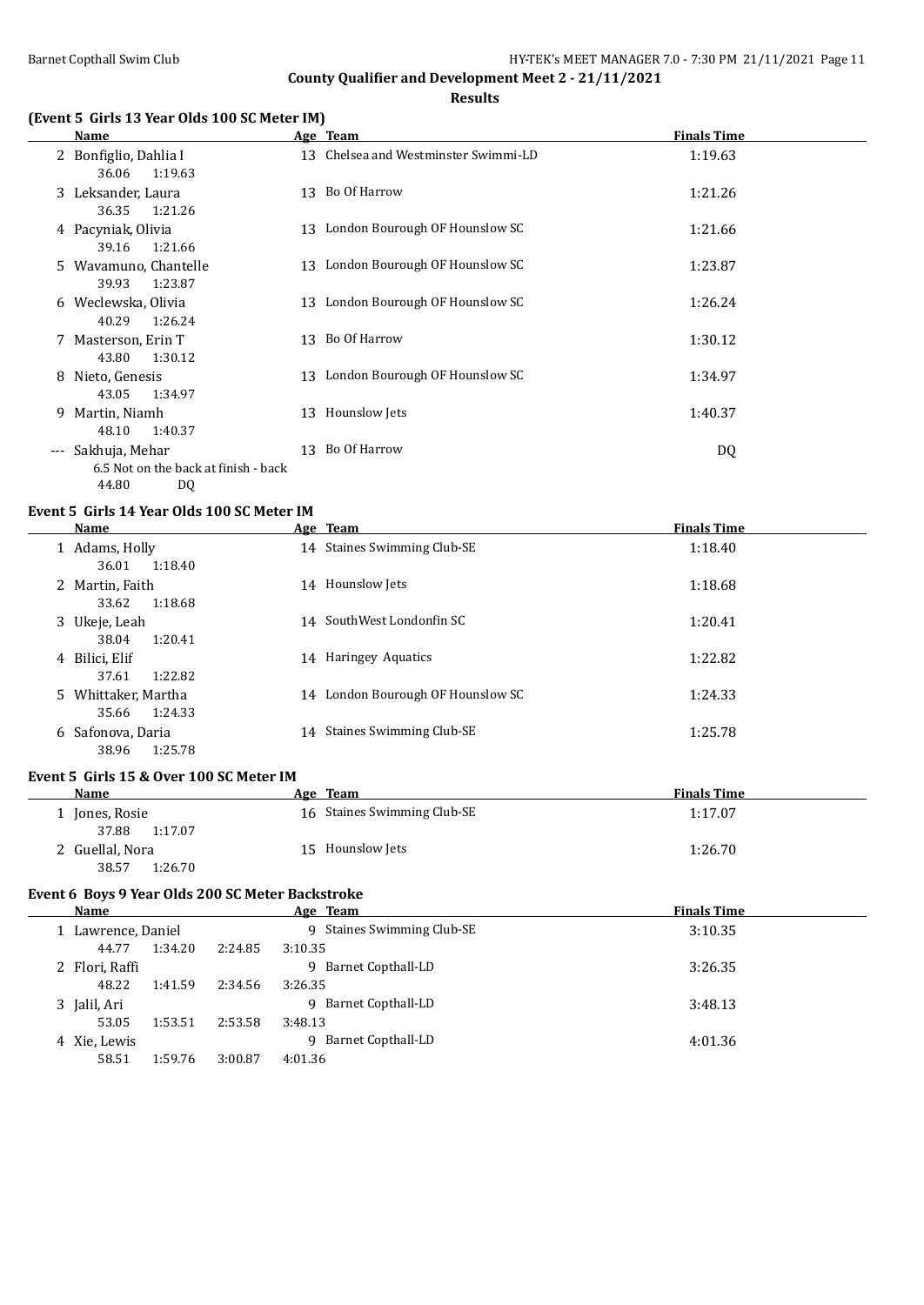| (Event 6 Boys 9 Year Olds 200 SC Meter Backstroke)<br><b>Name</b> | Age Team                         | <b>Finals Time</b> |
|-------------------------------------------------------------------|----------------------------------|--------------------|
| --- Zietal, Frankie                                               | 9 Barnet Copthall-LD             | DQ                 |
| 6.2 Left position on the back (other than to initiate a turn)     |                                  |                    |
| 45.90<br>1:39.60<br>2:30.70                                       | <b>DQ</b>                        |                    |
|                                                                   |                                  |                    |
| Event 6 Boys 10 Year Olds 200 SC Meter Backstroke<br>Name         | Age Team                         | <b>Finals Time</b> |
|                                                                   | 10 Barnet Copthall-LD            |                    |
| 1 Ritchie, Alfie<br>47.06<br>1:36.82                              | 3:11.43                          | 3:11.43            |
| 2:26.28                                                           |                                  |                    |
| 2 Iojan, Ioan<br>43.98<br>1:33.45<br>2:24.31                      | 10 Barnet Copthall-LD<br>3:13.01 | 3:13.01            |
| 3 Shamshuddin Cortes, Alejandr                                    | 10 Barnet Copthall-LD            | 3:16.99            |
| 48.23<br>1:39.44<br>2:30.62                                       | 3:16.99                          |                    |
| 4 Buzsik, Zente                                                   | 10 Barnet Copthall-LD            |                    |
| 46.56<br>1:37.80<br>2:30.00                                       | 3:18.52                          | 3:18.52            |
| 5 Daly, Daniel                                                    | 10 Barnet Copthall-LD            | 3:19.64            |
| 47.33<br>1:39.07<br>2:32.51                                       | 3:19.64                          |                    |
| 6 Sufaj, Keiden                                                   | 10 Barnet Copthall-LD            | 3:21.25            |
| 48.14<br>1:39.53<br>2:30.93                                       | 3:21.25                          |                    |
| 7 Saujani, Kian                                                   | 10 Barnet Copthall-LD            | 3:27.35            |
| 48.42<br>1:41.70<br>2:35.76                                       | 3:27.35                          |                    |
| 8 Patel, Dylan                                                    | 10 Barnet Copthall-LD            | 3:38.02            |
| 49.14<br>1:43.95<br>2:41.59                                       | 3:38.02                          |                    |
| 9 Shanbhag, Dhruv                                                 | 10 Barnet Copthall-LD            | 3:47.66            |
| 52.48<br>1:53.15<br>2:53.29                                       | 3:47.66                          |                    |
| --- Chan, Matthew                                                 | 10 Barnet Copthall-LD            | DQ                 |
| 6.2 Left position on the back (other than to initiate a turn)     |                                  |                    |
| 50.10<br>1:45.99<br>2:43.10                                       | DQ.                              |                    |
| Event 6 Boys 11 Year Olds 200 SC Meter Backstroke                 |                                  |                    |
| Name                                                              | Age Team                         | <b>Finals Time</b> |
| 1 Selmani, Amar                                                   | 11 Barnet Copthall-LD            | 2:54.48            |
| 41.39<br>1:25.29<br>2:09.84                                       | 2:54.48                          |                    |
| 2 Kay, Alp                                                        | 11 Barnet Copthall-LD            | 3:01.38            |
| 42.14<br>1:27.51<br>2:14.41                                       | 3:01.38                          |                    |
| 3 Weerasinghe, Seth                                               | 11 Barnet Copthall-LD            | 3:03.31            |
| 42.80<br>1:30.35<br>2:18.75                                       | 3:03.31                          |                    |
| Event 6 Boys 12 Year Olds 200 SC Meter Backstroke                 |                                  |                    |
| <b>Name</b>                                                       | Age Team                         | <b>Finals Time</b> |
| 1 Kaye, Joe                                                       | 12 Barnet Copthall-LD            | 2:42.37            |
| 38.46<br>1:19.49<br>2:01.37                                       | 2:42.37                          |                    |
| 2 Ionel-Asauleac, Andrew                                          | 12 Barnet Copthall-LD            | 2:46.92            |
| 39.51<br>1:22.22<br>2:05.68                                       | 2:46.92                          |                    |
| --- Takemoto, Yuto                                                | 12 Barnet Copthall-LD            | DQ                 |
| 6.2 Left position on the back (other than to initiate a turn)     |                                  |                    |
| 1:36.28<br>46.79<br>2:26.70                                       | DQ.                              |                    |
|                                                                   |                                  |                    |
|                                                                   |                                  |                    |
| Event 6 Boys 13 Year Olds 200 SC Meter Backstroke<br><b>Name</b>  | Age Team                         | <b>Finals Time</b> |
|                                                                   | 13 Bo Of Harrow                  |                    |
| 1 Lembac, Razvan V<br>35.10<br>1:13.70<br>1:57.04                 | 2:36.07                          | 2:36.07            |
| 2 Tom, Oliver                                                     | 13 Ware S C                      | 2:39.10            |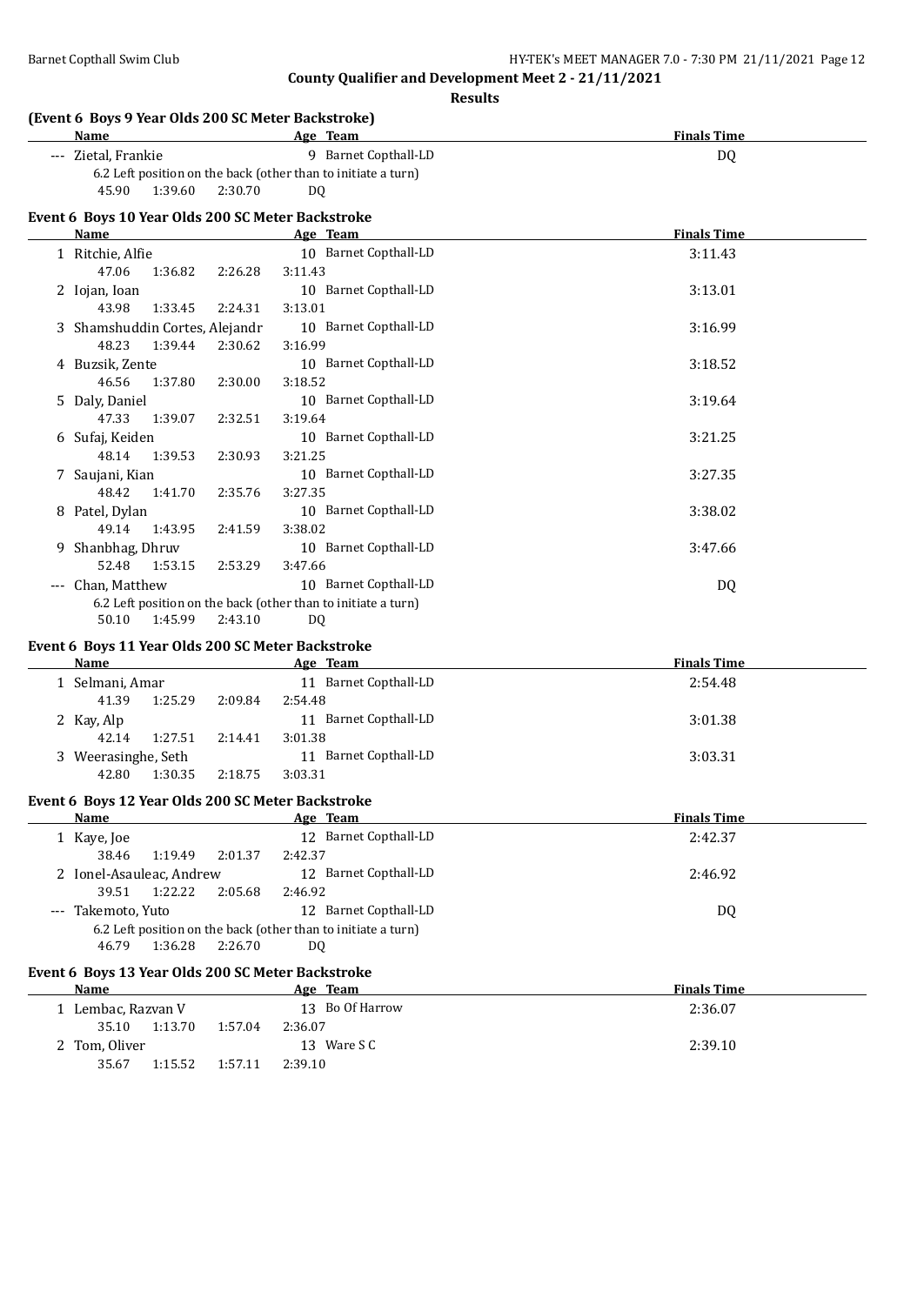**(Event 6 Boys 13 Year Olds 200 SC Meter Backstroke)**

**County Qualifier and Development Meet 2 - 21/11/2021 Results**

| Name                                                             | Age Team                                                                               | <b>Finals Time</b> |
|------------------------------------------------------------------|----------------------------------------------------------------------------------------|--------------------|
| 3 Aksyut, Efe<br>40.18<br>1:23.71                                | 13 Hounslow Jets<br>2:54.85<br>2:09.82                                                 | 2:54.85            |
| --- Hiotis-Sclavenitis, Romanos                                  | 13 Barnet Copthall-LD<br>6.2 Left position on the back (other than to initiate a turn) | DQ                 |
| 40.44<br>1:25.27                                                 | 2:11.27<br>DQ                                                                          |                    |
| Event 6 Boys 14 Year Olds 200 SC Meter Backstroke<br><b>Name</b> | Age Team                                                                               | <b>Finals Time</b> |
| 1 Flynn, Thomas                                                  | 14 Barnet Copthall-LD                                                                  | 2:21.59            |
| 33.04<br>1:09.30                                                 | 2:21.59<br>1:45.75                                                                     |                    |
| 2 Ridard, Luca                                                   | 14 Haringey Aquatics                                                                   | 2:35.63            |
| 37.03<br>1:17.48                                                 | 2:35.63<br>1:57.78                                                                     |                    |
| --- Patel, Arjan                                                 | 14 Bo Of Harrow                                                                        | DQ                 |
|                                                                  | 6.2 Left position on the back (other than to initiate a turn)                          |                    |
| 1:30.24<br>43.50                                                 | 2:18.46<br>DQ                                                                          |                    |
| Event 6 Boys 15 & Over 200 SC Meter Backstroke                   |                                                                                        |                    |
| <b>Name</b>                                                      | Age Team                                                                               | <b>Finals Time</b> |
| 1 Carlos, Kai                                                    | 16 Barnet Copthall-LD                                                                  | 2:14.21            |
| 31.58<br>1:05.54                                                 | 2:14.21<br>1:39.66                                                                     |                    |
| 2 Caravati-Pringle, Elia                                         | 15 Haringey Aquatics                                                                   | 2:32.27            |
| 34.48<br>1:12.51                                                 | 2:32.27<br>1:53.00                                                                     |                    |
| Event 7 Girls 9 Year Olds 200 SC Meter Backstroke                |                                                                                        |                    |
| Name                                                             | Age Team                                                                               | <b>Finals Time</b> |
| 1 Mirza, Amelie                                                  | 9 Barnet Copthall-LD                                                                   | 3:07.85            |
| 43.69<br>1:32.06                                                 | 2:21.49<br>3:07.85                                                                     |                    |
| 2 Takemoto, Kanon                                                | 9 Barnet Copthall-LD                                                                   | 3:52.47            |
| 55.53<br>1:55.88                                                 | 2:57.13<br>3:52.47                                                                     |                    |
| 3 Christophorou, Isabella                                        | 9 Barnet Copthall-LD                                                                   | 4:14.70            |
| 56.47<br>2:02.84                                                 | 4:14.70<br>3:11.17                                                                     |                    |
| 4 Osele, Isabella                                                | 9 Barnet Copthall-LD                                                                   | 5:32.17            |
| 53.49<br>1:54.49                                                 | 4:15.16<br>5:32.17                                                                     |                    |
| --- Shah, Sareena                                                | 9 Barnet Copthall-LD                                                                   | DQ                 |
|                                                                  | 6.2 Left position on the back (other than to initiate a turn)                          |                    |
| 53.66<br>1:52.93                                                 | 2:52.50<br>DQ                                                                          |                    |
| --- Lutescu, Rebecca                                             | 9 Barnet Copthall-LD                                                                   | DQ                 |
| 6.5 Not on the back at finish                                    |                                                                                        |                    |
| 59.27<br>2:07.80                                                 | DQ<br>3:19.32                                                                          |                    |
| --- Rayan, Aleeza                                                | 9 Barnet Copthall-LD                                                                   | DQ                 |
| 6.4 Did not touch the wall during the turn                       |                                                                                        |                    |
| 4:20.55<br>1:58.45                                               | DQ.                                                                                    |                    |
| Event 7 Girls 10 Year Olds 200 SC Meter Backstroke               |                                                                                        |                    |
| Name                                                             | Age Team                                                                               | <b>Finals Time</b> |
| 1 Garner, Mia J                                                  | 10 Bo Of Harrow                                                                        | 2:52.40            |
| 39.78<br>1:23.94                                                 | 2:52.40<br>2:08.75                                                                     |                    |
| 2 Jelbaoui, Leyla                                                | 10 Barnet Copthall-LD                                                                  | 3:05.08            |
| 43.38<br>1:30.99                                                 | 3:05.08<br>2:19.56                                                                     |                    |
| 3 Nosinova, Sofia                                                | 10 Barnet Copthall-LD                                                                  | 3:07.20            |
| 44.69<br>1:32.50                                                 | 3:07.20<br>2:21.13                                                                     |                    |
| 4 Hayakawa, Jui                                                  | 10 Barnet Copthall-LD                                                                  | 3:07.85            |
| 44.62<br>1:32.98                                                 | 2:21.47<br>3:07.85                                                                     |                    |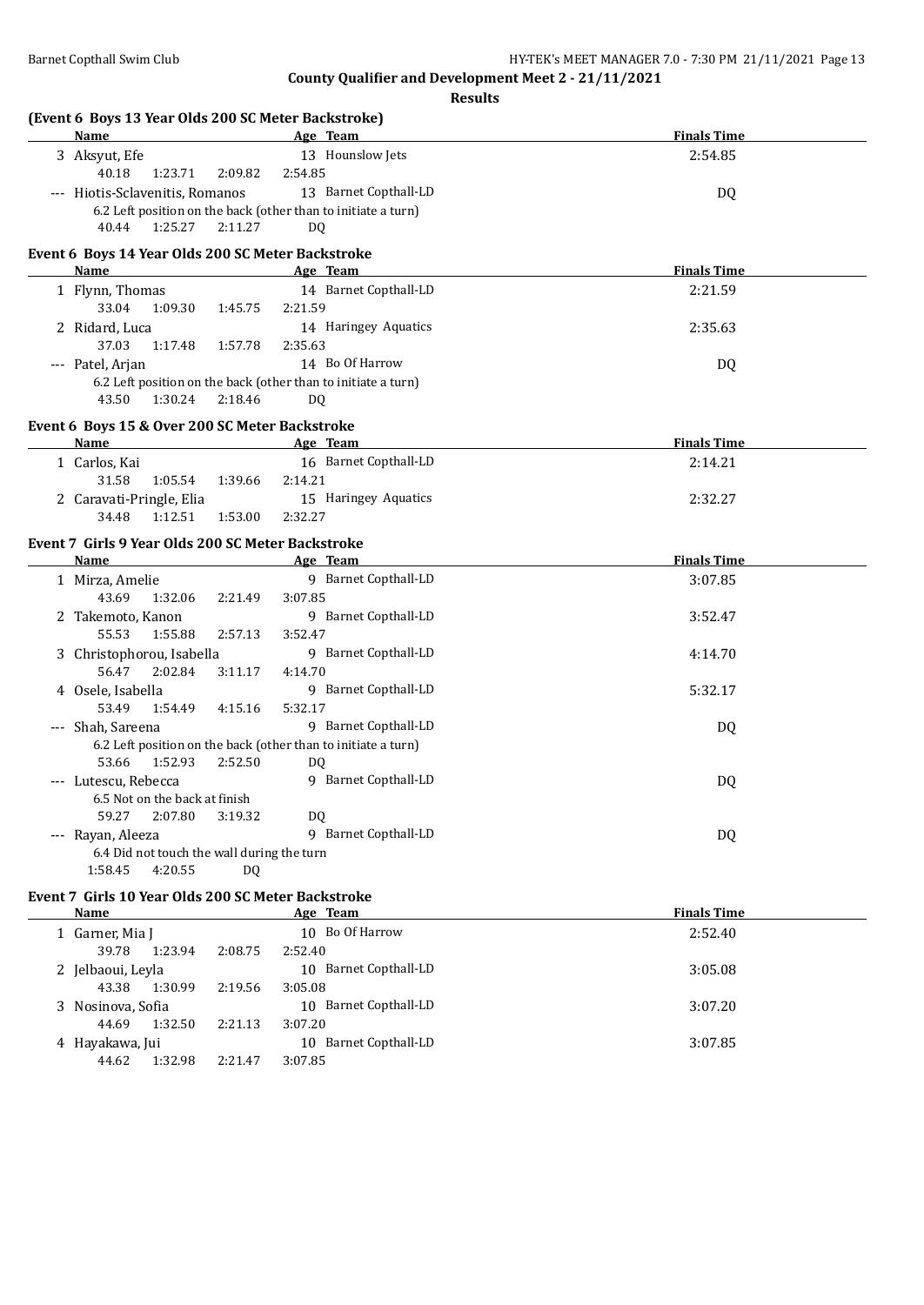**Finals Time** 

**Finals Time** 

**County Qualifier and Development Meet 2 - 21/11/2021**

|                                                              |         | Results                   |                   |
|--------------------------------------------------------------|---------|---------------------------|-------------------|
| (Event 7 Girls 10 Year Olds 200 SC Meter Backstroke)<br>Name |         | Age Team                  | <b>Finals Tim</b> |
| 5 Harris, Amy                                                |         | 10 Barnet Copthall-LD     | 3:24.35           |
| 48.57<br>1:42.56                                             | 2:35.40 | 3:24.35                   |                   |
| 6 Oyekanmi, Olivia                                           |         | 10 Barnet Copthall-LD     | 3:25.87           |
| 48.45<br>1:43.56                                             | 2:37.04 | 3:25.87                   |                   |
| 7 Kaye, Ava                                                  |         | 10 Barnet Copthall-LD     | 3:53.05           |
| 54.55<br>1:54.87                                             | 2:55.81 | 3:53.05                   |                   |
| --- Lekach, Shahar                                           |         | 10 Barnet Copthall-LD     | DQ                |
| 6.4 Did not touch the wall during the turn<br>2:24.20<br>DQ. |         |                           |                   |
| --- Dinisoara, Anna Bella                                    |         | 10 Barnet Copthall-LD     | <b>DQ</b>         |
| 6.5 Not on the back at finish                                |         |                           |                   |
| 56.03<br>2:01.64                                             | 3:10.70 | <b>DQ</b>                 |                   |
| Event 7 Girls 11 Year Olds 200 SC Meter Backstroke           |         |                           |                   |
| Name                                                         |         | Age Team                  | <b>Finals Tim</b> |
| 1 Olszewska, Nadia                                           |         | 11 Barnet Copthall-LD     | 2:51.40           |
| 40.03<br>1:23.14                                             | 2:07.87 | 2:51.40                   |                   |
| 2 Hayakawa, Mei                                              |         | 11 Barnet Copthall-LD     | 2:55.57           |
| 1:25.69<br>40.49                                             | 2:11.48 | 2:55.57                   |                   |
| 3 Longhurst, Freya                                           |         | 11 Barnet Copthall-LD     | 2:57.16           |
| 42.75<br>1:28.65                                             | 2:14.81 | 2:57.16                   |                   |
| 4 Alden, Amelia                                              |         | 11 Barnet Copthall-LD     | 3:03.54           |
| 42.98<br>1:29.59                                             | 2:17.42 | 3:03.54                   |                   |
| 5 Meges, Olivia                                              |         | 11 Barnet Copthall-LD     | 3:14.51           |
| 47.13<br>1:36.71                                             | 2:26.39 | 3:14.51                   |                   |
| 6 Veingard, Amelia                                           |         | 11 Barnet Copthall-LD     | 3:14.66           |
| 45.98<br>1:38.12                                             | 2:29.90 | 3:14.66                   |                   |
| Event 7 Girls 12 Year Olds 200 SC Meter Backstroke           |         |                           |                   |
| Name                                                         |         | Age Team                  | <b>Finals Tim</b> |
| 1 Hudszky, Emily                                             |         | 12 Barnet Copthall-LD     | 2:50.37           |
| 39.72<br>1:23.42                                             | 2:07.35 | 2:50.37                   |                   |
| 2 Livina, Luize                                              |         | 12 SouthWest Londonfin SC | 2:51.55           |
| 41.31<br>1:25.74                                             | 2:09.21 | 2:51.55                   |                   |
| 3 Cucu, Olivia                                               |         | 12 Barnet Copthall-LD     | 2:52.00           |
| 41.62<br>1:25.07                                             | 2:09.22 | 2:52.00                   |                   |
| 4 Popovici, Ioana                                            |         | 12 Bo Of Harrow           | 2:53.52           |
| 40.04<br>1:24.25                                             | 2:10.00 | 2:53.52                   |                   |
| 5 Bilici, Dilara                                             |         | 12 Haringey Aquatics      | 3:21.42           |
| 47.06<br>1:39.57                                             | 2:32.74 | 3:21.42                   |                   |
| 6 Chudasama, Jiya                                            |         | 12 Bo Of Harrow           | 3:28.86           |
| 50.19<br>1:42.15                                             | 2:37.13 | 3:28.86                   |                   |
| Event 7 Girls 13 Year Olds 200 SC Meter Backstroke<br>Name   |         | Age Team                  | <b>Finals Tim</b> |
| 1 Down, Alexandra                                            |         | 13 Hounslow Jets          | 2:42.64           |
| 36.48<br>1:18.04                                             | 2:01.15 | 2:42.64                   |                   |
| 2 Smethurst, Evelyn                                          |         | 13 Hounslow Jets          | 2:44.47           |
|                                                              |         |                           |                   |

| Name              |         |         | Age Team                                        | <b>Finals Time</b> |
|-------------------|---------|---------|-------------------------------------------------|--------------------|
| 1 Hudszky, Emily  |         |         | 12 Barnet Copthall-LD                           | 2:50.37            |
| 39.72             | 1:23.42 | 2:07.35 | 2:50.37                                         |                    |
| 2 Livina, Luize   |         |         | 12 SouthWest Londonfin SC                       | 2:51.55            |
| 41.31             | 1:25.74 | 2:09.21 | 2:51.55                                         |                    |
| 3 Cucu, Olivia    |         |         | 12 Barnet Copthall-LD                           | 2:52.00            |
| 41.62             | 1:25.07 | 2:09.22 | 2:52.00                                         |                    |
| 4 Popovici, Ioana |         |         | 12 Bo Of Harrow                                 | 2:53.52            |
| 40.04             | 1:24.25 | 2:10.00 | 2:53.52                                         |                    |
| 5 Bilici, Dilara  |         |         | 12 Haringey Aquatics                            | 3:21.42            |
| 47.06             | 1:39.57 | 2:32.74 | 3:21.42                                         |                    |
| 6 Chudasama, Iiya |         |         | 12 Bo Of Harrow                                 | 3:28.86            |
| 50.19             | 1:42.15 | 2:37.13 | 3:28.86                                         |                    |
|                   |         |         | it 7 Girls 13 Year Olds 200 SC Meter Backstroke |                    |
| <b>Name</b>       |         |         | Age Team                                        | <b>Finals Time</b> |

| маше                |         | Age ream         | гицанэ гипе |
|---------------------|---------|------------------|-------------|
| 1 Down, Alexandra   |         | 13 Hounslow Jets | 2:42.64     |
| 1:18.04<br>36.48    | 2:01.15 | 2:42.64          |             |
| 2 Smethurst, Evelyn |         | 13 Hounslow Jets | 2:44.47     |
| 1:22.82<br>39.15    | 2:05.72 | 2:44.47          |             |
| 3 Leksander, Laura  |         | 13 Bo Of Harrow  | 2:59.95     |
| 1:26.49<br>40.84    | 2:13.74 | 2:59.95          |             |
| 4 Masterson, Erin T |         | 13 Bo Of Harrow  | 3:21.05     |
| 1:37.69<br>46.19    | 2:29.54 | 3:21.05          |             |
|                     |         |                  |             |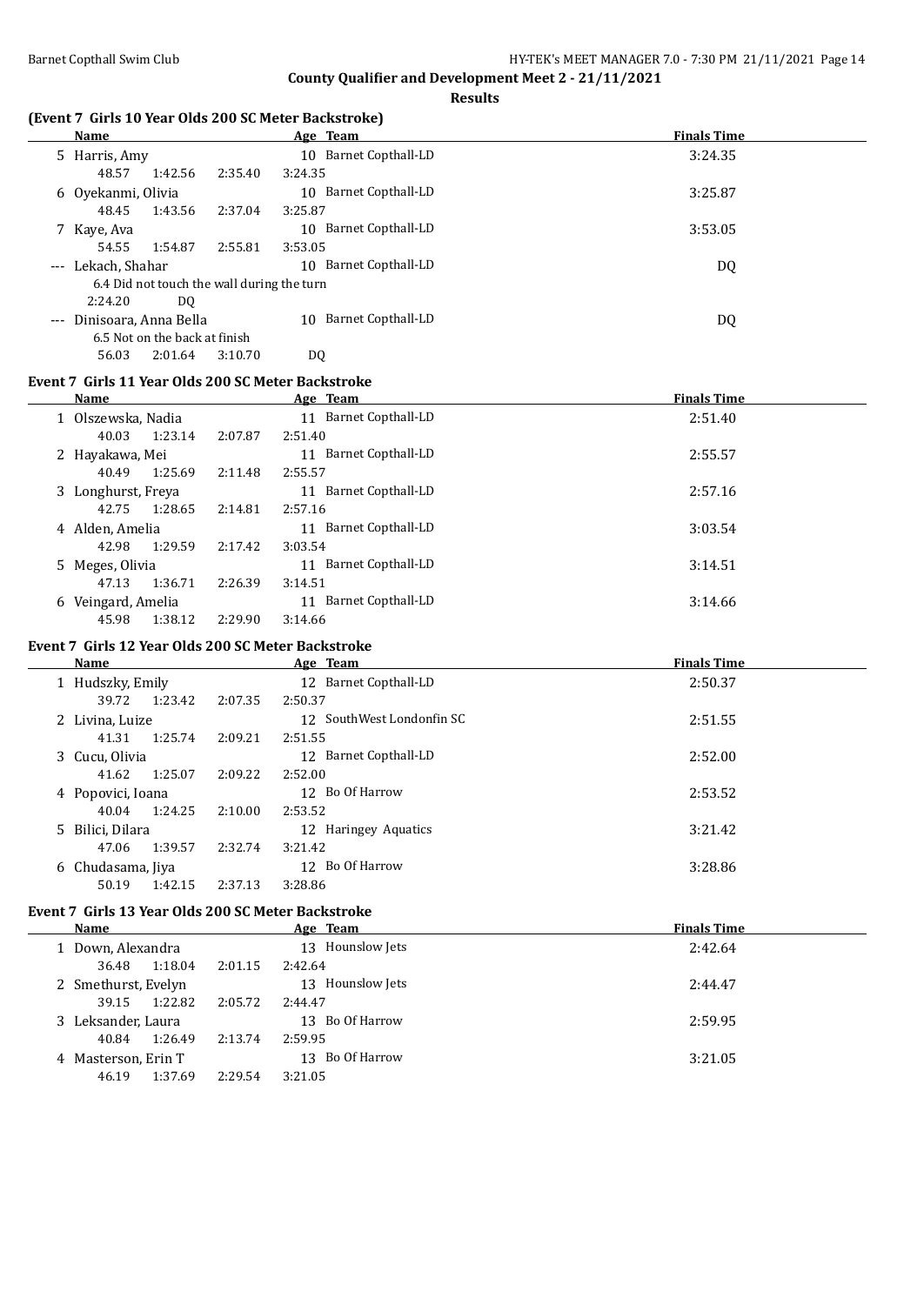| Name                                                     |         | Age Team                    | <b>Finals Time</b> |
|----------------------------------------------------------|---------|-----------------------------|--------------------|
| 1 Chadwick, Ellie                                        |         | 14 Barnet Copthall-LD       | 2:26.21            |
| 35.36<br>1:14.25                                         | 1:49.63 | 2:26.21                     |                    |
| 2 Patwa, Deeshaya                                        |         | 14 Bo Of Harrow             | 2:50.82            |
| 39.55<br>1:22.77                                         | 2:07.27 | 2:50.82                     |                    |
| 3 Bilici, Elif                                           |         | 14 Haringey Aquatics        | 3:03.15            |
| 44.13<br>1:30.03                                         | 2:17.49 | 3:03.15                     |                    |
| Event 7 Girls 15 & Over 200 SC Meter Backstroke          |         |                             |                    |
| Name                                                     |         | Age Team                    | <b>Finals Time</b> |
| 1 Wootton, Evie                                          |         | 16 Haringey Aquatics        | 2:44.31            |
| 37.50<br>1:19.03                                         | 2:01.48 | 2:44.31                     |                    |
|                                                          |         |                             |                    |
| Event 8 Boys 11 Year Olds 200 SC Meter Butterfly         |         |                             |                    |
| Name                                                     |         | Age Team                    | <b>Finals Time</b> |
| 1 Tang, Alfred Loktin                                    |         | 11 Hounslow Jets            | 3:14.50            |
| 42.63<br>1:34.31                                         | 2:26.09 | 3:14.50                     |                    |
| 2 Ukeje, Ikenna                                          |         | 11 SouthWest Londonfin SC   | 3:15.23            |
| 1:30.53<br>41.46                                         | 2:23.51 | 3:15.23                     |                    |
| Event 8 Boys 12 Year Olds 200 SC Meter Butterfly         |         |                             |                    |
| Name                                                     |         | Age Team                    | <b>Finals Time</b> |
| 1 Croke, Tom                                             |         | 12 Barnet Copthall-LD       | 2:41.47            |
| 35.09<br>1:15.83                                         | 1:59.16 | 2:41.47                     |                    |
| 2 Lonnen, Frederick                                      |         | 12 Hounslow Jets            | 3:03.02            |
| 40.26<br>1:27.55                                         | 2:17.97 | 3:03.02                     |                    |
| 3 Ukeje, Elendu                                          |         | 12 SouthWest Londonfin SC   | 3:04.78            |
| 38.67<br>1:26.23                                         | 2:16.27 | 3:04.78                     |                    |
| Event 8 Boys 13 Year Olds 200 SC Meter Butterfly         |         |                             |                    |
| Name                                                     |         | Age Team                    | <b>Finals Time</b> |
| 1 Selmani, Yassin                                        |         | 13 Barnet Copthall-LD       | 2:27.15            |
| 33.82<br>1:11.24                                         | 1:48.91 | 2:27.15                     |                    |
| 2 Sharma, Aditya                                         |         | 13 Bo Of Harrow             | 3:01.50            |
| 39.10<br>1:25.16                                         | 2:16.55 | 3:01.50                     |                    |
|                                                          |         |                             |                    |
| Event 8 Boys 14 Year Olds 200 SC Meter Butterfly<br>Name |         | Age Team                    | <b>Finals Time</b> |
| 1 Flynn, Thomas                                          |         | 14 Barnet Copthall-LD       | 2:14.84            |
| 31.43<br>1:04.44                                         | 1:40.07 | 2:14.84                     |                    |
| 2 Sinnott, Dante                                         |         | 14 Barnet Copthall-LD       | 2:20.11            |
| 32.16<br>1:06.38                                         | 1:42.50 | 2:20.11                     |                    |
|                                                          |         |                             |                    |
| Event 8 Boys 15 & Over 200 SC Meter Butterfly            |         |                             |                    |
| Name                                                     |         | Age Team                    | <b>Finals Time</b> |
| 1 Kaye, James                                            |         | 16 Barnet Copthall-LD       | 2:10.89            |
| 29.71<br>1:02.29                                         | 1:35.80 | 2:10.89                     |                    |
| 2 Tomkins, Jake                                          |         | 15 Barnet Copthall-LD       | 2:19.46            |
| 29.98<br>1:06.04                                         | 1:42.87 | 2:19.46                     |                    |
| Event 9 Girls 10 Year Olds 200 SC Meter Butterfly        |         |                             |                    |
| Name                                                     |         | Age Team                    | <b>Finals Time</b> |
| 1 Tiller, Lily-rose                                      |         | 10 Staines Swimming Club-SE | 3:23.07            |
| 43.45<br>1:37.27                                         | 2:32.47 | 3:23.07                     |                    |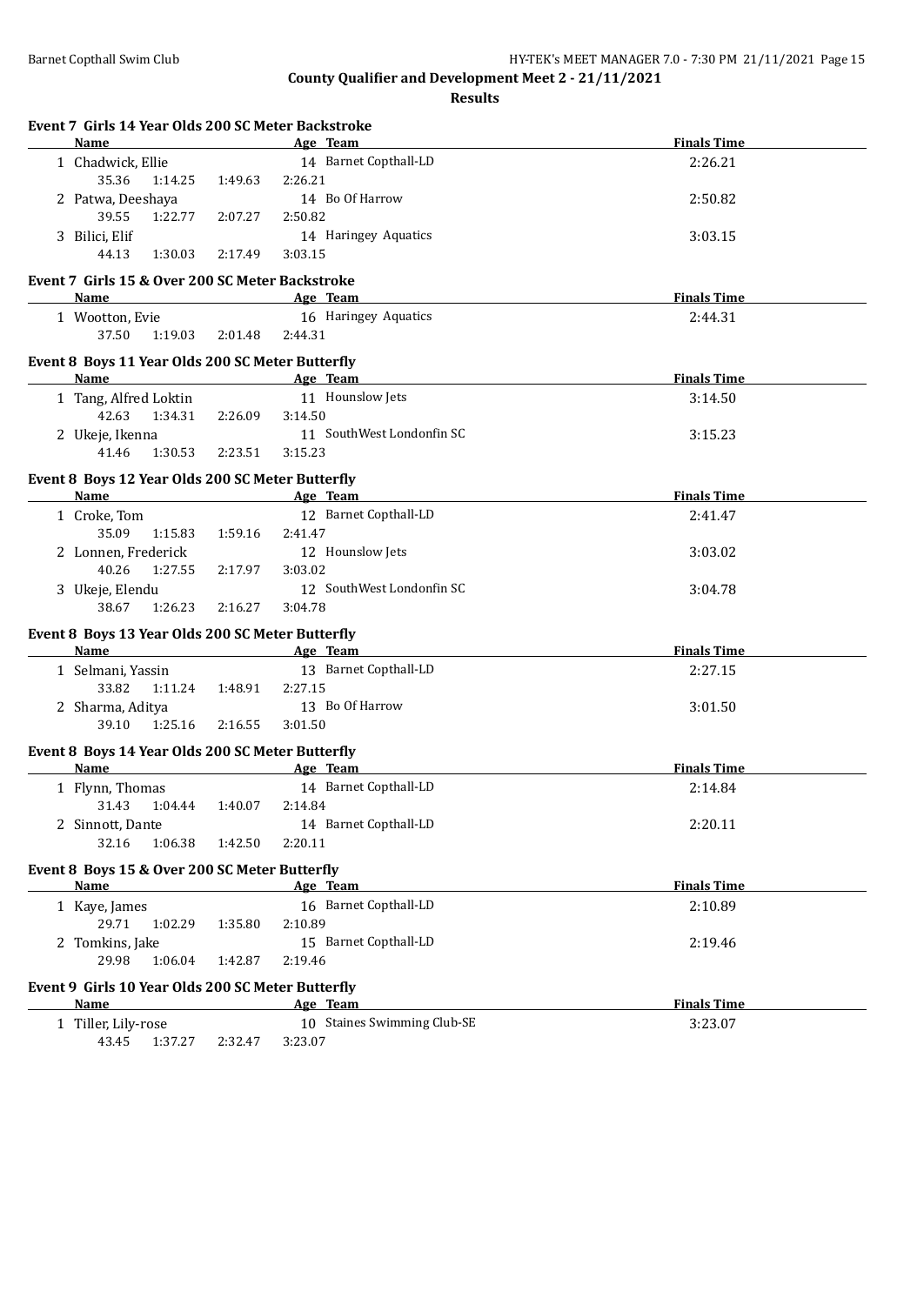| (Event 9 Girls 10 Year Olds 200 SC Meter Butterfly)<br><b>Name</b> |         | Age Team                                                                                   | <b>Finals Time</b> |
|--------------------------------------------------------------------|---------|--------------------------------------------------------------------------------------------|--------------------|
| --- Jelbaoui, Leyla                                                |         | 10 Barnet Copthall-LD                                                                      | DQ                 |
|                                                                    |         | 8.4 Did not touch at turn or finish with both hands or touch not simultaneous or hands sep |                    |
| 44.28<br>1:39.09                                                   | 2:37.49 | DQ.                                                                                        |                    |
| Event 9 Girls 12 Year Olds 200 SC Meter Butterfly                  |         |                                                                                            |                    |
| Name                                                               |         | Age Team                                                                                   | <b>Finals Time</b> |
| 1 Panayi, Zoe                                                      |         | 12 Barnet Copthall-LD                                                                      | 2:52.74            |
| 38.86<br>1:22.56                                                   | 2:08.31 | 2:52.74                                                                                    |                    |
| 2 Elias, Antonia                                                   |         | 12 Barnet Copthall-LD                                                                      | 2:58.39            |
| 37.29<br>1:22.78                                                   | 2:11.30 | 2:58.39                                                                                    |                    |
| 3 Bostan, Crina                                                    |         | 12 Barnet Copthall-LD                                                                      | 3:03.86            |
| 39.36<br>1:24.41                                                   | 2:14.42 | 3:03.86                                                                                    |                    |
| 4 Livina, Luize                                                    |         | 12 SouthWest Londonfin SC                                                                  | 3:21.18            |
| 45.10<br>1:37.20                                                   | 2:29.74 | 3:21.18                                                                                    |                    |
| Event 9 Girls 13 Year Olds 200 SC Meter Butterfly                  |         |                                                                                            |                    |
| Name                                                               |         | Age Team                                                                                   | <b>Finals Time</b> |
| 1 Perera, Ashani                                                   |         | 13 Barnet Copthall-LD                                                                      | 2:58.84            |
| 39.51<br>1:24.33                                                   | 2:11.49 | 2:58.84                                                                                    |                    |
| 2 Moore, Saide                                                     |         | 13 Hertford Swimming Club                                                                  | 3:14.57            |
| 40.77<br>1:28.32                                                   | 2:22.49 | 3:14.57                                                                                    |                    |
| 3 Skinner, Lottie                                                  |         | 13 Haringey Aquatics                                                                       | 3:25.54            |
| 41.70<br>1:29.02                                                   | 2:24.56 | 3:25.54                                                                                    |                    |
|                                                                    |         |                                                                                            |                    |
| Event 9 Girls 15 & Over 200 SC Meter Butterfly                     |         |                                                                                            |                    |
| Name                                                               |         | Age Team                                                                                   | <b>Finals Time</b> |
| 1 Bernholt, Tsala                                                  |         | 15 Barnet Copthall-LD                                                                      | 2:21.91            |
| 31.51<br>1:07.38                                                   | 1:45.01 | 2:21.91                                                                                    |                    |
| 2 Hobsley, Jo                                                      |         | 17 Barnet Copthall-LD                                                                      | 2:23.43            |
| 1:09.01<br>33.14                                                   | 1:46.18 | 2:23.43                                                                                    |                    |
| Event 10 Boys 9 Year Olds 100 SC Meter Backstroke                  |         |                                                                                            |                    |
| Name                                                               |         | Age Team                                                                                   | <b>Finals Time</b> |
| 1 Herman, Jameson                                                  |         | 9 Barnet Copthall-LD                                                                       | 1:34.59            |
| 45.80<br>1:34.59                                                   |         |                                                                                            |                    |
| 2 Dok, Sankara                                                     |         | 9 Barnet Copthall-LD                                                                       | 1:34.88            |
| 1:34.83<br>1:34.88                                                 |         |                                                                                            |                    |
| 3 Zietal, Frankie                                                  |         | 9 Barnet Copthall-LD                                                                       | 1:37.32            |
| 47.27<br>1:37.32                                                   |         |                                                                                            |                    |
| 4 Flori, Raffi                                                     |         | 9 Barnet Copthall-LD                                                                       | 1:39.91            |
| 47.36<br>1:39.91                                                   |         |                                                                                            |                    |
| 5 Omell, Frederick                                                 |         | 9 Barnet Copthall-LD                                                                       | 1:49.92            |
| 54.43<br>1:49.92                                                   |         |                                                                                            |                    |
| 6 Jalil, Ari                                                       |         | 9 Barnet Copthall-LD                                                                       | 1:51.18            |
| 54.29<br>1:51.18                                                   |         |                                                                                            |                    |
| 7 Xie, Lewis                                                       |         | 9 Barnet Copthall-LD                                                                       | 1:55.87            |
| 58.02<br>1:55.87                                                   |         |                                                                                            |                    |
| --- Laszlo, Oliver                                                 |         | SouthWest Londonfin SC<br>9.                                                               | X1:40.54           |
| 49.83<br>1:40.54                                                   |         |                                                                                            |                    |
| --- Nielsen, Danyal K                                              |         | 9 Barnet Copthall-LD                                                                       | DQ                 |
| 6.4 Did not touch the wall during the turn                         |         |                                                                                            |                    |
| 1:02.37<br>DQ                                                      |         |                                                                                            |                    |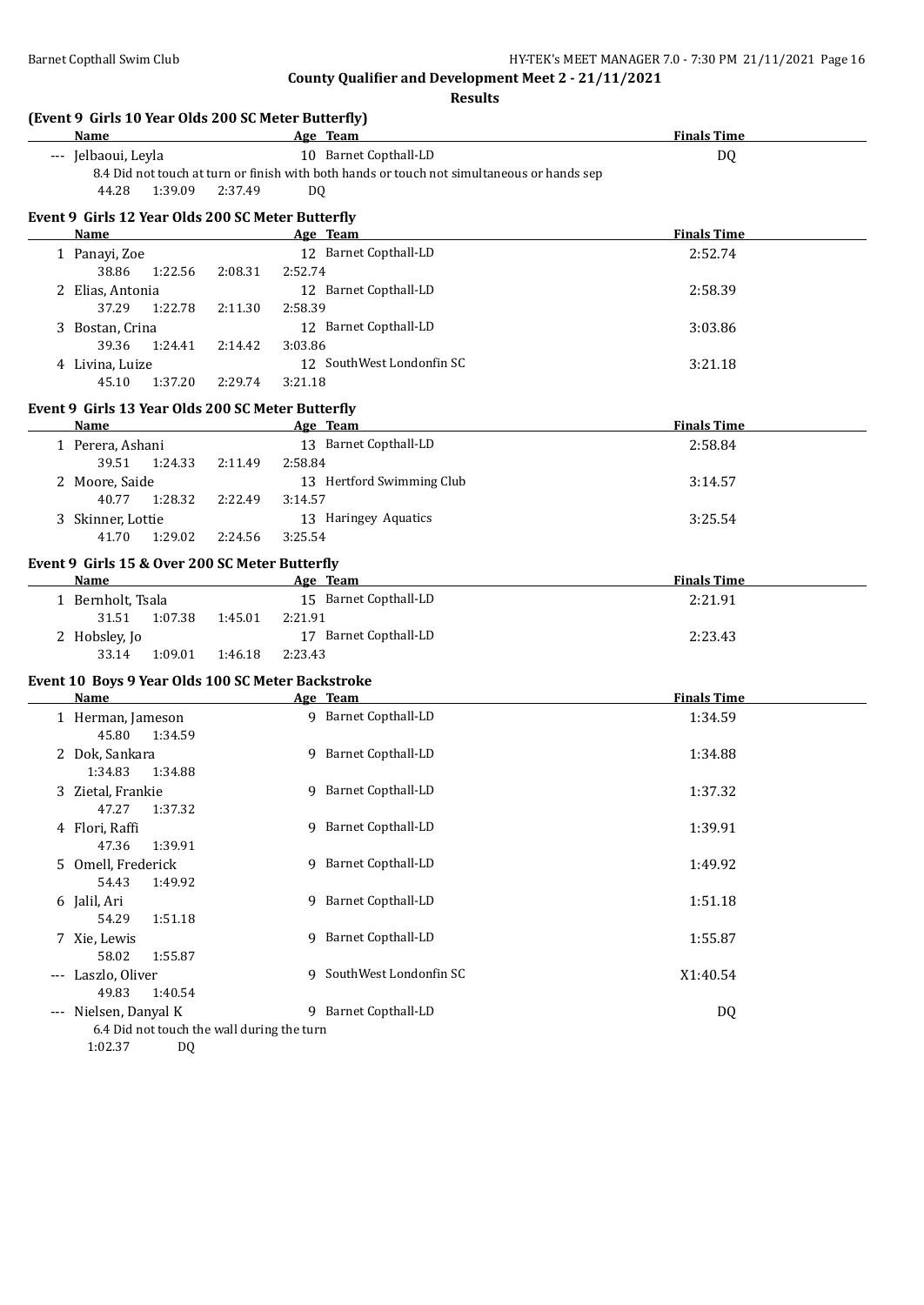**Results**

## **Event 10 Boys 10 Year Olds 100 SC Meter Backstroke**

|                     | Name                                                |    | Age Team                  | <b>Finals Time</b> |
|---------------------|-----------------------------------------------------|----|---------------------------|--------------------|
|                     | 1 Szczygiel, Alexander<br>44.98<br>1:31.58          |    | 10 Haringey Aquatics      | 1:31.58            |
|                     | 2 Iojan, Ioan<br>46.24<br>1:34.80                   |    | 10 Barnet Copthall-LD     | 1:34.80            |
|                     | 3 Buzsik, Zente<br>1:35.84<br>45.74                 |    | 10 Barnet Copthall-LD     | 1:35.84            |
| 4                   | Saujani, Kian<br>49.52<br>1:43.21                   | 10 | <b>Barnet Copthall-LD</b> | 1:43.21            |
| 5.                  | Chan, Matthew<br>50.01<br>1:44.08                   | 10 | Barnet Copthall-LD        | 1:44.08            |
| 6                   | Shanbhag, Dhruv<br>53.31<br>1:49.15                 |    | 10 Barnet Copthall-LD     | 1:49.15            |
| 7                   | Iliev, Dimitar<br>58.41<br>2:02.65                  |    | 10 Barnet Copthall-LD     | 2:02.65            |
| $\cdots$            | Lonberg, Christian<br>6.5 Not on the back at finish | 10 | SouthWest Londonfin SC    | DQ                 |
| $\qquad \qquad - -$ | 55.06<br>DQ<br>Vaidya, Omkar<br>57.72<br>DQ         | 10 | Bo Of Harrow              | DQ                 |

## **Event 10 Boys 11 Year Olds 100 SC Meter Backstroke**

| Name                                    | Age Team                  | <b>Finals Time</b> |
|-----------------------------------------|---------------------------|--------------------|
| 1 Zegiri, Gert<br>1:25.24<br>41.59      | 11 Bo Of Harrow           | 1:25.24            |
| 2 Selmani, Amar<br>1:25.32<br>41.37     | Barnet Copthall-LD<br>11. | 1:25.32            |
| 3 Weerasinghe, Seth<br>1:27.42<br>42.23 | Barnet Copthall-LD<br>11  | 1:27.42            |
| 4 Kay, Alp<br>42.55<br>1:27.66          | Barnet Copthall-LD<br>11  | 1:27.66            |

## **Event 10 Boys 12 Year Olds 100 SC Meter Backstroke**

| Name                                      | Age Team                  | <b>Finals Time</b> |
|-------------------------------------------|---------------------------|--------------------|
| 1 Waissman, Louis<br>36.73<br>1:15.72     | 12 Bo Of Harrow           | 1:15.72            |
| 2 Kaye, Joe<br>1:19.09<br>38.79           | 12 Barnet Copthall-LD     | 1:19.09            |
| 3 Carstairs, Adam<br>40.95<br>1:24.38     | 12 Bo Of Harrow           | 1:24.38            |
| 4 Bhudia, Krish<br>1:25.23<br>40.54       | 12 Bo Of Harrow           | 1:25.23            |
| 5 Wadsworth, Harrison<br>1:28.05<br>42.16 | Hounslow Jets<br>12       | 1:28.05            |
| 6 Ukeje, Elendu<br>1:28.29<br>42.75       | 12 SouthWest Londonfin SC | 1:28.29            |
| 7 Takemoto, Yuto<br>1:32.06<br>44.41      | Barnet Copthall-LD<br>12  | 1:32.06            |
| 8 Dhir, Aaray<br>50.87<br>1:47.18         | 12 Bo Of Harrow           | 1:47.18            |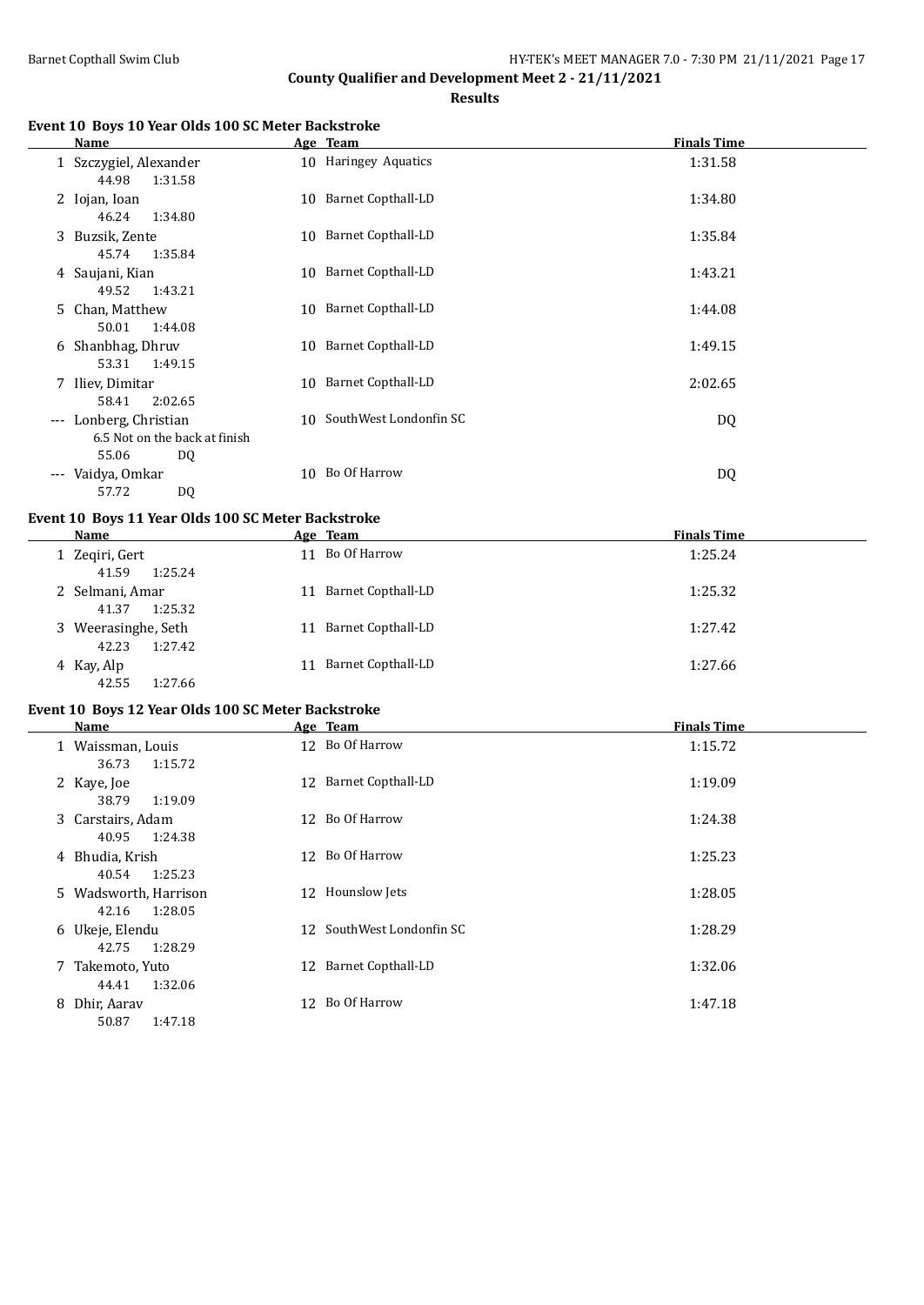**Results**

#### **Event 10 Boys 13 Year Olds 100 SC Meter Backstroke**

| Name                                  | Age Team                             | <b>Finals Time</b> |
|---------------------------------------|--------------------------------------|--------------------|
| 1 Lembac, Razvan V<br>34.24 1:11.79   | 13 Bo Of Harrow                      | 1:11.79            |
| 2 Barrett, Dylan<br>37.96<br>1:18.35  | Natare West London SC<br>13          | 1:18.35            |
| 3 Mihali, Patrick<br>1:19.17<br>38.17 | Bo Of Harrow<br>13.                  | 1:19.17            |
| 4 Lesesne, Eric<br>1:20.61<br>38.46   | 13 Chelsea and Westminster Swimmi-LD | 1:20.61            |
| 5 Aksyut, Efe<br>1:22.46<br>39.86     | Hounslow Jets<br>13                  | 1:22.46            |
| 6 Belhadi, Ali<br>53.10<br>1:47.07    | Bo Of Harrow<br>13                   | 1:47.07            |

#### **Event 10 Boys 14 Year Olds 100 SC Meter Backstroke**

| Name                                   | Age Team                    | <b>Finals Time</b> |
|----------------------------------------|-----------------------------|--------------------|
| 1 Flynn, Thomas<br>31.45<br>1:04.59    | 14 Barnet Copthall-LD       | 1:04.59            |
| 2 Safonov, Greg<br>34.45<br>1:11.41    | 14 Staines Swimming Club-SE | 1:11.41            |
| 3 Rabenda, Olivier<br>1:23.99<br>41.44 | 14 Hounslow Jets            | 1:23.99            |
| 4 Patel, Arnesh<br>1:37.21<br>47.12    | 14 Bo Of Harrow             | 1:37.21            |

# **Event 10 Boys 15 & Over 100 SC Meter Backstroke**

| Name                        | Age Team              | <b>Finals Time</b> |
|-----------------------------|-----------------------|--------------------|
| 1 Beardwell, Nathan         | 20 Barnet Copthall-LD | 1:06.15            |
| 1:06.15<br>31.47            |                       |                    |
| 2 Caravati-Pringle, Elia    | 15 Haringey Aquatics  | 1:12.50            |
| 35.08<br>1:12.50            |                       |                    |
| 3 Griffith-Preprah, Kyrique | 15 Haringey Aquatics  | 1:12.95            |
| 1:12.95<br>35.24            |                       |                    |

# **Event 11 Girls 9 Year Olds 100 SC Meter Backstroke**

| Name                                                                                 | Age Team             | <b>Finals Time</b> |
|--------------------------------------------------------------------------------------|----------------------|--------------------|
| 1 Osele, Isabella<br>52.94<br>1:47.34                                                | 9 Barnet Copthall-LD | 1:47.34            |
| 2 Christophorou, Isabella<br>2:00.15<br>57.85                                        | 9 Barnet Copthall-LD | 2:00.15            |
| 3 Lutescu, Rebecca<br>2:11.34<br>1:02.53                                             | 9 Barnet Copthall-LD | 2:11.34            |
| --- Takemoto, Kanon<br>6.2 Left position on the back (other than to initiate a turn) | 9 Barnet Copthall-LD | DQ                 |
| 55.52<br>DQ                                                                          |                      |                    |

#### **Event 11 Girls 10 Year Olds 100 SC Meter Backstroke**

| Name                                  | Age Team              | <b>Finals Time</b> |
|---------------------------------------|-----------------------|--------------------|
| 1 Garner, Mia J<br>39.18<br>1:23.19   | 10 Bo Of Harrow       | 1:23.19            |
| 2 Nosinova, Sofia<br>1:28.78<br>43.96 | 10 Barnet Copthall-LD | 1:28.78            |
| 3 Hayakawa, Jui<br>43.64<br>1:29.06   | 10 Barnet Copthall-LD | 1:29.06            |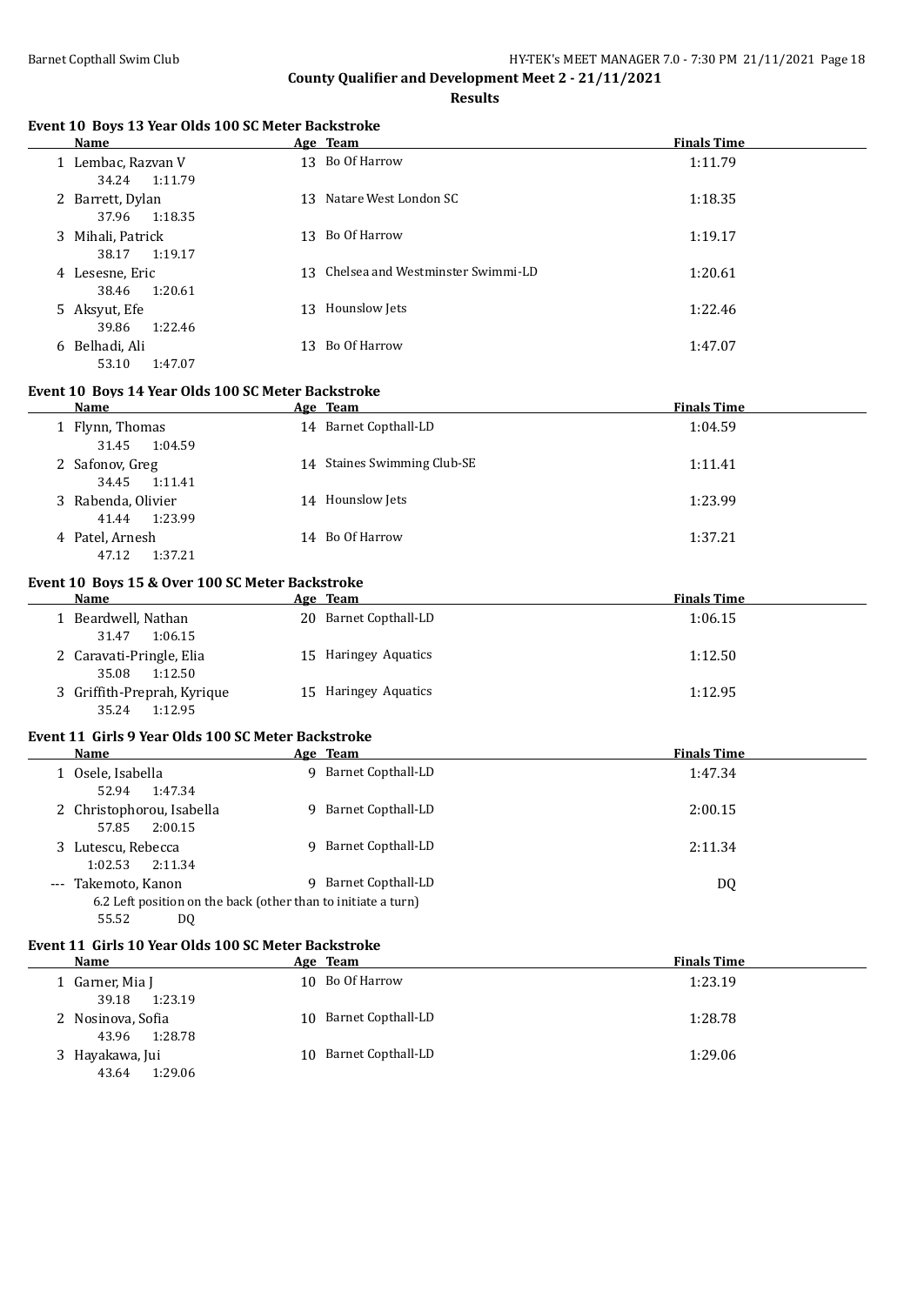**County Qualifier and Development Meet 2 - 21/11/2021 Results**

# **(Event 11 Girls 10 Year Olds 100 SC Meter Backstroke)**

|    | Name                                          |    | Age Team                       | <b>Finals Time</b> |
|----|-----------------------------------------------|----|--------------------------------|--------------------|
|    | 4 Hurcombe, Lulu<br>45.50<br>1:30.61          |    | 10 Haringey Aquatics           | 1:30.61            |
|    | 5 Harris, Amy<br>47.08<br>1:35.73             | 10 | Barnet Copthall-LD             | 1:35.73            |
|    | 6 Oyekanmi, Olivia<br>47.99<br>1:37.72        | 10 | Barnet Copthall-LD             | 1:37.72            |
|    | 7 Nastiuc Blanar, Roberta<br>1:39.88<br>48.69 | 10 | Barnet Copthall-LD             | 1:39.88            |
| 8  | Lazarevic, Sofia<br>50.76<br>1:42.81          |    | 10 Barnet Copthall-LD          | 1:42.81            |
| 9  | Mew, Ellie<br>49.72<br>1:45.78                |    | 10 Barnet Copthall-LD          | 1:45.78            |
| 10 | Weclewska, Natalia<br>54.67<br>1:54.57        | 10 | London Bourough OF Hounslow SC | 1:54.57            |
| 11 | Kaye, Ava<br>1:55.46<br>55.04                 | 10 | Barnet Copthall-LD             | 1:55.46            |
| 12 | Dinisoara, Anna Bella<br>56.78<br>2:00.75     | 10 | <b>Barnet Copthall-LD</b>      | 2:00.75            |

# **Event 11 Girls 11 Year Olds 100 SC Meter Backstroke**

|       | Name                                                             |    | Age Team                  | <b>Finals Time</b> |
|-------|------------------------------------------------------------------|----|---------------------------|--------------------|
|       | 1 Olszewska, Nadia<br>39.64<br>1:21.94                           |    | 11 Barnet Copthall-LD     | 1:21.94            |
|       | 2 Hayakawa, Mei<br>39.77<br>1:22.42                              | 11 | Barnet Copthall-LD        | 1:22.42            |
|       | 3 Longhurst, Freya<br>42.15<br>1:25.95                           |    | 11 Barnet Copthall-LD     | 1:25.95            |
|       | 4 Alden, Amelia<br>1:28.49<br>42.49                              | 11 | <b>Barnet Copthall-LD</b> | 1:28.49            |
|       | 5 Byron Nour, Laila<br>1:31.22<br>45.23                          | 11 | Bo Of Harrow              | 1:31.22            |
|       | 6 Meges, Olivia<br>45.76<br>1:32.68                              | 11 | <b>Barnet Copthall-LD</b> | 1:32.68            |
|       | 7 Zietal, Sophie<br>46.59<br>1:37.50                             | 11 | <b>Barnet Copthall-LD</b> | 1:37.50            |
|       | 8 Perex-Badalbit, Claudia<br>50.18<br>1:45.05                    | 11 | SouthWest Londonfin SC    | 1:45.05            |
|       | 9 Dharmaraja, Aanya<br>52.43<br>1:46.96                          | 11 | Bo Of Harrow              | 1:46.96            |
| $---$ | Martin, Bernadette<br>6.4 Did not touch the wall during the turn | 11 | Hounslow Jets             | DQ                 |

# 54.85 DQ **Event 11 Girls 12 Year Olds 100 SC Meter Backstroke**

 $\overline{\phantom{0}}$ 

| Name                                 | Age Team                             | <b>Finals Time</b> |  |
|--------------------------------------|--------------------------------------|--------------------|--|
| 1 Popovici, Ioana<br>38.31 1:19.67   | 12 Bo Of Harrow                      | 1:19.67            |  |
| 2 Kurati, Kaltra<br>39.38<br>1:22.41 | 12 Chelsea and Westminster Swimmi-LD | 1:22.41            |  |
| 3 Hudszky, Emily<br>40.41<br>1:23.50 | 12 Barnet Copthall-LD                | 1:23.50            |  |
| 4 Cucu, Olivia<br>41.41<br>1:23.56   | 12 Barnet Copthall-LD                | 1:23.56            |  |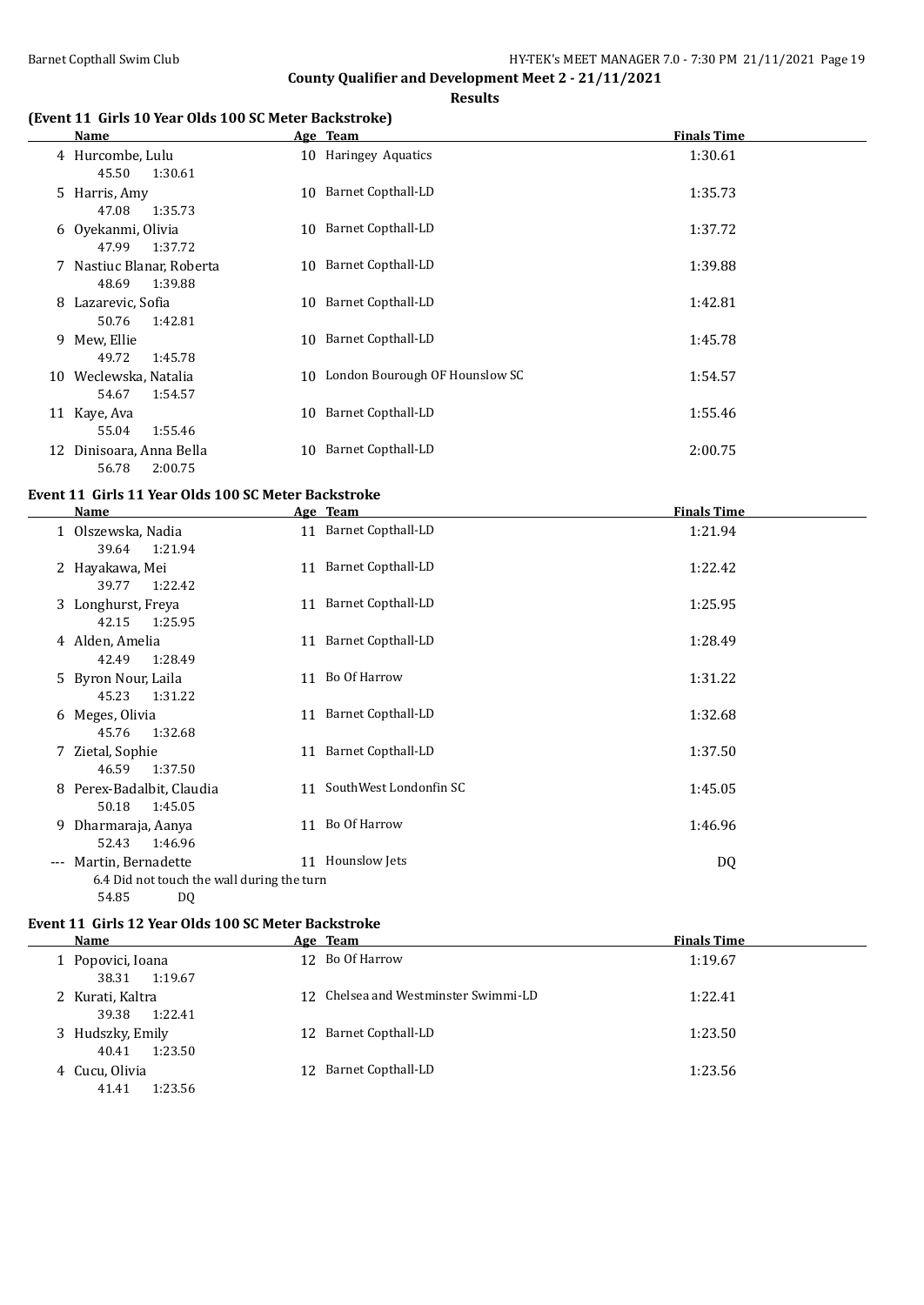## **Results**

# **(Event 11 Girls 12 Year Olds 100 SC Meter Backstroke)**

|       | Name                                      | Age Team                                                                                                               | <b>Finals Time</b> |
|-------|-------------------------------------------|------------------------------------------------------------------------------------------------------------------------|--------------------|
|       | 5 Safahe, Mina<br>41.26<br>1:24.77        | 12 Bo Of Harrow                                                                                                        | 1:24.77            |
|       | 6 Chu, Maxine<br>1:25.24<br>39.84         | 12 Haringey Aquatics                                                                                                   | 1:25.24            |
|       | 7 Fairbairn, Khai<br>1:25.96<br>41.55     | 12 Haringey Aquatics                                                                                                   | 1:25.96            |
|       | 8 Saltmarsh, Georgina<br>46.02<br>1:33.07 | 12 Haringey Aquatics                                                                                                   | 1:33.07            |
| 9.    | Bilici, Dilara<br>1:34.72<br>46.65        | 12 Haringey Aquatics                                                                                                   | 1:34.72            |
|       | 10 Chudasama, Jiya<br>47.88<br>1:37.69    | 12 Bo Of Harrow                                                                                                        | 1:37.69            |
|       | 11 Elmadiova, Jasmine<br>55.70<br>1:56.98 | 12 Bo Of Harrow                                                                                                        | 1:56.98            |
| $---$ | Livina, Luize<br>40.27<br>DQ              | 12 SouthWest Londonfin SC<br>6.4 More than one single or double simultaneous arm pull used to initiate the turn or not | DQ                 |

# **Event 11 Girls 13 Year Olds 100 SC Meter Backstroke**

|   | Name                                      |    | Age Team                             | <b>Finals Time</b> |
|---|-------------------------------------------|----|--------------------------------------|--------------------|
|   | 1 Smethurst, Evelyn<br>37.64 1:14.98      |    | 13 Hounslow Jets                     | 1:14.98            |
|   | 2 Carlos, Isabelle<br>37.78<br>1:16.55    |    | 13 Barnet Copthall-LD                | 1:16.55            |
|   | 3 Karagianni, Anisa<br>37.79<br>1:18.37   |    | 13 London Bourough OF Hounslow SC    | 1:18.37            |
|   | 4 Bonfiglio, Dahlia I<br>37.60<br>1:18.43 |    | 13 Chelsea and Westminster Swimmi-LD | 1:18.43            |
|   | 5 Weclewska, Olivia<br>39.90<br>1:21.38   |    | 13 London Bourough OF Hounslow SC    | 1:21.38            |
|   | 6 Wavamuno, Chantelle<br>40.81<br>1:22.71 |    | 13 London Bourough OF Hounslow SC    | 1:22.71            |
|   | Leksander, Laura<br>39.73<br>1:22.79      |    | 13 Bo Of Harrow                      | 1:22.79            |
| 8 | Skinner, Lottie<br>42.15<br>1:27.62       |    | 13 Haringey Aquatics                 | 1:27.62            |
| 9 | Nieto, Genesis<br>1:29.30<br>42.26        |    | 13 London Bourough OF Hounslow SC    | 1:29.30            |
|   | 10 Manlegro, Gianna<br>43.30<br>1:32.89   |    | 13 Barnet Copthall-LD                | 1:32.89            |
|   | 11 Masterson, Erin T<br>44.42<br>1:34.06  | 13 | Bo Of Harrow                         | 1:34.06            |

# **Event 11 Girls 14 Year Olds 100 SC Meter Backstroke**

| Name                                  | Age Team              | <b>Finals Time</b> |
|---------------------------------------|-----------------------|--------------------|
| 1 Chadwick, Ellie<br>1:07.79<br>33.09 | 14 Barnet Copthall-LD | 1:07.79            |
| 2 Shah, Mahi<br>39.18<br>1:21.27      | 14 Bo Of Harrow       | 1:21.27            |
| 3 Patwa, Deeshaya<br>1:21.29<br>38.79 | 14 Bo Of Harrow       | 1:21.29            |
| 4 Bilici, Elif<br>41.24<br>1:23.95    | 14 Haringey Aquatics  | 1:23.95            |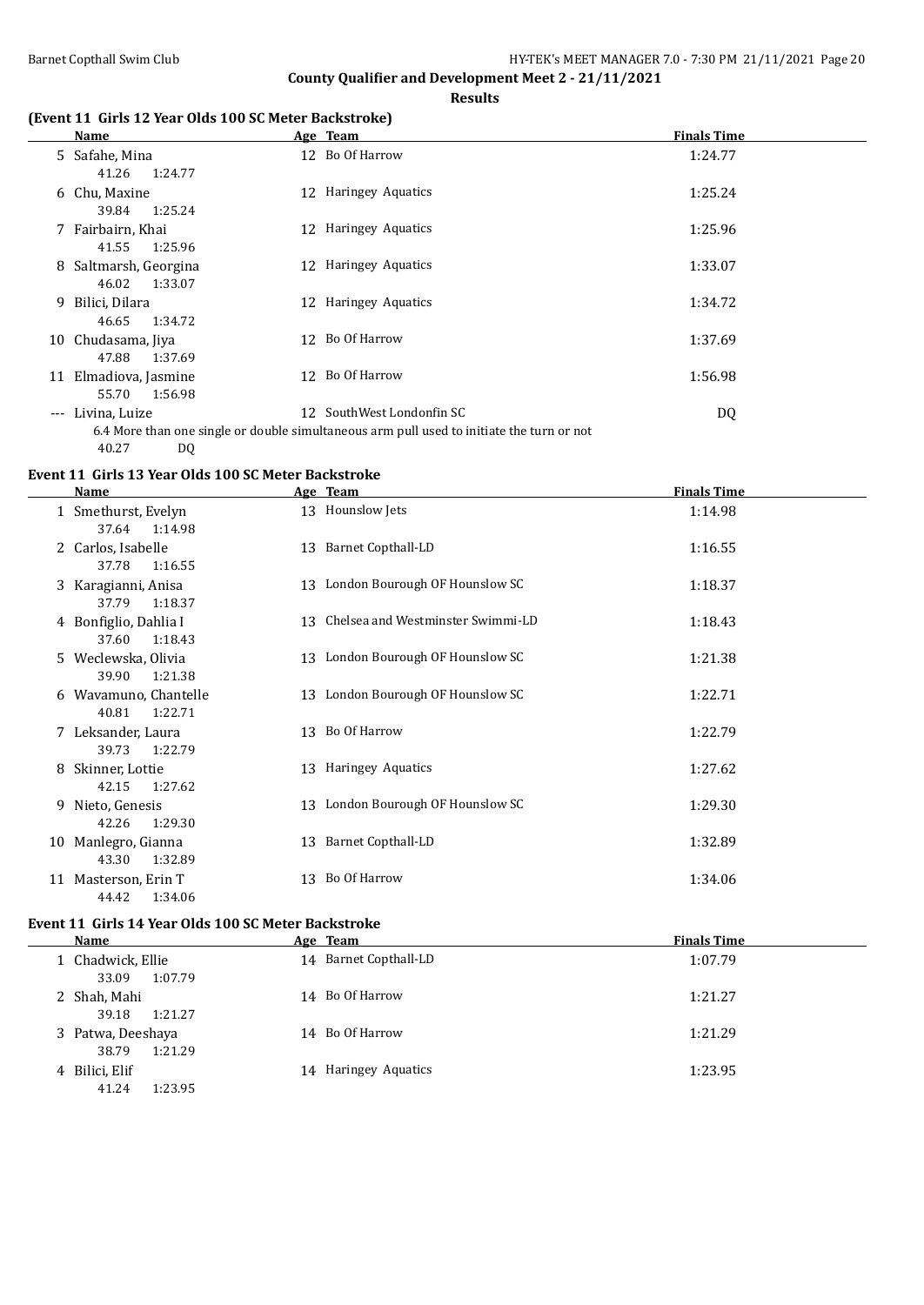**Results**

# **(Event 11 Girls 14 Year Olds 100 SC Meter Backstroke)**

| Name                                   | Age Team                    | <b>Finals Time</b> |
|----------------------------------------|-----------------------------|--------------------|
| 5 Fazzani, Adriana<br>39.55<br>1:24.08 | 14 Haringey Aquatics        | 1:24.08            |
| 6 Safonova, Daria<br>40.09<br>1:25.18  | 14 Staines Swimming Club-SE | 1:25.18            |
| 7 Ukeje, Leah<br>1:26.22<br>40.64      | 14 SouthWest Londonfin SC   | 1:26.22            |
| 8 Spyrou, Isabel<br>1:31.26<br>43.32   | 14 Haringey Aquatics        | 1:31.26            |
| 9 Clarke, Rosa<br>46.08<br>1:34.15     | 14 Haringey Aquatics        | 1:34.15            |

#### **Event 11 Girls 15 & Over 100 SC Meter Backstroke**

| <b>Name</b>         | Age Team              | <b>Finals Time</b> |
|---------------------|-----------------------|--------------------|
| 1 Adelaja, Toluwani | 15 Barnet Copthall-LD | 1:06.86            |
| 1:06.86<br>31.92    |                       |                    |
| 2 Guellal, Nora     | 15 Hounslow Jets      | 1:31.35            |
| 1:31.35<br>43.69    |                       |                    |

# **Event 12 Boys 9 Year Olds 200 SC Meter Freestyle**

|             | <b>Name</b>                                      |         | Age Team                   | <b>Finals Time</b> |  |
|-------------|--------------------------------------------------|---------|----------------------------|--------------------|--|
|             | 1 Lawrence, Daniel                               |         | 9 Staines Swimming Club-SE | 2:48.87            |  |
|             | 37.12 1:21.20                                    | 2:06.72 | 2:48.87                    |                    |  |
|             | 2 Herman, Jameson                                |         | 9 Barnet Copthall-LD       | 2:53.51            |  |
|             | 39.22<br>1:25.14                                 | 2:11.54 | 2:53.51                    |                    |  |
| 3           | Dok, Sankara                                     |         | 9 Barnet Copthall-LD       | 3:03.93            |  |
|             | 39.32<br>1:27.16                                 | 2:16.49 | 3:03.93                    |                    |  |
|             | 4 Flori, Raffi                                   |         | 9 Barnet Copthall-LD       | 3:05.71            |  |
|             | 41.69<br>1:30.53                                 | 2:18.58 | 3:05.71                    |                    |  |
|             | 5 Zietal, Frankie                                |         | 9 Barnet Copthall-LD       | 3:22.46            |  |
|             | 45.83<br>1:39.78                                 | 2:35.32 | 3:22.46                    |                    |  |
|             | 6 Xie, Lewis                                     |         | 9 Barnet Copthall-LD       | 4:03.07            |  |
|             | 57.95<br>2:00.85                                 | 3:05.14 | 4:03.07                    |                    |  |
|             | 7 Kay, Deniz                                     |         | 9 Barnet Copthall-LD       | 4:04.29            |  |
|             | 53.14<br>1:56.97                                 | 3:01.69 | 4:04.29                    |                    |  |
|             | 8 Nielsen, Danyal K                              |         | 9 Barnet Copthall-LD       | 4:18.41            |  |
|             | 56.59<br>2:02.38                                 | 3:11.25 | 4:18.41                    |                    |  |
|             | Laszlo, Oliver                                   |         | 9 SouthWest Londonfin SC   | X3:18.37           |  |
|             | 47.80<br>1:39.92                                 | 2:32.28 | 3:18.37                    |                    |  |
|             | Omell, Frederick                                 |         | 9 Barnet Copthall-LD       | DQ                 |  |
|             | 5.2 Did not touch the wall at the turn or finish |         |                            |                    |  |
|             | 1:39.36<br>47.66                                 | 2:31.04 | D <sub>0</sub>             |                    |  |
| $-\, -\, -$ | Jalil, Ari                                       |         | 9 Barnet Copthall-LD       | DQ                 |  |
|             | 5.2 Did not touch the wall at the turn or finish |         |                            |                    |  |
|             | 53.06<br>1:56.11                                 | 3:01.32 | DQ.                        |                    |  |

# **Event 12 Boys 10 Year Olds 200 SC Meter Freestyle**

| Name                           |         |         | Age Team              | <b>Finals Time</b> |
|--------------------------------|---------|---------|-----------------------|--------------------|
| 1 Butorac, Zoran               |         |         | 10 Barnet Copthall-LD | 2:49.66            |
| 39.47                          | 1:23.92 | 2:08.04 | 2:49.66               |                    |
| 2 Shamshuddin Cortes, Alejandr |         |         | 10 Barnet Copthall-LD | 2:54.91            |
| 40.45                          | 1:26.48 | 2:12.79 | 2:54.91               |                    |
| 3 Ritchie, Alfie               |         |         | 10 Barnet Copthall-LD | 2:56.14            |
| 41.61                          | 1:28.22 | 2:14.65 | 2:56.14               |                    |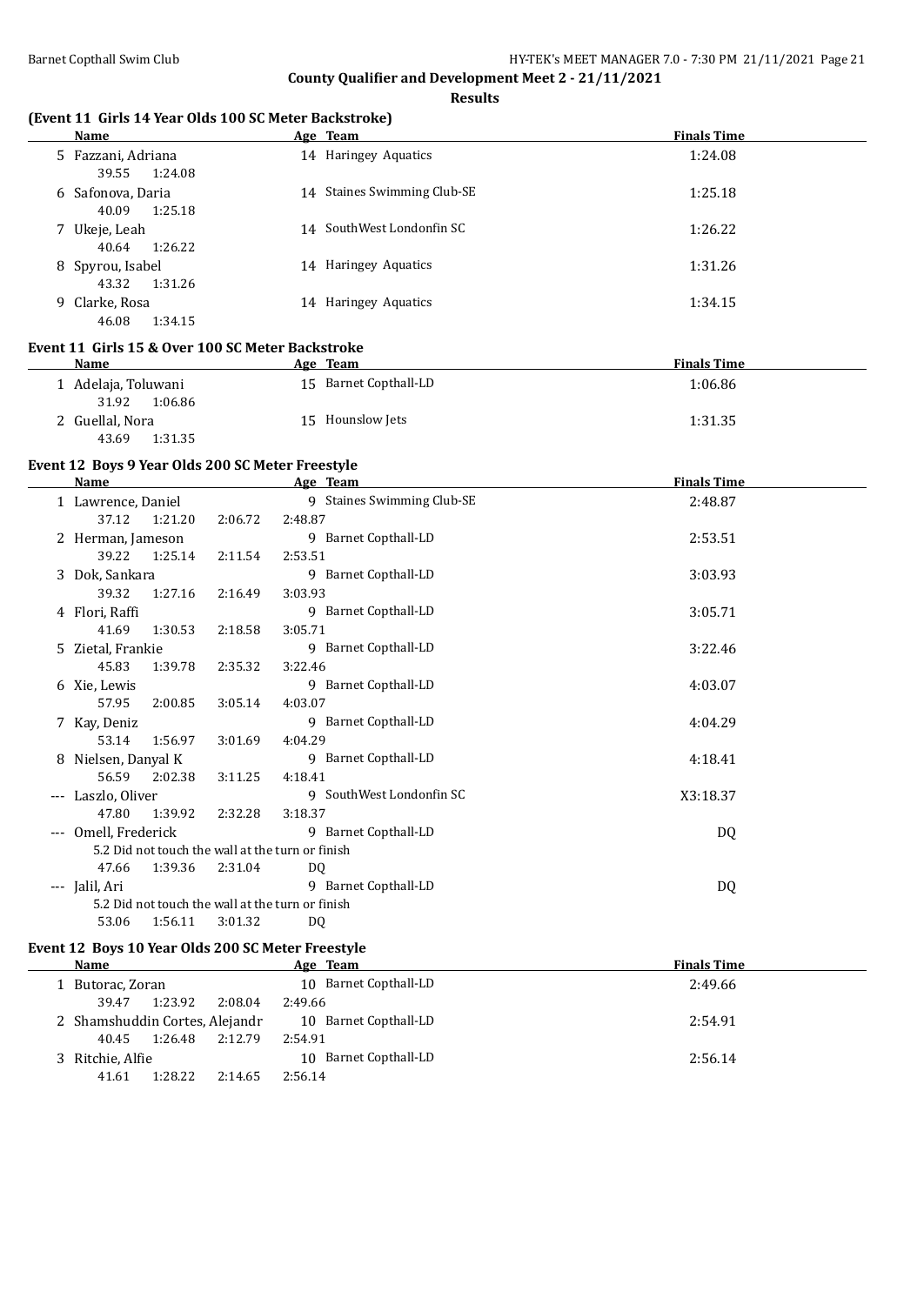## **Results**

# **(Event 12 Boys 10 Year Olds 200 SC Meter Freestyle)**

|    | <b>Name</b>            |         | Age Team                  | <b>Finals Time</b> |
|----|------------------------|---------|---------------------------|--------------------|
|    | 4 Daly, Daniel         |         | 10 Barnet Copthall-LD     | 2:56.63            |
|    | 37.73<br>1:21.72       | 2:03.53 | 2:56.63                   |                    |
|    | 5 Sufaj, Keiden        |         | 10 Barnet Copthall-LD     | 2:57.98            |
|    | 40.86<br>1:27.41       | 2:14.82 | 2:57.98                   |                    |
|    | 6 Iojan, Ioan          |         | 10 Barnet Copthall-LD     | 3:00.61            |
|    | 1:23.79<br>37.88       | 2:11.55 | 3:00.61                   |                    |
|    | 7 Subba, Joseph        |         | 10 Bo Of Harrow           | 3:01.55            |
|    | 40.92<br>1:29.83       | 2:16.54 | 3:01.55                   |                    |
|    | 8 Szczygiel, Alexander |         | 10 Haringey Aquatics      | 3:01.58            |
|    | 1:28.31<br>40.83       | 2:15.84 | 3:01.58                   |                    |
|    | 9 Buzsik, Zente        |         | 10 Barnet Copthall-LD     | 3:02.13            |
|    | 40.95<br>1:27.99       | 2:16.14 | 3:02.13                   |                    |
|    | 10 Aoun, Rayan         |         | 10 Hounslow Jets          | 3:19.57            |
|    | 42.01<br>1:35.01       | 2:30.10 | 3:19.57                   |                    |
|    | 11 Shanbhag, Dhruv     |         | 10 Barnet Copthall-LD     | 3:23.65            |
|    | 43.78<br>1:36.69       | 2:32.84 | 3:23.65                   |                    |
|    | 12 Lonberg, Christian  |         | 10 SouthWest Londonfin SC | 3:28.82            |
|    | 1:39.61<br>46.21       | 2:35.06 | 3:28.82                   |                    |
| 13 | Chan, Matthew          |         | 10 Barnet Copthall-LD     | 3:30.63            |
|    | 1:38.15<br>42.90       | 2:35.54 | 3:30.63                   |                    |
|    | 14 Saujani, Kian       |         | 10 Barnet Copthall-LD     | 3:39.36            |
|    | 49.75<br>1:48.07       | 2:46.06 | 3:39.36                   |                    |
|    | 15 Iliev, Dimitar      |         | 10 Barnet Copthall-LD     | 3:44.82            |
|    | 48.64<br>1:48.23       | 2:48.97 | 3:44.82                   |                    |

#### **Event 12 Boys 11 Year Olds 200 SC Meter Freestyle**

| Name                  |         |         | Age Team                             | <b>Finals Time</b> |
|-----------------------|---------|---------|--------------------------------------|--------------------|
| 1 Selmani, Amar       |         |         | Barnet Copthall-LD<br>11             | 2:36.72            |
| 35.94                 | 1:16.32 | 1:56.75 | 2:36.72                              |                    |
| 2 Ukeje, Ikenna       |         |         | SouthWest Londonfin SC<br>11         | 2:42.92            |
| 35.88                 | 1:18.33 | 2:01.65 | 2:42.92                              |                    |
| 3 Kay, Alp            |         |         | Barnet Copthall-LD<br>11             | 2:45.05            |
| 36.96                 | 1:19.67 | 2:02.91 | 2:45.05                              |                    |
| 4 Tang, Alfred Loktin |         |         | Hounslow Jets<br>11                  | 2:47.66            |
| 38.05                 | 1:22.36 | 2:07.18 | 2:47.66                              |                    |
| 5 Weerasinghe, Seth   |         |         | Barnet Copthall-LD<br>11             | 2:48.84            |
| 37.79                 | 1:21.75 | 2:06.73 | 2:48.84                              |                    |
| 6 Yalovets, Timofiy   |         |         | London Bourough OF Hounslow SC<br>11 | 2:55.59            |
| 38.42                 | 1:24.30 | 2:10.56 | 2:55.59                              |                    |
|                       |         |         |                                      |                    |

#### **Event 12 Boys 12 Year Olds 200 SC Meter Freestyle**

| Name         |                                                                                                            | Age Team                                                           | <b>Finals Time</b> |
|--------------|------------------------------------------------------------------------------------------------------------|--------------------------------------------------------------------|--------------------|
| 1 Croke, Tom |                                                                                                            | 12 Barnet Copthall-LD                                              | 2:25.44            |
| 33.44        | 1:49.55                                                                                                    | 2:25.44                                                            |                    |
|              |                                                                                                            | 12 Bo Of Harrow                                                    | 2:26.92            |
| 33.73        | 1:50.05                                                                                                    | 2:26.92                                                            |                    |
|              |                                                                                                            | Barnet Copthall-LD<br>12                                           | 2:28.46            |
| 35.28        | 1:51.88                                                                                                    | 2:28.46                                                            |                    |
|              |                                                                                                            | 12 Hounslow Jets                                                   | 2:30.03            |
| 33.58        |                                                                                                            | 2:30.03                                                            |                    |
|              |                                                                                                            | Barnet Copthall-LD<br>12                                           | 2:31.14            |
| 35.16        | 1:53.44                                                                                                    | 2:31.14                                                            |                    |
| 6 Kaye, Joe  |                                                                                                            | Barnet Copthall-LD<br>12                                           | 2:31.96            |
| 34.67        | 1:52.98                                                                                                    | 2:31.96                                                            |                    |
|              | 1:10.88<br>2 Waissman, Louis<br>1:11.60<br>1:13.50<br>4 Lonnen, Frederick<br>1:11.89<br>1:14.16<br>1:13.21 | 3 Carreiras-Rebelo, Gabriel<br>1:51.72<br>5 Ionel-Asauleac, Andrew |                    |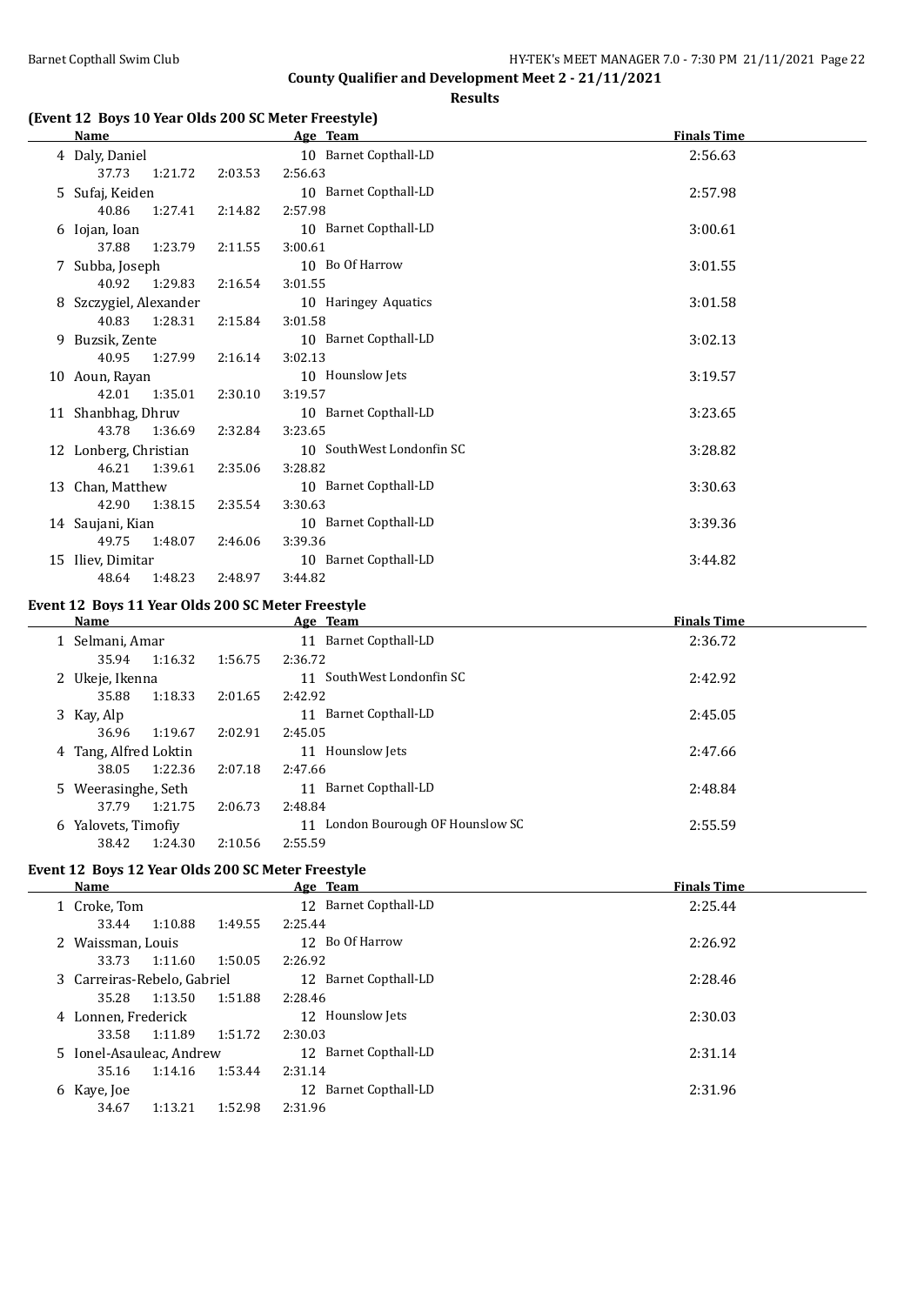**Results**

# **(Event 12 Boys 12 Year Olds 200 SC Meter Freestyle)**

|    | Name                |         |         | Age Team                  | <b>Finals Time</b> |
|----|---------------------|---------|---------|---------------------------|--------------------|
|    | 7 Carstairs, Adam   |         |         | 12 Bo Of Harrow           | 2:35.28            |
|    | 35.00               | 1:14.76 | 1:55.79 | 2:35.28                   |                    |
|    | 8 Ukeje, Elendu     |         |         | 12 SouthWest Londonfin SC | 2:35.38            |
|    | 36.64               | 1:17.41 | 1:58.09 | 2:35.38                   |                    |
|    | 9 Takemoto, Yuto    |         |         | 12 Barnet Copthall-LD     | 2:47.08            |
|    | 38.78               | 1:21.30 | 2:05.59 | 2:47.08                   |                    |
| 10 | Wadsworth, Harrison |         |         | 12 Hounslow Jets          | 2:51.34            |
|    | 38.98               | 1:22.99 | 2:09.01 | 2:51.34                   |                    |

# **Event 12 Boys 13 Year Olds 200 SC Meter Freestyle**

| <b>Name</b>                   |                    | Age Team                             | <b>Finals Time</b> |
|-------------------------------|--------------------|--------------------------------------|--------------------|
| 1 Stafford-Davies, Max        |                    | 13 Hounslow Jets                     | 2:13.32            |
| 30.22                         | 1:03.79<br>1:38.76 | 2:13.32                              |                    |
| 2 Selmani, Yassin             |                    | 13 Barnet Copthall-LD                | 2:14.01            |
| 31.63                         | 1:06.66<br>1:41.34 | 2:14.01                              |                    |
| 3 Lawrence, Alfie             |                    | 13 Staines Swimming Club-SE          | 2:16.21            |
| 30.68                         | 1:04.75<br>1:40.39 | 2:16.21                              |                    |
| 4 Tom, Oliver                 |                    | 13 Ware S C                          | 2:20.35            |
| 31.62                         | 1:06.80<br>1:43.99 | 2:20.35                              |                    |
| 5 Hiotis-Sclavenitis, Romanos |                    | 13 Barnet Copthall-LD                | 2:25.44            |
| 32.67                         | 1:09.55<br>1:47.62 | 2:25.44                              |                    |
| 6 Lembac, Razvan V            |                    | 13 Bo Of Harrow                      | 2:25.95            |
| 33.31                         | 1:10.78<br>1:48.42 | 2:25.95                              |                    |
| 7 Lorenzim, Damiano           |                    | 13 Barnet Copthall-LD                | 2:26.67            |
| 33.99                         | 1:12.43<br>1:51.05 | 2:26.67                              |                    |
| 8 Lui, Maxwell                |                    | 13 Chelsea and Westminster Swimmi-LD | 2:28.65            |
| 34.46                         | 1:13.42<br>1:52.11 | 2:28.65                              |                    |
| 9 Mihali, Patrick             |                    | 13 Bo Of Harrow                      | 2:29.34            |
| 34.33                         | 1:13.93<br>1:52.52 | 2:29.34                              |                    |
| 10 Sharma, Aditya             |                    | 13 Bo Of Harrow                      | 2:35.45            |
| 36.17                         | 1:16.09<br>1:57.88 | 2:35.45                              |                    |
| 11 Aksyut, Efe                |                    | 13 Hounslow Jets                     | 2:43.10            |
| 36.88                         | 1:18.44<br>2:02.11 | 2:43.10                              |                    |
| 12 Belhadi, Ali               |                    | 13 Bo Of Harrow                      | 3:11.08            |
| 42.10                         | 1:32.65<br>2:24.83 | 3:11.08                              |                    |

# **Event 12 Boys 14 Year Olds 200 SC Meter Freestyle**

| Name               |         | Age Team              | <b>Finals Time</b> |
|--------------------|---------|-----------------------|--------------------|
| 1 Sinnott, Dante   |         | 14 Barnet Copthall-LD | 2:05.35            |
| 1:01.05<br>29.18   | 1:33.78 | 2:05.35               |                    |
| 2 Harris-Eze, Kene |         | 14 Barnet Copthall-LD | 2:08.14            |
| 1:02.91<br>30.15   | 1:36.06 | 2:08.14               |                    |
| 3 Otulak, Dawid    |         | 14 Bo Of Harrow       | 2:34.31            |
| 1:14.45<br>34.62   | 1:55.22 | 2:34.31               |                    |
| 4 Rabenda, Olivier |         | 14 Hounslow Jets      | 2:39.69            |
| 1:16.81<br>35.60   | 1:59.04 | 2:39.69               |                    |
| 5 Patel, Arjan     |         | 14 Bo Of Harrow       | 2:49.37            |
| 1:21.30<br>37.82   | 2:06.83 | 2:49.37               |                    |
| 6 Patel, Arnesh    |         | 14 Bo Of Harrow       | 2:52.09            |
| 1:23.14<br>38.84   | 2:08.48 | 2:52.09               |                    |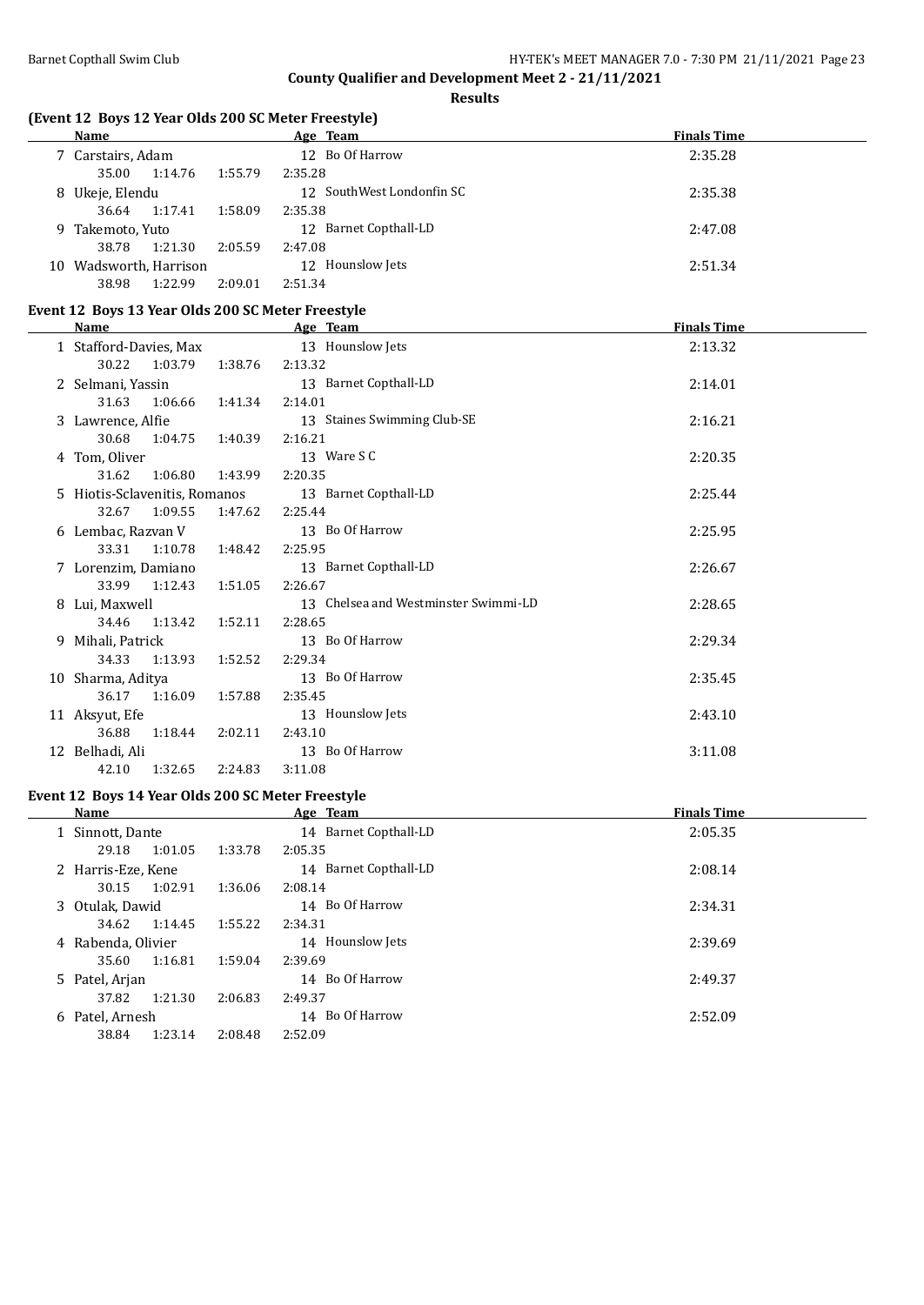**Results**

## **Event 12 Boys 15 & Over 200 SC Meter Freestyle**

|   | Name               |         | Age Team                              | <b>Finals Time</b> |
|---|--------------------|---------|---------------------------------------|--------------------|
|   | Macgonigal, Oliver |         | 15 Bo Of Harrow                       | 1:59.27            |
|   | 26.77<br>56.76     | 1:27.60 | 1:59.27                               |                    |
|   | 2 Bartos, Matej    |         | Barnet Copthall-LD<br>17              | 2:04.60            |
|   | 27.35<br>59.54     | 1:32.47 | 2:04.60                               |                    |
| 3 | Ellingham, Luke    |         | Haringey Aquatics<br>17               | 2:10.34            |
|   | 28.54<br>1:01.34   | 1:36.27 | 2:10.34                               |                    |
|   | 4 Wavamuno, Dylan  |         | London Bourough OF Hounslow SC<br>15  | 2:20.51            |
|   | 31.50<br>1:07.10   | 1:43.48 | 2:20.51                               |                    |
|   | Puslednik, Kacper  |         | London Bourough OF Hounslow SC<br>15. | 2:31.44            |
|   | 1:09.60<br>31.57   | 1:51.23 | 2:31.44                               |                    |

# **Event 13 Girls 9 Year Olds 200 SC Meter Freestyle**

|   | Name                      |         | Age Team                        | <b>Finals Time</b> |
|---|---------------------------|---------|---------------------------------|--------------------|
|   | 1 Shah, Sareena           |         | 9 Barnet Copthall-LD            | 3:18.02            |
|   | 1:36.81<br>44.66          | 2:30.15 | 3:18.02                         |                    |
|   | 2 Osele, Isabella         |         | 9 Barnet Copthall-LD            | 3:18.27            |
|   | 1:35.66<br>44.08          | 2:29.18 | 3:18.27                         |                    |
|   | 3 Onobrauche, Sara        |         | 9 Barnet Copthall-LD            | 3:20.21            |
|   | 44.00<br>1:35.87          | 2:29.35 | 3:20.21                         |                    |
|   | 4 Takemoto, Kanon         |         | 9 Barnet Copthall-LD            | 3:47.03            |
|   | 52.38<br>1:51.57          | 2:50.68 | 3:47.03                         |                    |
|   | 5 Christophorou, Isabella |         | 9 Barnet Copthall-LD            | 3:49.39            |
|   | 1:46.88<br>48.40          | 2:49.43 | 3:49.39                         |                    |
| 6 | Rayan, Aleeza             |         | <b>Barnet Copthall-LD</b><br>Q. | 4:03.09            |
|   | 1:53.12<br>49.72          | 4:03.09 |                                 |                    |

# **Event 13 Girls 10 Year Olds 200 SC Meter Freestyle**

|                     | <b>Name</b>           |                                                  | Age Team                    | <b>Finals Time</b> |  |  |
|---------------------|-----------------------|--------------------------------------------------|-----------------------------|--------------------|--|--|
|                     | 1 Tiller, Lily-rose   |                                                  | 10 Staines Swimming Club-SE | 2:42.40            |  |  |
|                     | 1:19.27<br>36.91      | 2:02.86                                          | 2:42.40                     |                    |  |  |
|                     | 2 Nosinova, Sofia     |                                                  | 10 Barnet Copthall-LD       | 2:45.90            |  |  |
|                     | 39.22<br>1:21.70      | 2:04.88                                          | 2:45.90                     |                    |  |  |
|                     | 3 Jelbaoui, Leyla     |                                                  | 10 Barnet Copthall-LD       | 2:53.17            |  |  |
|                     | 39.05<br>1:23.78      | 2:10.74                                          | 2:53.17                     |                    |  |  |
|                     | 4 Hurcombe, Lulu      |                                                  | 10 Haringey Aquatics        | 2:55.14            |  |  |
|                     | 41.41<br>1:26.65      | 2:12.41                                          | 2:55.14                     |                    |  |  |
|                     | 5 Harris, Amy         |                                                  | 10 Barnet Copthall-LD       | 3:01.97            |  |  |
|                     | 41.43<br>1:27.23      | 2:15.80                                          | 3:01.97                     |                    |  |  |
|                     | 6 Lazarevic, Sofia    |                                                  | 10 Barnet Copthall-LD       | 3:16.83            |  |  |
|                     | 44.67<br>1:37.40      | 2:28.25                                          | 3:16.83                     |                    |  |  |
|                     | 7 Oyekanmi, Olivia    |                                                  | 10 Barnet Copthall-LD       | 3:24.51            |  |  |
|                     | 44.40<br>1:39.16      | 2:31.42                                          | 3:24.51                     |                    |  |  |
| 8                   | Staniak, Rosie        |                                                  | 10 Staines Swimming Club-SE | 3:27.99            |  |  |
|                     | 46.11<br>1:40.29      | 2:35.70                                          | 3:27.99                     |                    |  |  |
|                     | 9 Kaye, Ava           |                                                  | 10 Barnet Copthall-LD       | 3:38.92            |  |  |
|                     | 47.50<br>1:43.88      | 2:42.14                                          | 3:38.92                     |                    |  |  |
| 10                  | Lekach, Shahar        |                                                  | 10 Barnet Copthall-LD       | 4:52.09            |  |  |
|                     | 1:06.81<br>2:21.98    | 3:40.21                                          | 4:52.09                     |                    |  |  |
| $\qquad \qquad - -$ | Dinisoara, Anna Bella |                                                  | 10 Barnet Copthall-LD       | DQ                 |  |  |
|                     |                       | 5.2 Did not touch the wall at the turn or finish |                             |                    |  |  |
|                     | 59.21<br>2:12.32      | 3:28.57                                          | DQ                          |                    |  |  |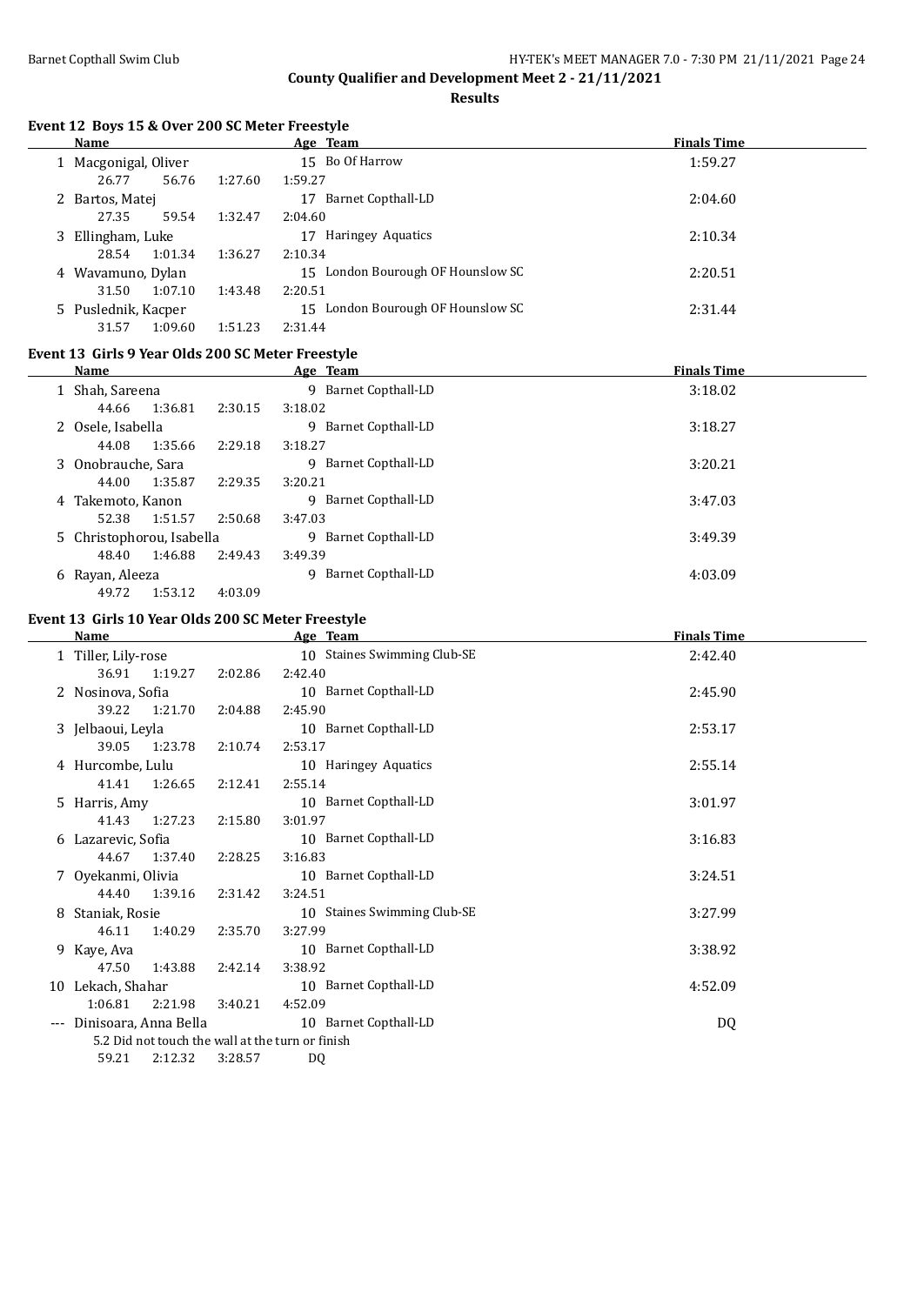**Results**

## **Event 13 Girls 11 Year Olds 200 SC Meter Freestyle**

|    | <b>Name</b>                        |                                                  | Age Team                  | <b>Finals Time</b> |
|----|------------------------------------|--------------------------------------------------|---------------------------|--------------------|
|    | 1 Olszewska, Nadia                 |                                                  | 11 Barnet Copthall-LD     | 2:32.30            |
|    | 34.87                              | 1:52.80<br>1:12.75                               | 2:32.30                   |                    |
|    | 2 Longhurst, Freya                 |                                                  | 11 Barnet Copthall-LD     | 2:38.53            |
|    | 38.00                              | 1:59.43<br>1:18.70                               | 2:38.53                   |                    |
|    | 3 Meges, Olivia                    |                                                  | 11 Barnet Copthall-LD     | 2:48.66            |
|    | 41.20                              | 1:25.42<br>2:07.78                               | 2:48.66                   |                    |
|    | 4 Byron Nour, Laila                |                                                  | 11 Bo Of Harrow           | 2:54.48            |
|    | 38.69                              | 1:23.17<br>2:11.23                               | 2:54.48                   |                    |
|    | 5 Alden, Amelia                    |                                                  | 11 Barnet Copthall-LD     | 2:55.42            |
|    | 40.90                              | 1:25.76<br>2:11.29                               | 2:55.42                   |                    |
|    | 6 Zietal, Sophie                   |                                                  | 11 Barnet Copthall-LD     | 2:59.50            |
|    | 40.60                              | 1:26.34<br>2:14.16                               | 2:59.50                   |                    |
|    | 7 Veingard, Amelia                 |                                                  | 11 Barnet Copthall-LD     | 2:59.65            |
|    | 40.43                              | 1:27.44<br>2:16.78                               | 2:59.65                   |                    |
|    | 8 Reindorf Asamoah Dan, Victoria-l |                                                  | 11 Barnet Copthall-LD     | 2:59.76            |
|    | 39.26                              | 1:26.85<br>2:14.90                               | 2:59.76                   |                    |
| 9. | Hayakawa, Mei                      |                                                  | 11 Barnet Copthall-LD     | 3:01.68            |
|    | 41.80                              | 1:26.79<br>2:14.64                               | 3:01.68                   |                    |
|    | 10 Hanson, Amy                     |                                                  | 11 Haringey Aquatics      | 3:03.01            |
|    | 41.30                              | 1:28.81<br>2:17.35                               | 3:03.01                   |                    |
|    | 11 Dharmaraja, Aanya               |                                                  | 11 Bo Of Harrow           | 3:12.16            |
|    | 43.97                              | 1:32.96<br>2:24.24                               | 3:12.16                   |                    |
|    | Perex-Badalbit, Claudia            |                                                  | 11 SouthWest Londonfin SC | DQ                 |
|    |                                    | 5.2 Did not touch the wall at the turn or finish |                           |                    |
|    | 44.88                              | 1:35.20<br>2:29.28                               | DQ                        |                    |

# **Event 13 Girls 12 Year Olds 200 SC Meter Freestyle**

|    | Name                  |         |         | Age Team                                           | <b>Finals Time</b> |  |
|----|-----------------------|---------|---------|----------------------------------------------------|--------------------|--|
|    | 1 Onobrauche, Malaika |         |         | 12 Barnet Copthall-LD                              | 2:19.63            |  |
|    | 31.28                 | 1:06.13 | 1:43.50 | 2:19.63                                            |                    |  |
|    | 2 Livina, Luize       |         |         | 12 SouthWest Londonfin SC                          | 2:33.41            |  |
|    | 36.43                 | 1:15.77 | 1:55.43 | 2:33.41                                            |                    |  |
|    | 3 Panayi, Zoe         |         |         | 12 Barnet Copthall-LD                              | 2:35.66            |  |
|    | 35.90                 | 1:15.73 | 1:56.44 | 2:35.66                                            |                    |  |
|    | 4 Kurati, Kaltra      |         |         | 12 Chelsea and Westminster Swimmi-LD               | 2:36.34            |  |
|    | 35.47                 | 1:15.13 | 1:55.92 | 2:36.34                                            |                    |  |
|    | 5 Bostan, Crina       |         |         | 12 Barnet Copthall-LD                              | 2:38.12            |  |
|    | 37.53                 | 1:17.83 | 1:59.08 | 2:38.12                                            |                    |  |
| 6. | Cucu, Olivia          |         |         | 12 Barnet Copthall-LD                              | 2:40.92            |  |
|    | 36.87                 | 1:18.11 | 2:00.81 | 2:40.92                                            |                    |  |
|    | 7 Safahe, Mina        |         |         | 12 Bo Of Harrow                                    | 2:41.60            |  |
|    | 36.73                 | 1:18.55 | 2:00.90 | 2:41.60                                            |                    |  |
| 8  | Charalambous, Selena  |         |         | 12 Haringey Aquatics                               | 2:44.85            |  |
|    | 36.27                 | 1:19.40 | 2:03.50 | 2:44.85                                            |                    |  |
|    | 9 Fairbairn, Khai     |         |         | 12 Haringey Aquatics                               | 2:53.34            |  |
|    | 37.72                 | 1:22.44 | 2:10.96 | 2:53.34                                            |                    |  |
| 10 | Elmadiova, Jasmine    |         |         | 12 Bo Of Harrow                                    | 3:18.21            |  |
|    | 41.08                 | 1:31.33 | 2:25.70 | 3:18.21                                            |                    |  |
|    |                       |         |         | Event 13 Girls 13 Year Olds 200 SC Meter Freestyle |                    |  |

| Name             |         |         | Age     | Team                  | <b>Finals Time</b> |
|------------------|---------|---------|---------|-----------------------|--------------------|
| Carlos, Isabelle |         |         |         | 13 Barnet Copthall-LD | 2:29.38            |
| 35.34            | 1:13.57 | 1:51.67 | 2:29.38 |                       |                    |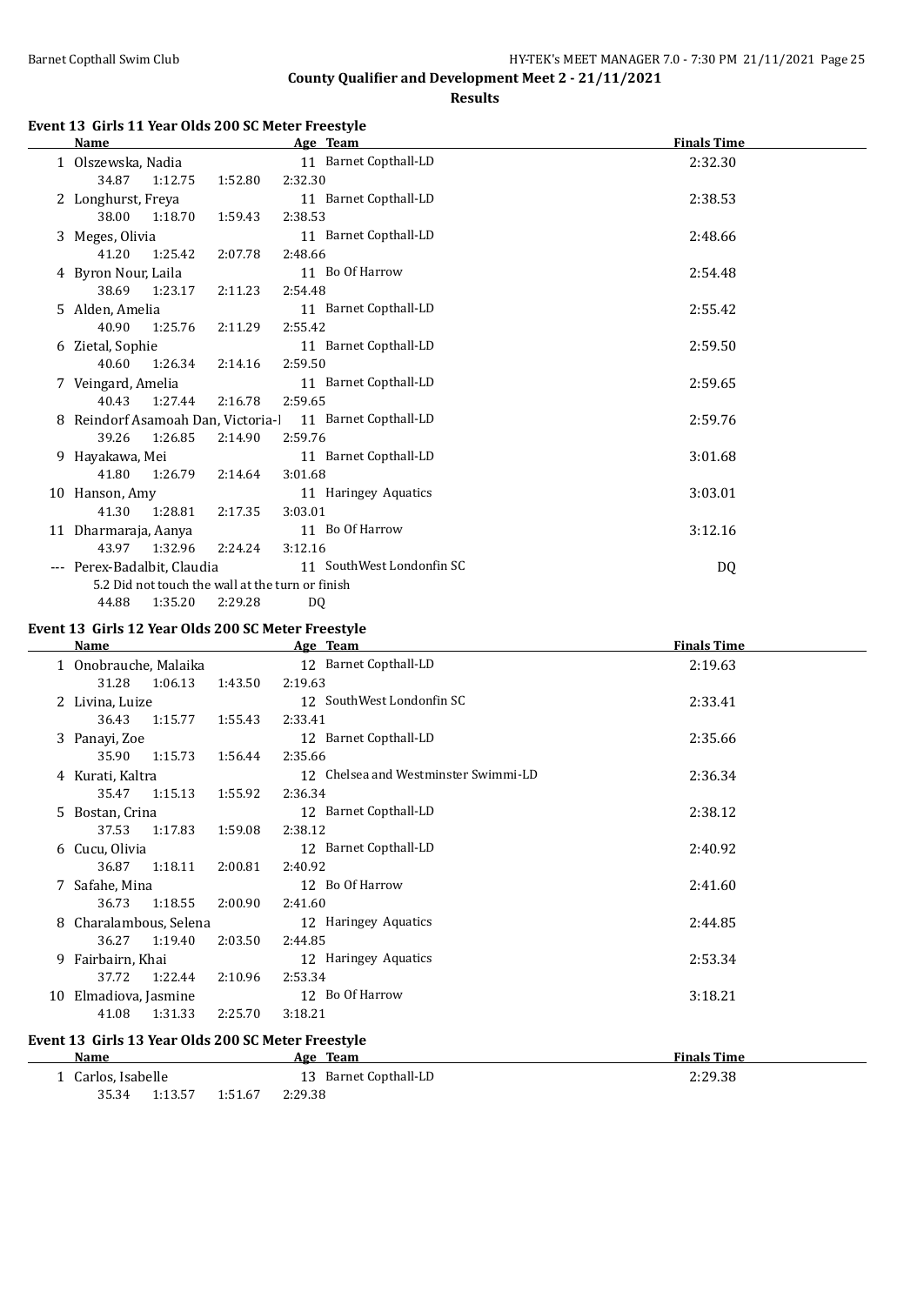**Results**

# **(Event 13 Girls 13 Year Olds 200 SC Meter Freestyle)**

|                     | Name                  |         |                                   | Age Team                          | <b>Finals Time</b> |
|---------------------|-----------------------|---------|-----------------------------------|-----------------------------------|--------------------|
| 2 Karagianni, Anisa |                       |         | 13 London Bourough OF Hounslow SC | 2:30.06                           |                    |
|                     | 34.62                 | 1:14.02 | 1:53.48                           | 2:30.06                           |                    |
|                     | 3 Reder, Liliana      |         |                                   | 13 London Bourough OF Hounslow SC | 2:33.62            |
|                     | 34.87                 | 1:14.79 | 1:55.35                           | 2:33.62                           |                    |
|                     | 4 Perera, Ashani      |         |                                   | 13 Barnet Copthall-LD             | 2:35.17            |
|                     | 35.47                 | 1:15.45 | 1:56.12                           | 2:35.17                           |                    |
|                     | 5 Wavamuno, Chantelle |         |                                   | 13 London Bourough OF Hounslow SC | 2:35.81            |
|                     | 35.21                 | 1:15.00 | 1:56.15                           | 2:35.81                           |                    |
|                     | 6 Leksander, Laura    |         |                                   | 13 Bo Of Harrow                   | 2:44.81            |
|                     | 36.32                 | 1:17.59 | 2:01.03                           | 2:44.81                           |                    |
|                     | 7 Manlegro, Gianna    |         |                                   | 13 Barnet Copthall-LD             | 2:49.39            |
|                     | 37.23                 | 1:20.19 | 2:05.71                           | 2:49.39                           |                    |
|                     | 8 Skinner, Lottie     |         |                                   | 13 Haringey Aquatics              | 2:50.54            |
|                     | 38.64                 | 1:22.15 | 2:07.34                           | 2:50.54                           |                    |
| 9.                  | Masterson, Erin T     |         |                                   | 13 Bo Of Harrow                   | 2:57.49            |
|                     | 39.37                 | 1:24.58 | 2:12.01                           | 2:57.49                           |                    |

## **Event 13 Girls 14 Year Olds 200 SC Meter Freestyle**

|    | Name               |         | Age Team                          | <b>Finals Time</b> |
|----|--------------------|---------|-----------------------------------|--------------------|
|    | 1 Chadwick, Ellie  |         | 14 Barnet Copthall-LD             | 2:13.25            |
|    | 1:07.27<br>31.95   | 1:41.06 | 2:13.25                           |                    |
|    | 2 Grzybek, Maja    |         | 14 Haringey Aquatics              | 2:24.80            |
|    | 1:08.36<br>32.24   | 1:46.44 | 2:24.80                           |                    |
|    | 3 Presland, Lauren |         | 14 Bo Of Harrow                   | 2:28.54            |
|    | 33.20<br>1:11.05   | 1:50.17 | 2:28.54                           |                    |
|    | 4 Patwa, Deeshaya  |         | 14 Bo Of Harrow                   | 2:34.17            |
|    | 34.65<br>1:14.42   | 1:54.50 | 2:34.17                           |                    |
|    | 5 Ukeje, Leah      |         | 14 SouthWest Londonfin SC         | 2:36.21            |
|    | 35.55<br>1:15.99   | 1:56.98 | 2:36.21                           |                    |
| 6  | Fazzani, Adriana   |         | 14 Haringey Aquatics              | 2:44.95            |
|    | 36.68<br>1:18.44   | 2:03.36 | 2:44.95                           |                    |
|    | Whittaker, Martha  |         | 14 London Bourough OF Hounslow SC | 2:47.30            |
|    | 1:17.20<br>34.94   | 2:03.03 | 2:47.30                           |                    |
| 8  | Safonova, Daria    |         | 14 Staines Swimming Club-SE       | 2:54.23            |
|    | 1:18.15<br>34.66   | 2:06.87 | 2:54.23                           |                    |
| 9. | Clarke, Rosa       |         | 14 Haringey Aquatics              | 3:03.07            |
|    | 40.31<br>1:27.73   | 2:17.34 | 3:03.07                           |                    |

## **Event 13 Girls 15 & Over 200 SC Meter Freestyle**

L.

| <b>Name</b>          |         | Age Team                    | <b>Finals Time</b> |
|----------------------|---------|-----------------------------|--------------------|
| Mew, Lauren          |         | 15 Barnet Copthall-LD       | 2:09.33            |
| 1:04.68<br>31.65     | 1:37.75 | 2:09.33                     |                    |
| 2 McClune, Elizabeth |         | 15 Staines Swimming Club-SE | 2:17.59            |
| 1:07.44<br>31.70     | 1:43.18 | 2:17.59                     |                    |
| 3 Chotai, Diya       |         | 16 Bo Of Harrow             | 2:27.17            |
| 31.98<br>1:08.06     | 1:46.94 | 2:27.17                     |                    |
|                      |         |                             |                    |

# **Event 14 Girls 12 Year Olds 800 SC Meter Freestyle**

| <b>Name</b> | <b>Team</b><br>Age     |         |         |         |                          | <b>Finals Time</b> |          |          |
|-------------|------------------------|---------|---------|---------|--------------------------|--------------------|----------|----------|
|             | Thanassoulas, Isabella |         |         |         | 12 Natare West London SC |                    |          | 10:08.49 |
| 33.64       | 1:10.11                | 1:46.93 | 2:24.27 | 3:02.69 | 3:41.52                  | 4:20.64            | 5:00.16  |          |
| 5:39.65     | 6:19.27                | 6:58.12 | 7:37.42 | 8:16.02 | 8:54.15                  | 9:32.50            | 10:08.49 |          |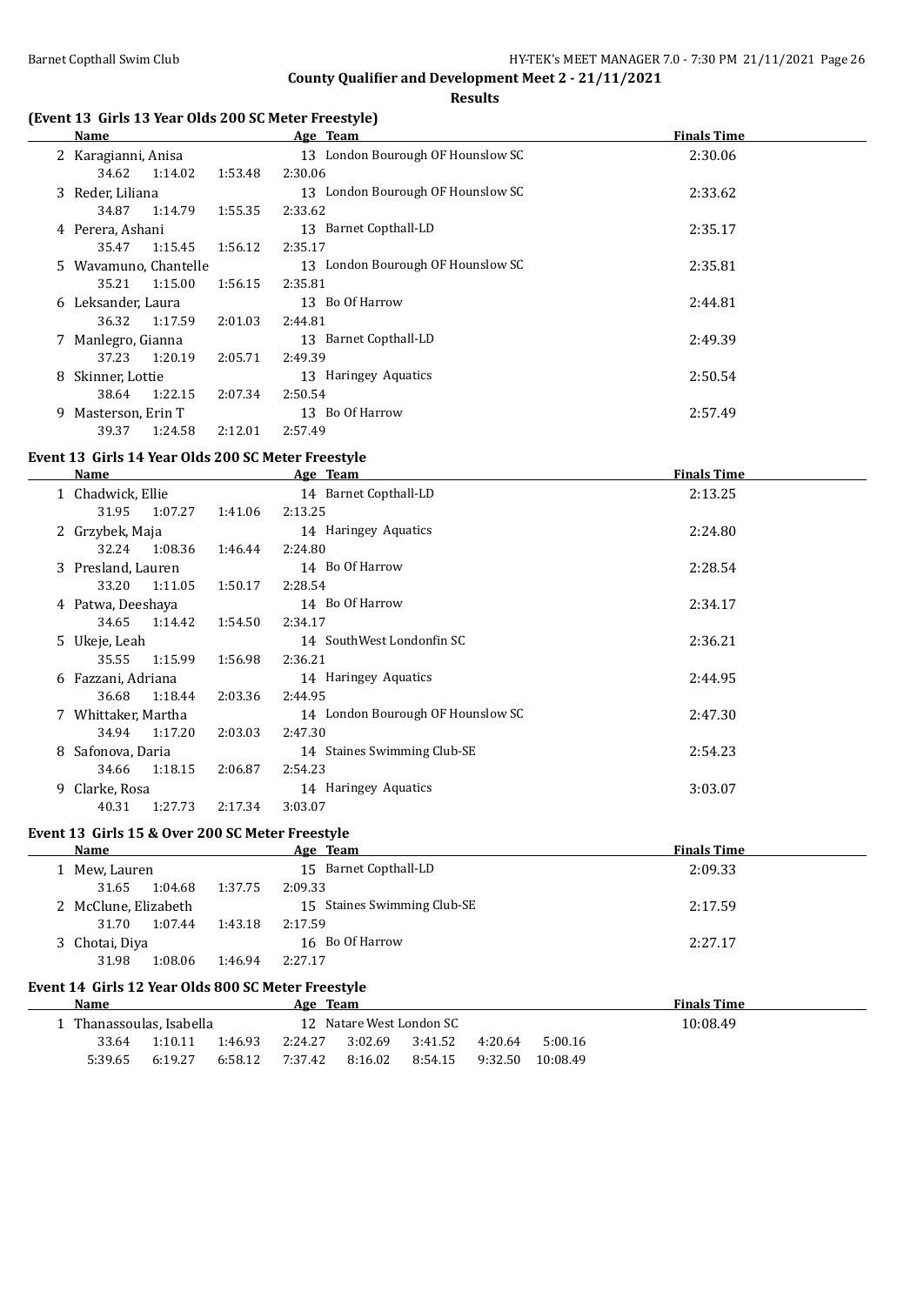**Results**

#### **(Event 14 Girls 12 Year Olds 800 SC Meter Freestyle)**

| Name             |         |         | Age Team |                             |         |          |          | <b>Finals Time</b> |
|------------------|---------|---------|----------|-----------------------------|---------|----------|----------|--------------------|
| 2 Elias, Antonia |         |         | 12       | <b>Barnet Copthall-LD</b>   |         |          |          | 10:36.72           |
| 36.47            | 1:15.48 | 1:55.45 | 2:35.27  | 3:14.97                     | 3:54.78 | 4:35.18  | 5:15.53  |                    |
| 5:55.82          | 6:35.87 | 7:16.86 | 7:57.72  | 8:38.35                     | 9:19.58 | 9:59.84  | 10:36.72 |                    |
| 3 Hudszky, Emily |         |         | 12       | Barnet Copthall-LD          |         |          |          | 10:49.48           |
| 37.07            | 1:18.15 | 1:58.81 | 2:39.50  | 3:20.82                     | 4:02.31 | 4:44.33  | 5:26.01  |                    |
| 6:06.56          | 6:48.11 | 7:28.78 | 8:10.44  | 8:51.07                     | 9:30.98 | 10:10.82 | 10:49.48 |                    |
| 4 Davies, Sienna |         |         |          | 12 Staines Swimming Club-SE |         |          |          | 11:07.56           |
| 36.75            | 1:17.84 | 1:59.65 | 2:41.18  | 3:23.41                     | 4:05.18 | 4:47.78  | 5:30.85  |                    |
| 6:12.92          | 6:55.04 | 7:38.05 | 8:21.30  | 9:03.27                     | 9:45.42 | 10:26.89 | 11:07.56 |                    |
| 5 Bostan, Crina  |         |         |          | 12 Barnet Copthall-LD       |         |          |          | 11:16.15           |
| 38.43            | 1:20.34 | 2:02.74 | 2:45.19  | 3:28.26                     | 4:10.61 | 4:53.49  | 5:35.67  |                    |
| 6:18.30          | 7:01.68 | 7:44.92 | 8:27.50  | 9:10.04                     | 9:53.09 | 10:35.29 | 11:16.15 |                    |

## **Event 14 Girls 13 Year Olds 800 SC Meter Freestyle**

| Name                |         |         | Age Team         |         |          |                                   |          | <b>Finals Time</b> |  |  |
|---------------------|---------|---------|------------------|---------|----------|-----------------------------------|----------|--------------------|--|--|
| 1 Down, Alexandra   |         |         | 13 Hounslow Jets |         |          |                                   |          | 10:42.87           |  |  |
| 34.97               | 1:14.11 | 1:54.76 | 2:35.03          | 3:15.47 | 3:56.22  | 4:37.84                           | 5:19.08  |                    |  |  |
| 6:00.32             | 6:41.56 | 7:23.10 | 8:03.92          | 8:44.60 | 9:25.51  | 10:05.08                          | 10:42.87 |                    |  |  |
| 2 Weclewska, Olivia |         |         |                  |         |          | 13 London Bourough OF Hounslow SC |          | 11:28.26           |  |  |
| 36.80               | 1:18.53 | 2:01.03 | 2:43.94          | 3:27.71 | 4:12.08  | 4:55.92                           | 5:40.55  |                    |  |  |
| 6:24.99             | 7:09.75 | 7:53.65 | 8:37.64          | 9:21.10 | 10:04.73 | 10:47.43                          | 11:28.26 |                    |  |  |
|                     |         |         |                  |         |          |                                   |          |                    |  |  |

#### **Event 14 Girls 14 Year Olds 800 SC Meter Freestyle**

| Name               |         |         | Age Team |                      |                             |          |          | <b>Finals Time</b> |
|--------------------|---------|---------|----------|----------------------|-----------------------------|----------|----------|--------------------|
| Adams, Holly       |         |         |          |                      | 14 Staines Swimming Club-SE |          | 10:35.63 |                    |
| 34.81              | 1:12.58 | 1:53.39 | 2:34.37  | 3:14.15              | 3:55.11                     | 4:35.85  | 5:16.95  |                    |
| 5:56.63            | 6:37.71 | 7:18.57 | 7:58.56  | 8:38.81              | 9:19.36                     | 9:58.57  | 10:35.63 |                    |
| 2 Presland, Lauren |         |         |          | 14 Bo Of Harrow      |                             |          |          | 11:17.34           |
| 36.04              | 1:17.31 | 2:00.48 | 2:43.67  | 3:26.79              | 4:10.37                     | 4:53.64  | 5:37.20  |                    |
| 6:20.26            | 7:03.61 | 7:47.04 | 8:29.78  | 9:13.05              | 9:55.55                     | 10:37.06 | 11:17.34 |                    |
| 3 Bilici, Elif     |         |         |          | 14 Haringey Aquatics |                             |          |          | 11:56.79           |
| 39.97              | 1:24.84 | 2:09.71 | 2:55.01  | 3:41.01              | 4:26.14                     | 5:12.20  | 5:57.11  |                    |
| 6:43.40            | 7:28.82 | 8:14.98 | 9:01.50  | 9:48.01              | 10:33.15                    | 11:17.38 | 11:56.79 |                    |
|                    |         |         |          |                      |                             |          |          |                    |

## **Event 14 Boys 9 Year Olds 800 SC Meter Freestyle**

| <b>Name</b>        |         |         | Age Team |         |                            |         |         | <b>Finals Time</b> |
|--------------------|---------|---------|----------|---------|----------------------------|---------|---------|--------------------|
| 1 Lawrence, Daniel |         |         |          |         | 9 Staines Swimming Club-SE |         |         | 12:08.26           |
| 39.99              | 1:25.73 | 2:11.03 | 2:58.08  | 3:44.75 | 4:32.35                    | 5:18.34 | 6:05.64 |                    |
| 6:51.92            | 7:38.56 | 8:25.07 | 9:11.38  | 9:57.76 | 10:43.19 11:27.14 12:08.26 |         |         |                    |

#### **Event 14 Boys 10 Year Olds 800 SC Meter Freestyle**

| <b>Name</b> |                         |         | Age Team |          |                            |  |          | <b>Finals Time</b> |
|-------------|-------------------------|---------|----------|----------|----------------------------|--|----------|--------------------|
|             | Thanassoulas, Alexander |         |          |          | 10 Camden Swiss Cottage SC |  | 12:33.83 |                    |
| 41.27       | 1:26.59                 | 2:15.02 | 3:02.16  | 3:50.55  | 4:38.94 5:27.99            |  | 6:18.20  |                    |
| 7:06.83     | 7:54.13                 | 8:42.66 | 9:29.89  | 10:15.99 | 11:03.04 11:49.47 12:33.83 |  |          |                    |

## **Event 14 Boys 12 Year Olds 800 SC Meter Freestyle**

| Name                  |         |         | Age Team |                             |         |          |          | <b>Finals Time</b> |
|-----------------------|---------|---------|----------|-----------------------------|---------|----------|----------|--------------------|
| Kaye, Joe             |         |         |          | 12 Barnet Copthall-LD       |         |          | 10:36.85 |                    |
| 36.21                 | 1:16.22 | 1:56.37 | 2:36.59  | 3:16.97                     | 3:57.18 | 4:37.61  | 5:18.07  |                    |
| 5:58.60               | 6:39.18 | 7:19.28 | 7:59.44  | 8:39.39                     | 9:19.63 | 9:58.73  | 10:36.85 |                    |
| 2 Cinquegrana, Ciaran |         |         |          | 12 Staines Swimming Club-SE |         |          |          | 10:55.14           |
| 37.34                 | 1:18.99 | 2:00.33 | 2:42.37  | 3:24.18                     | 4:05.92 | 4:47.42  | 5:29.06  |                    |
| 6:10.01               | 6:51.60 | 7:31.87 | 8:13.52  | 8:55.38                     | 9:36.52 | 10:16.91 | 10:55.14 |                    |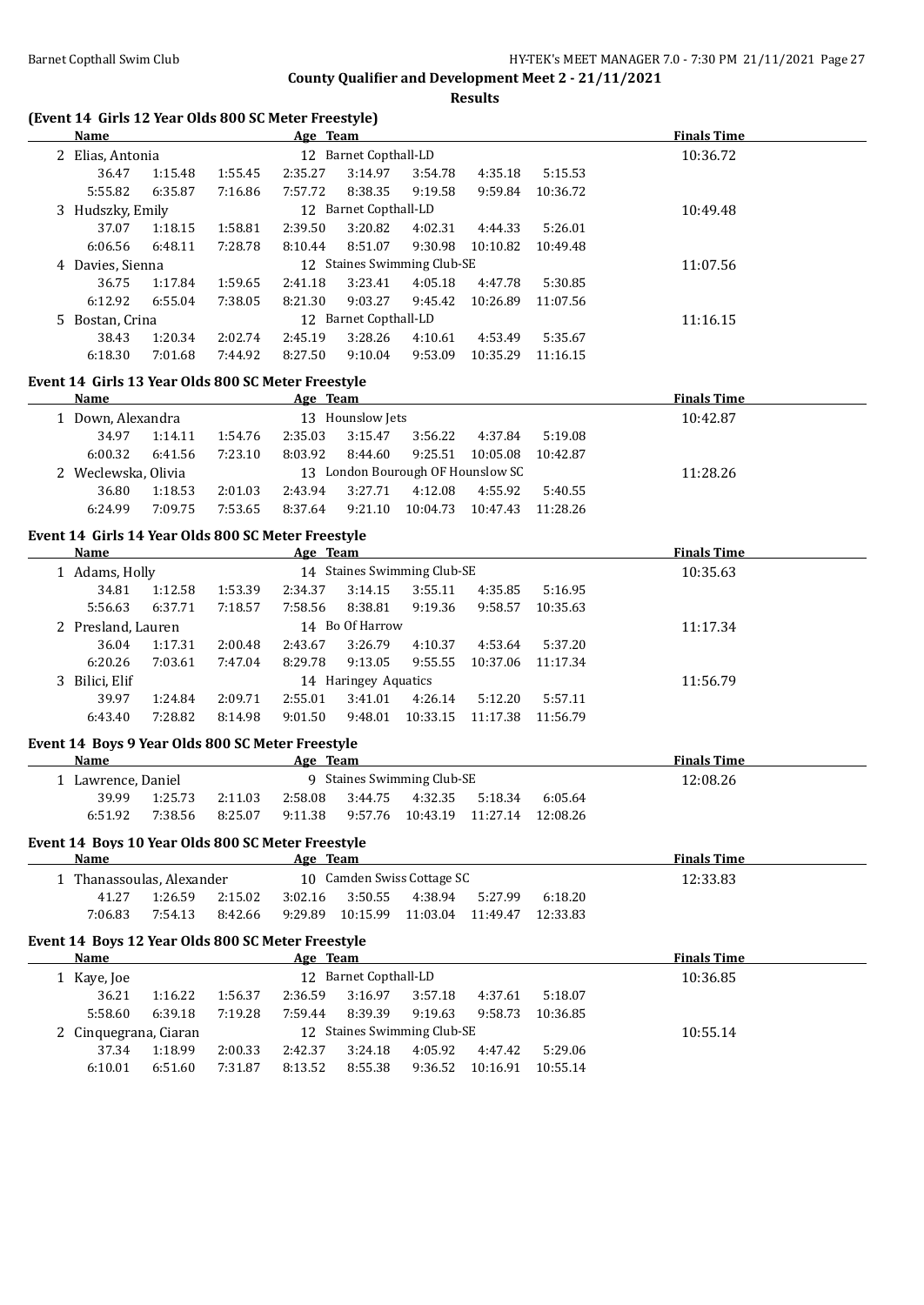| (Event 14 Boys 12 Year Olds 800 SC Meter Freestyle)<br>Name |         |         |         | Age Team                                                                                                        |         |                              |         | <b>Finals Time</b> |  |
|-------------------------------------------------------------|---------|---------|---------|-----------------------------------------------------------------------------------------------------------------|---------|------------------------------|---------|--------------------|--|
| 3 Bull, Theodore                                            |         |         |         | 12 Hounslow Jets                                                                                                |         |                              |         | 13:12.00           |  |
| 42.36                                                       | 1:31.23 | 2:22.29 | 3:11.31 | 4:01.59                                                                                                         | 4:53.64 | 5:44.35                      | 6:37.23 |                    |  |
| 7:29.91                                                     | 8:17.73 | 9:08.25 | 9:59.22 | 10:48.07                                                                                                        |         | 11:36.25  12:24.46  13:12.00 |         |                    |  |
| Event 14 Men 15 & Over 800 SC Meter Freestyle               |         |         |         |                                                                                                                 |         |                              |         |                    |  |
| Name                                                        |         |         |         | Age Team                                                                                                        |         |                              |         | <b>Finals Time</b> |  |
| 1 Carlos, Kai                                               |         |         |         | 16 Barnet Copthall-LD                                                                                           |         |                              |         | 8:27.54            |  |
| 28.19                                                       | 59.44   | 1:31.03 | 2:02.99 | 2:34.66                                                                                                         | 3:06.94 | 3:39.00                      | 4:11.12 |                    |  |
| 4:42.90                                                     | 5:15.16 | 5:47.52 | 6:20.31 | 6:52.80                                                                                                         | 7:25.19 | 7:56.36                      | 8:27.54 |                    |  |
| 2 Tomkins, Jake                                             |         |         |         | 15 Barnet Copthall-LD                                                                                           |         |                              |         | 8:32.21            |  |
| 28.59                                                       | 1:00.57 | 1:32.76 | 2:05.05 | 2:37.61                                                                                                         | 3:10.05 | 3:42.48                      | 4:14.94 |                    |  |
| 4:47.64                                                     | 5:20.01 | 5:52.58 | 6:25.14 | 6:57.72                                                                                                         | 7:30.04 | 8:02.22                      | 8:32.21 |                    |  |
| 3 Kaye, James                                               |         |         |         | 16 Barnet Copthall-LD                                                                                           |         |                              |         | 8:41.62            |  |
| 29.50                                                       | 1:01.54 | 1:33.97 | 2:06.82 | 2:39.25                                                                                                         | 3:11.54 | 3:44.03                      | 4:16.92 |                    |  |
| 4:49.45                                                     | 5:22.25 | 5:55.71 | 6:29.33 | 7:02.24                                                                                                         | 7:36.00 | 8:09.14                      | 8:41.62 |                    |  |
| 4 Drienovsky, Daniel                                        |         |         |         | 16 Barnet Copthall-LD                                                                                           |         |                              |         | 9:00.44            |  |
| 30.76                                                       | 1:04.48 | 1:38.26 | 2:12.36 | 2:46.38                                                                                                         | 3:20.60 | 3:54.96                      | 4:29.31 |                    |  |
| 5:03.23                                                     | 5:37.49 | 6:11.61 | 6:46.13 | 7:19.96                                                                                                         | 7:54.42 | 8:28.13                      | 9:00.44 |                    |  |
|                                                             |         |         |         |                                                                                                                 |         |                              |         |                    |  |
| Event 15 Boys 10 Year Olds 100 SC Meter Butterfly<br>Name   |         |         |         |                                                                                                                 |         |                              |         | <b>Finals Time</b> |  |
|                                                             |         |         |         | Age Team                                                                                                        |         |                              |         |                    |  |
| 1 Szczygiel, Alexander<br>44.00                             | 1:36.47 |         |         | 10 Haringey Aquatics                                                                                            |         |                              |         | 1:36.47            |  |
|                                                             |         |         |         |                                                                                                                 |         |                              |         |                    |  |
| 2 Ritchie, Alfie<br>47.55                                   | 1:39.72 |         |         | 10 Barnet Copthall-LD                                                                                           |         |                              |         | 1:39.72            |  |
| --- Lonberg, Christian<br>53.00                             | DQ      |         |         | 10 SouthWest Londonfin SC<br>8.3 Movements of the legs not simultaneous or alternating movement of legs or feet |         |                              |         | DQ                 |  |
| Event 15 Boys 11 Year Olds 100 SC Meter Butterfly           |         |         |         |                                                                                                                 |         |                              |         |                    |  |
| Name                                                        |         |         |         | Age Team                                                                                                        |         |                              |         | <b>Finals Time</b> |  |
| 1 Selmani, Amar<br>37.05                                    | 1:19.98 |         |         | 11 Barnet Copthall-LD                                                                                           |         |                              |         | 1:19.98            |  |
| 2 Ukeje, Ikenna<br>40.29                                    | 1:22.83 |         |         | 11 SouthWest Londonfin SC                                                                                       |         |                              |         | 1:22.83            |  |
| 3 Tang, Alfred Loktin<br>40.86                              | 1:29.72 |         |         | 11 Hounslow Jets                                                                                                |         |                              |         | 1:29.72            |  |
| 4 Yalovets, Timofiy<br>44.52                                | 1:36.29 |         |         | 11 London Bourough OF Hounslow SC                                                                               |         |                              |         | 1:36.29            |  |
| 5 Stewart-Arrien, Markel<br>49.96                           | 1:50.35 |         |         | 11 SouthWest Londonfin SC                                                                                       |         |                              |         | 1:50.35            |  |
| Event 15 Boys 12 Year Olds 100 SC Meter Butterfly           |         |         |         |                                                                                                                 |         |                              |         |                    |  |
| <b>Name</b>                                                 |         |         |         | Age Team                                                                                                        |         |                              |         | <b>Finals Time</b> |  |
| 1 Croke, Tom<br>34.75                                       | 1:14.41 |         |         | 12 Barnet Copthall-LD                                                                                           |         |                              |         | 1:14.41            |  |
| 2 Ukeje, Elendu<br>38.08                                    | 1:17.70 |         |         | 12 SouthWest Londonfin SC                                                                                       |         |                              |         | 1:17.70            |  |
| 3 Lonnen, Frederick<br>37.77                                | 1:19.83 |         |         | 12 Hounslow Jets                                                                                                |         |                              |         | 1:19.83            |  |
| 4 Ionel-Asauleac, Andrew<br>40.28                           | 1:25.12 |         |         | 12 Barnet Copthall-LD                                                                                           |         |                              |         | 1:25.12            |  |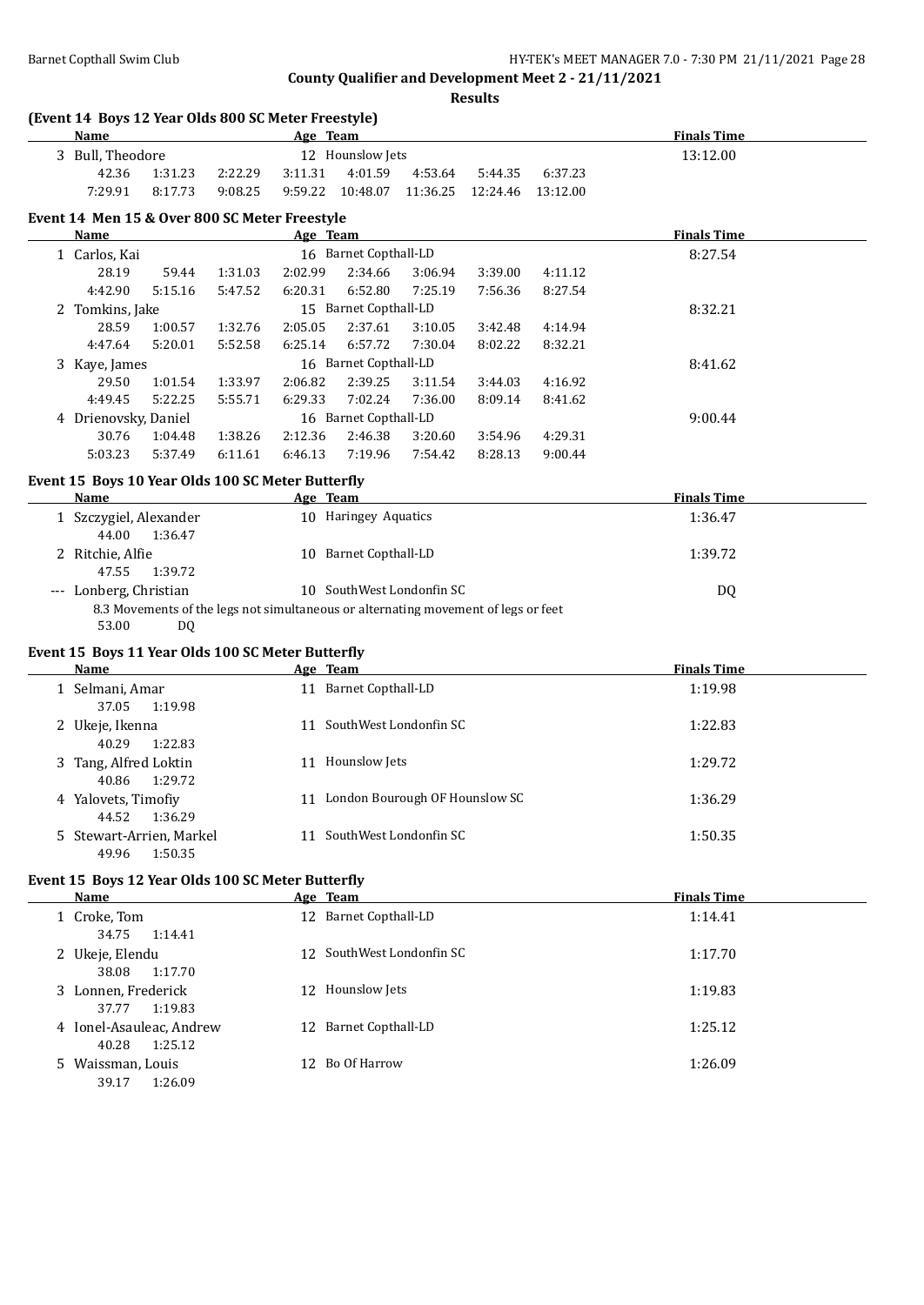| Name                                               | Age Team                                                                                                      | <b>Finals Time</b> |
|----------------------------------------------------|---------------------------------------------------------------------------------------------------------------|--------------------|
| 6 Cinquegrana, Ciaran<br>1:26.19<br>39.63          | 12 Staines Swimming Club-SE                                                                                   | 1:26.19            |
| Event 15 Boys 13 Year Olds 100 SC Meter Butterfly  |                                                                                                               |                    |
| <b>Name</b>                                        | Age Team                                                                                                      | <b>Finals Time</b> |
| 1 Selmani, Yassin<br>33.13<br>1:08.53              | 13 Barnet Copthall-LD                                                                                         | 1:08.53            |
| 2 Stafford-Davies, Max<br>32.23<br>1:09.23         | 13 Hounslow Jets                                                                                              | 1:09.23            |
| 3 Lesesne, Eric<br>33.86<br>1:18.26                | 13 Chelsea and Westminster Swimmi-LD                                                                          | 1:18.26            |
| 4 Sharma, Aditya<br>36.11<br>1:19.41               | 13 Bo Of Harrow                                                                                               | 1:19.41            |
| 5 Lorenzim, Damiano<br>38.21<br>1:23.35            | 13 Barnet Copthall-LD                                                                                         | 1:23.35            |
| Event 15 Boys 14 Year Olds 100 SC Meter Butterfly  |                                                                                                               |                    |
| Name                                               | Age Team                                                                                                      | <b>Finals Time</b> |
| 1 Flynn, Thomas<br>28.34<br>1:00.46                | 14 Barnet Copthall-LD                                                                                         | 1:00.46            |
| 2 Sinnott, Dante<br>30.04<br>1:04.16               | 14 Barnet Copthall-LD                                                                                         | 1:04.16            |
| 3 Harris-Eze, Kene<br>32.48<br>1:09.42             | 14 Barnet Copthall-LD                                                                                         | 1:09.42            |
| 4 Patel, Arjan<br>45.82<br>1:41.24                 | 14 Bo Of Harrow                                                                                               | 1:41.24            |
| --- Sethi, Sanchit<br>34.34<br><b>DQ</b>           | 14 Bo Of Harrow<br>8.4 Did not touch at turn or finish with both hands or touch not simultaneous or hands sep | DQ                 |
| Event 15 Boys 15 & Over 100 SC Meter Butterfly     |                                                                                                               |                    |
| <b>Name</b>                                        | Age Team                                                                                                      | <b>Finals Time</b> |
| 1 Langford, Justin<br>27.63<br>59.36               | 31 Staines Swimming Club-SE                                                                                   | 59.36              |
| 2 Quiddington, Harvey<br>28.87<br>1:00.74          | 17 Barnet Copthall-LD                                                                                         | 1:00.74            |
| 3 Reder, Gabriel<br>30.87<br>1:08.81               | 15 London Bourough OF Hounslow SC                                                                             | 1:08.81            |
| 4 Ellingham, Luke<br>31.17<br>1:09.14              | 17 Haringey Aquatics                                                                                          | 1:09.14            |
| Event 16 Girls 9 Year Olds 100 SC Meter Butterfly  |                                                                                                               |                    |
| Name                                               | Age Team                                                                                                      | <b>Finals Time</b> |
| 1 Onobrauche, Sara<br>53.90<br>2:01.92             | 9 Barnet Copthall-LD                                                                                          | 2:01.92            |
| --- Chandrashekar, Mahika                          | 9 Bo Of Harrow                                                                                                | <b>DQ</b>          |
| 1:08.10<br>DQ.                                     | 8.2 Arms not brought forward simultaneously or arms not brought forward over the water                        |                    |
| Event 16 Girls 10 Year Olds 100 SC Meter Butterfly |                                                                                                               |                    |
| Name                                               | Age Team                                                                                                      | <b>Finals Time</b> |
| 1 Nosinova, Sofia                                  | 10 Barnet Copthall-LD                                                                                         | 1:30.09            |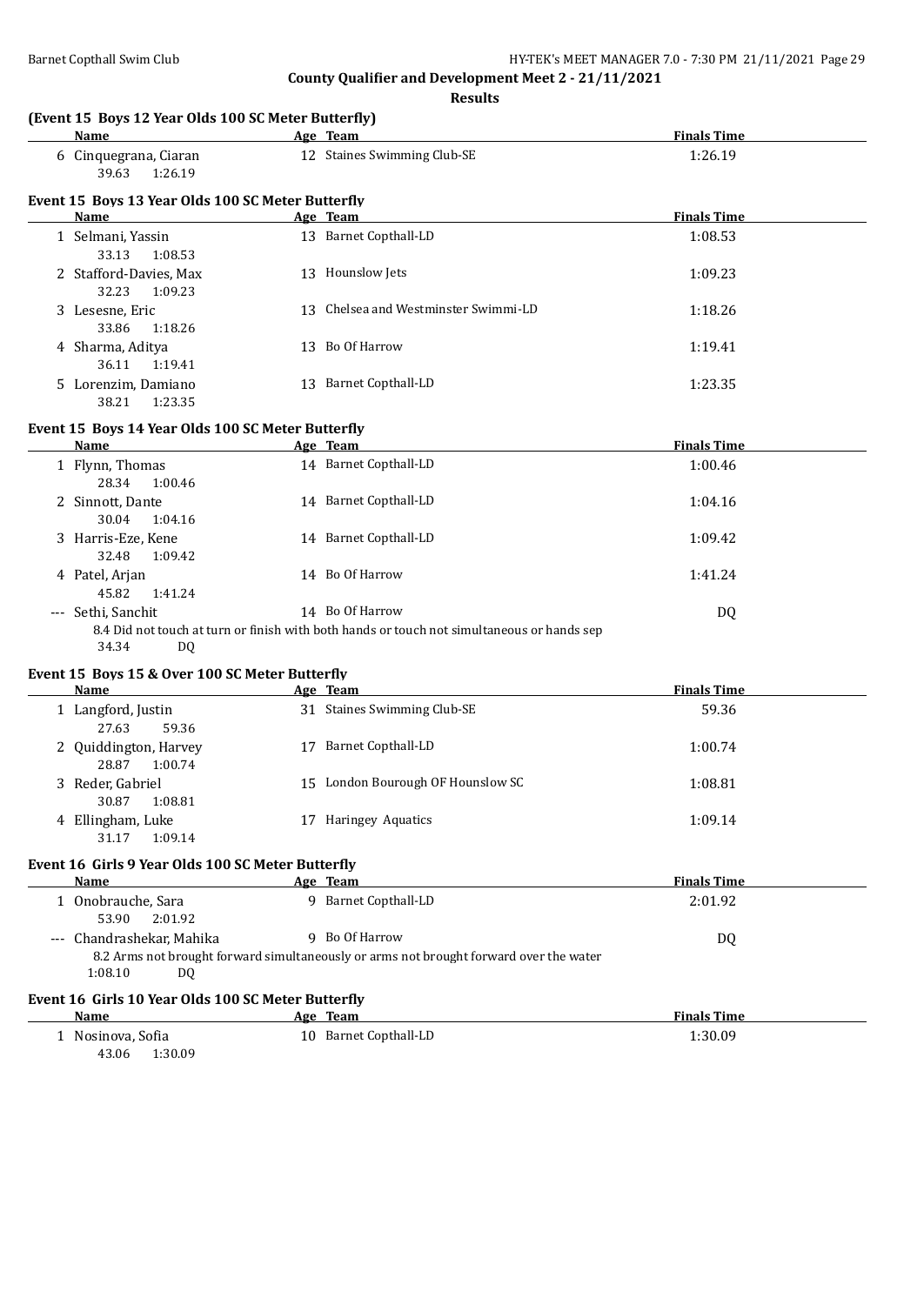39.02 1:25.34

**County Qualifier and Development Meet 2 - 21/11/2021**

| (Event 16 Girls 10 Year Olds 100 SC Meter Butterfly)<br><b>Name</b> | Age Team                                                                               | <b>Finals Time</b> |
|---------------------------------------------------------------------|----------------------------------------------------------------------------------------|--------------------|
| 2 Tiller, Lily-rose                                                 | 10 Staines Swimming Club-SE                                                            | 1:30.82            |
| 42.29<br>1:30.82                                                    |                                                                                        |                    |
| 3 Jelbaoui, Leyla                                                   | 10 Barnet Copthall-LD                                                                  | 1:31.55            |
| 42.73<br>1:31.55                                                    |                                                                                        |                    |
| Event 16 Girls 11 Year Olds 100 SC Meter Butterfly                  |                                                                                        |                    |
| Name                                                                | Age Team                                                                               | <b>Finals Time</b> |
| 1 Hayakawa, Mei<br>40.98<br>1:28.66                                 | 11 Barnet Copthall-LD                                                                  | 1:28.66            |
| 2 Alden, Amelia<br>42.76<br>1:31.63                                 | 11 Barnet Copthall-LD                                                                  | 1:31.63            |
| --- Perex-Badalbit, Claudia                                         | 11 SouthWest Londonfin SC                                                              | DQ                 |
| 55.64<br>DQ                                                         | 8.2 Arms not brought forward simultaneously or arms not brought forward over the water |                    |
| Event 16 Girls 12 Year Olds 100 SC Meter Butterfly                  |                                                                                        |                    |
| Name                                                                | Age Team                                                                               | <b>Finals Time</b> |
| 1 Onobrauche, Malaika<br>33.66<br>1:13.27                           | 12 Barnet Copthall-LD                                                                  | 1:13.27            |
| 2 Kurati, Kaltra<br>36.69<br>1:17.57                                | 12 Chelsea and Westminster Swimmi-LD                                                   | 1:17.57            |
| 3 Panayi, Zoe<br>36.42<br>1:19.24                                   | 12 Barnet Copthall-LD                                                                  | 1:19.24            |
| 4 Hudszky, Emily<br>36.84<br>1:19.54                                | 12 Barnet Copthall-LD                                                                  | 1:19.54            |
| 5 Elias, Antonia<br>38.96<br>1:21.60                                | 12 Barnet Copthall-LD                                                                  | 1:21.60            |
| 6 Cucu, Olivia<br>38.88<br>1:21.86                                  | 12 Barnet Copthall-LD                                                                  | 1:21.86            |
| 7 Bostan, Crina<br>38.29<br>1:23.26                                 | 12 Barnet Copthall-LD                                                                  | 1:23.26            |
| 8 Fairbairn, Khai<br>37.90<br>1:30.21                               | 12 Haringey Aquatics                                                                   | 1:30.21            |
| 9 Livina, Luize<br>41.09<br>1:30.57                                 | 12 SouthWest Londonfin SC                                                              | 1:30.57            |
| 10 Chu, Maxine<br>41.98<br>1:31.63                                  | 12 Haringey Aquatics                                                                   | 1:31.63            |
| Event 16 Girls 13 Year Olds 100 SC Meter Butterfly                  |                                                                                        |                    |
| Name                                                                | Age Team                                                                               | <b>Finals Time</b> |
| 1 Perera, Ashani<br>36.91<br>1:19.86                                | 13 Barnet Copthall-LD                                                                  | 1:19.86            |
| 2 Bonfiglio, Dahlia I<br>38.92<br>1:22.99                           | 13 Chelsea and Westminster Swimmi-LD                                                   | 1:22.99            |
| 3 Lennon, Zoe<br>45.26<br>1:39.11                                   | 13 Hounslow Jets                                                                       | 1:39.11            |
| Event 16 Girls 14 Year Olds 100 SC Meter Butterfly                  |                                                                                        |                    |
| <b>Name</b>                                                         | Age Team                                                                               | <b>Finals Time</b> |
| 1 Ukeje, Leah<br>37.32<br>1:20.04                                   | 14 SouthWest Londonfin SC                                                              | 1:20.04            |
| 2 Whittaker, Martha                                                 | 14 London Bourough OF Hounslow SC                                                      | 1:25.34            |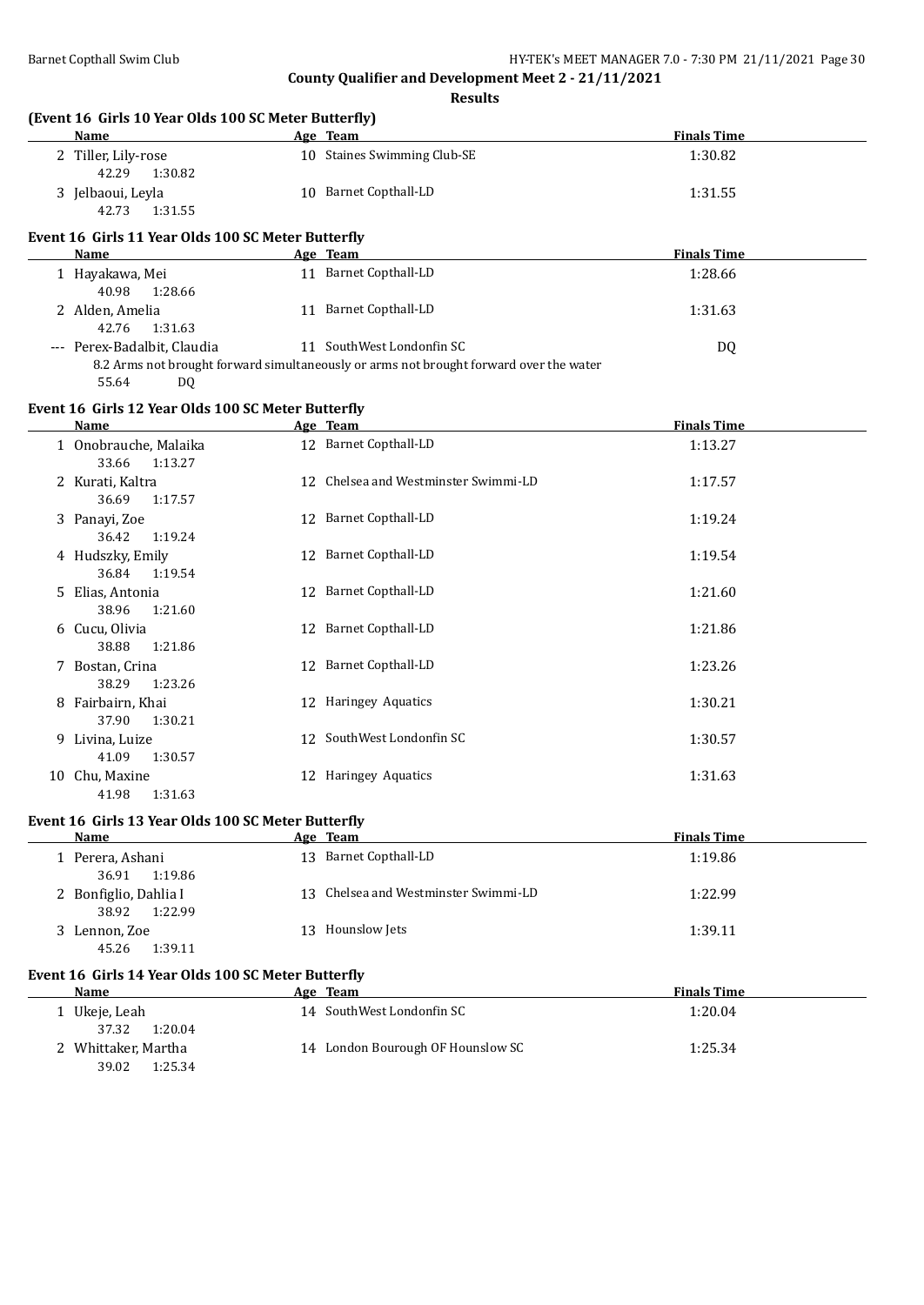**County Qualifier and Development Meet 2 - 21/11/2021 Results**

| (Event 16 Girls 14 Year Olds 100 SC Meter Butterfly)<br>Name |                    | Age Team                   | <b>Finals Time</b> |
|--------------------------------------------------------------|--------------------|----------------------------|--------------------|
| 3 Fazzani, Adriana                                           |                    | 14 Haringey Aquatics       | 1:31.13            |
| 41.92<br>1:31.13                                             |                    |                            |                    |
| 4 Spyrou, Isabel                                             |                    | 14 Haringey Aquatics       | 1:36.14            |
| 42.28<br>1:36.14                                             |                    |                            |                    |
| Event 16 Girls 15 & Over 100 SC Meter Butterfly              |                    |                            |                    |
| Name                                                         |                    | Age Team                   | <b>Finals Time</b> |
| 1 Bernholt, Tsala                                            |                    | 15 Barnet Copthall-LD      | 1:05.50            |
| 31.81<br>1:05.50                                             |                    |                            |                    |
| 2 Hobsley, Jo                                                |                    | 17 Barnet Copthall-LD      | 1:05.53            |
| 31.03<br>1:05.53                                             |                    |                            |                    |
| 3 Chotai, Diya                                               |                    | 16 Bo Of Harrow            | 1:19.54            |
| 35.97<br>1:19.54                                             |                    |                            |                    |
| Event 17 Boys 9 Year Olds 200 SC Meter Breaststroke          |                    |                            |                    |
| Name                                                         |                    | Age Team                   | <b>Finals Time</b> |
| 1 Herman, Jameson                                            |                    | 9 Barnet Copthall-LD       | 3:29.80            |
| 49.44<br>1:44.15                                             | 3:29.80<br>2:38.22 |                            |                    |
| 2 Lawrence, Daniel                                           |                    | 9 Staines Swimming Club-SE | 3:30.87            |
| 48.17<br>1:43.19                                             | 3:30.87<br>2:37.93 |                            |                    |
| 3 Dok, Sankara                                               |                    | 9 Barnet Copthall-LD       | 4:10.74            |
| 57.32<br>2:02.08                                             | 4:10.74<br>3:08.24 |                            |                    |
| 4 Omell, Frederick                                           |                    | 9 Barnet Copthall-LD       | 4:15.68            |
| 1:01.87<br>2:07.50                                           | 4:15.68<br>3:12.66 |                            |                    |
| 5 Kay, Deniz                                                 |                    | 9 Barnet Copthall-LD       | 4:31.56            |
| 1:02.45<br>2:11.13                                           | 3:22.13<br>4:31.56 |                            |                    |
| 6 Jalil, Ari                                                 |                    | 9 Barnet Copthall-LD       | 4:42.23            |
| 1:08.47<br>2:20.56                                           | 3:32.47<br>4:42.23 |                            |                    |
| 7 Nielsen, Danyal K                                          |                    | 9 Barnet Copthall-LD       | 4:48.14            |
| 1:08.23<br>2:21.61                                           | 4:48.14<br>3:36.37 |                            |                    |
| --- Laszlo, Oliver                                           |                    | 9 SouthWest Londonfin SC   | X4:05.12           |
| 59.88<br>2:04.83                                             | 4:05.12<br>3:07.88 |                            |                    |
| Event 17 Boys 10 Year Olds 200 SC Meter Breaststroke         |                    |                            |                    |
| Name                                                         |                    | Age Team                   | <b>Finals Time</b> |
| 1 Butorac, Zoran                                             |                    | 10 Barnet Copthall-LD      | 3:27.16            |
| 49.21<br>1:42.15                                             | 3:27.16<br>2:36.00 |                            |                    |
| 2 Aoun, Rayan                                                |                    | 10 Hounslow Jets           | 4:11.05            |
| 55.86<br>2:01.65                                             | 3:09.42<br>4:11.05 |                            |                    |
| Event 17 Boys 11 Year Olds 200 SC Meter Breaststroke         |                    |                            |                    |
| Name                                                         |                    | Age Team                   | <b>Finals Time</b> |
|                                                              |                    |                            |                    |
| 1 Stewart-Arrien, Markel                                     |                    | 11 SouthWest Londonfin SC  | 4:06.61            |
| 56.42<br>2:01.33                                             | 3:07.64<br>4:06.61 |                            |                    |
|                                                              |                    |                            |                    |
| Event 17 Boys 12 Year Olds 200 SC Meter Breaststroke<br>Name |                    | Age Team                   | <b>Finals Time</b> |
| 1 Carreiras-Rebelo, Gabriel                                  |                    | 12 Barnet Copthall-LD      | 3:10.41            |
| 42.82<br>1:31.48                                             | 3:10.41<br>2:21.54 |                            |                    |
| 2 Danilet, Victor Vasile                                     |                    | 12 Barnet Copthall-LD      | 3:12.99            |
| 44.88<br>1:33.75                                             | 3:12.99<br>2:24.57 |                            |                    |
| 3 Wadsworth, Harrison                                        |                    | 12 Hounslow Jets           | 3:41.13            |
| 49.50<br>1:47.07                                             | 3:41.13<br>2:45.40 |                            |                    |
| 4 Bull, Theodore<br>51.18<br>1:49.31                         | 2:48.91<br>3:47.24 | 12 Hounslow Jets           | 3:47.24            |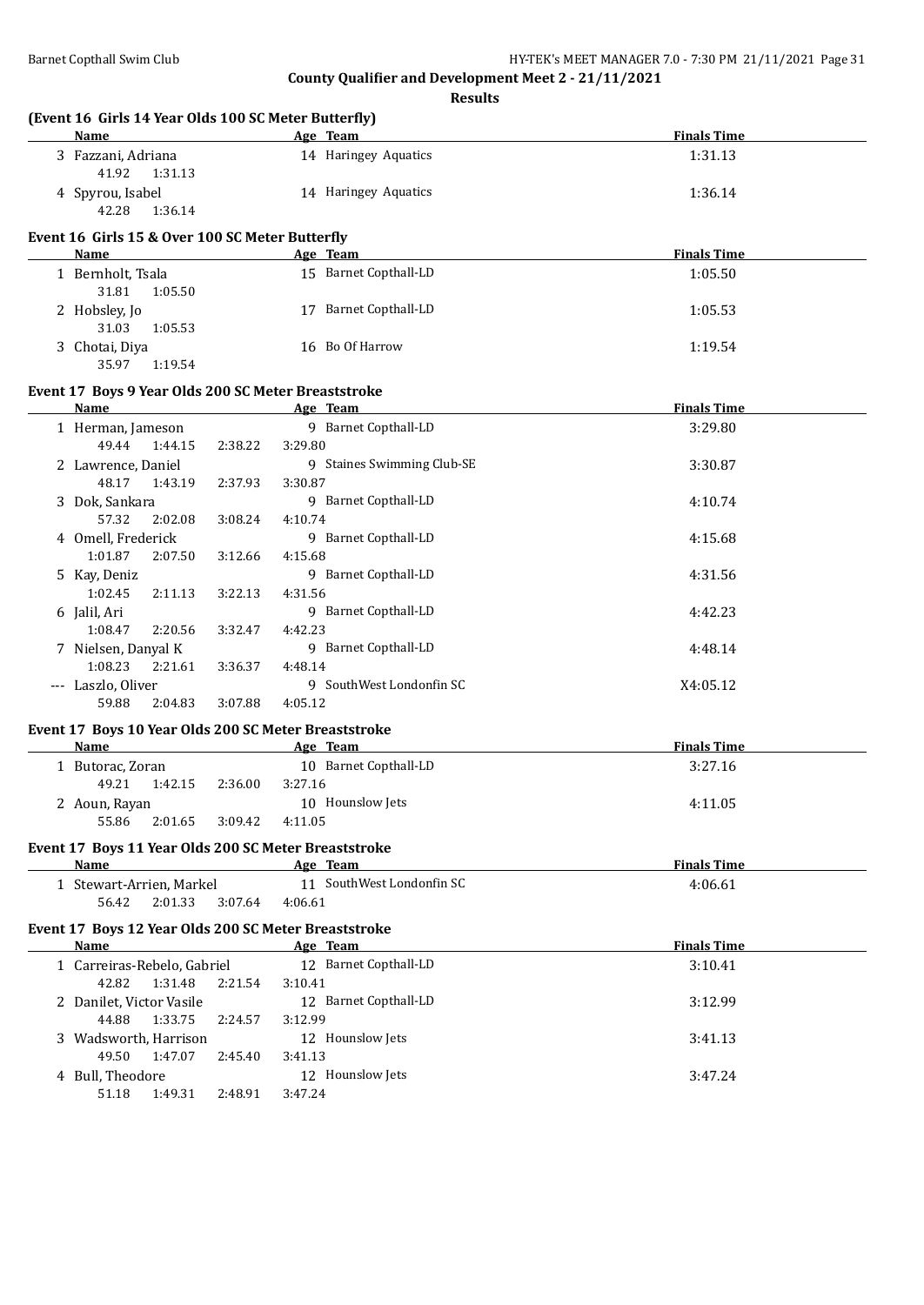**Event 17 Boys 13 Year Olds 200 SC Meter Breaststroke**

**County Qualifier and Development Meet 2 - 21/11/2021**

| Name                                                  |         |           | Age Team                                                                                   | <b>Finals Time</b> |
|-------------------------------------------------------|---------|-----------|--------------------------------------------------------------------------------------------|--------------------|
| 1 Lui, Maxwell                                        |         |           | 13 Chelsea and Westminster Swimmi-LD                                                       | 3:15.96            |
| 45.09<br>1:35.35                                      | 2:25.34 | 3:15.96   |                                                                                            |                    |
| 2 Belhadi, Ali                                        |         |           | 13 Bo Of Harrow                                                                            | 4:00.01            |
| 57.03<br>1:59.54                                      | 3:01.74 | 4:00.01   |                                                                                            |                    |
|                                                       |         |           |                                                                                            |                    |
| Event 17 Boys 14 Year Olds 200 SC Meter Breaststroke  |         |           |                                                                                            |                    |
| Name                                                  |         |           | Age Team                                                                                   | <b>Finals Time</b> |
| 1 Otulak, Dawid                                       |         |           | 14 Bo Of Harrow                                                                            | 3:08.16            |
| 41.73<br>1:30.54                                      | 2:21.38 | 3:08.16   |                                                                                            |                    |
| 2 Rabenda, Olivier                                    |         |           | 14 Hounslow Jets                                                                           | 3:21.29            |
| 45.44<br>1:37.27                                      | 2:28.93 | 3:21.29   |                                                                                            |                    |
|                                                       |         |           |                                                                                            |                    |
| Event 17 Boys 15 & Over 200 SC Meter Breaststroke     |         |           |                                                                                            |                    |
| Name                                                  |         |           | Age Team                                                                                   | <b>Finals Time</b> |
| 1 Lovelock, George                                    |         |           | 16 Hitchin Swimming Club                                                                   | 2:36.62            |
| 33.64<br>1:12.96                                      | 1:53.77 | 2:36.62   |                                                                                            |                    |
| 2 Ellingham, Luke                                     |         |           | 17 Haringey Aquatics                                                                       | 2:47.13            |
| 37.16<br>1:18.92                                      | 2:03.94 | 2:47.13   |                                                                                            |                    |
| 3 Reder, Gabriel                                      |         |           | 15 London Bourough OF Hounslow SC                                                          | 2:48.25            |
| 36.88<br>1:19.53                                      | 2:04.56 | 2:48.25   |                                                                                            |                    |
| 4 Patel, Kishan                                       |         |           | 15 Bo Of Harrow                                                                            | 3:04.77            |
| 40.96<br>1:27.91                                      | 2:16.33 | 3:04.77   |                                                                                            |                    |
| 5 Sze, Theo                                           |         |           | 15 Haringey Aquatics                                                                       | 3:06.66            |
| 1:27.96                                               |         |           |                                                                                            |                    |
| 41.00                                                 | 2:17.70 | 3:06.66   |                                                                                            |                    |
| 6 Puslednik, Kacper                                   |         |           | 15 London Bourough OF Hounslow SC                                                          | 3:16.25            |
| 43.08<br>1:34.53                                      | 2:26.89 | 3:16.25   |                                                                                            |                    |
| Event 18 Girls 10 Year Olds 200 SC Meter Breaststroke |         |           |                                                                                            |                    |
| <b>Name</b>                                           |         |           | Age Team                                                                                   | <b>Finals Time</b> |
| 1 Lazarevic, Sofia                                    |         |           | 10 Barnet Copthall-LD                                                                      | 3:39.83            |
| 51.46<br>1:48.53                                      | 2:45.61 | 3:39.83   |                                                                                            |                    |
| 2 Nastiuc Blanar, Roberta                             |         |           | 10 Barnet Copthall-LD                                                                      | 4:03.62            |
| 57.56<br>2:00.75                                      | 3:04.16 | 4:03.62   |                                                                                            |                    |
| 3 Shah, Alisa                                         |         |           | 10 Bo Of Harrow                                                                            | 4:17.09            |
| 1:00.15                                               |         | 4:17.09   |                                                                                            |                    |
| 2:05.38                                               | 3:12.44 |           |                                                                                            |                    |
| 4 Shah, Alina                                         |         |           | 10 Bo Of Harrow                                                                            | 4:17.26            |
| 1:01.45<br>2:08.67                                    | 3:13.23 | 4:17.26   |                                                                                            |                    |
| 5 Lekach, Shahar                                      |         |           | 10 Barnet Copthall-LD                                                                      | 5:41.05            |
| 1:18.29<br>2:44.51                                    | 4:12.11 | 5:41.05   |                                                                                            |                    |
| --- Oyekanmi, Olivia                                  |         |           | 10 Barnet Copthall-LD                                                                      | DQ                 |
|                                                       |         |           | 7.6 Did not touch at turn or finish with both hands, or touch not simultaneous or hands no |                    |
| 58.71<br>2:01.35                                      | 3:02.36 | <b>DQ</b> |                                                                                            |                    |
| Event 18 Girls 11 Year Olds 200 SC Meter Breaststroke |         |           |                                                                                            |                    |
| Name                                                  |         |           | Age Team                                                                                   | <b>Finals Time</b> |
|                                                       |         |           | 11 Bo Of Harrow                                                                            |                    |
| 1 Byron Nour, Laila                                   |         |           |                                                                                            | 3:28.62            |
| 47.10<br>1:42.55                                      | 2:36.74 | 3:28.62   |                                                                                            |                    |
| 2 Reindorf Asamoah Dan, Victoria-l                    |         |           | 11 Barnet Copthall-LD                                                                      | 3:42.26            |
| 48.63<br>1:45.80                                      | 2:44.95 | 3:42.26   |                                                                                            |                    |
| 3 Dharmaraja, Aanya                                   |         |           | 11 Bo Of Harrow                                                                            | 4:01.14            |
| 57.66<br>1:57.39                                      | 3:01.83 | 4:01.14   |                                                                                            |                    |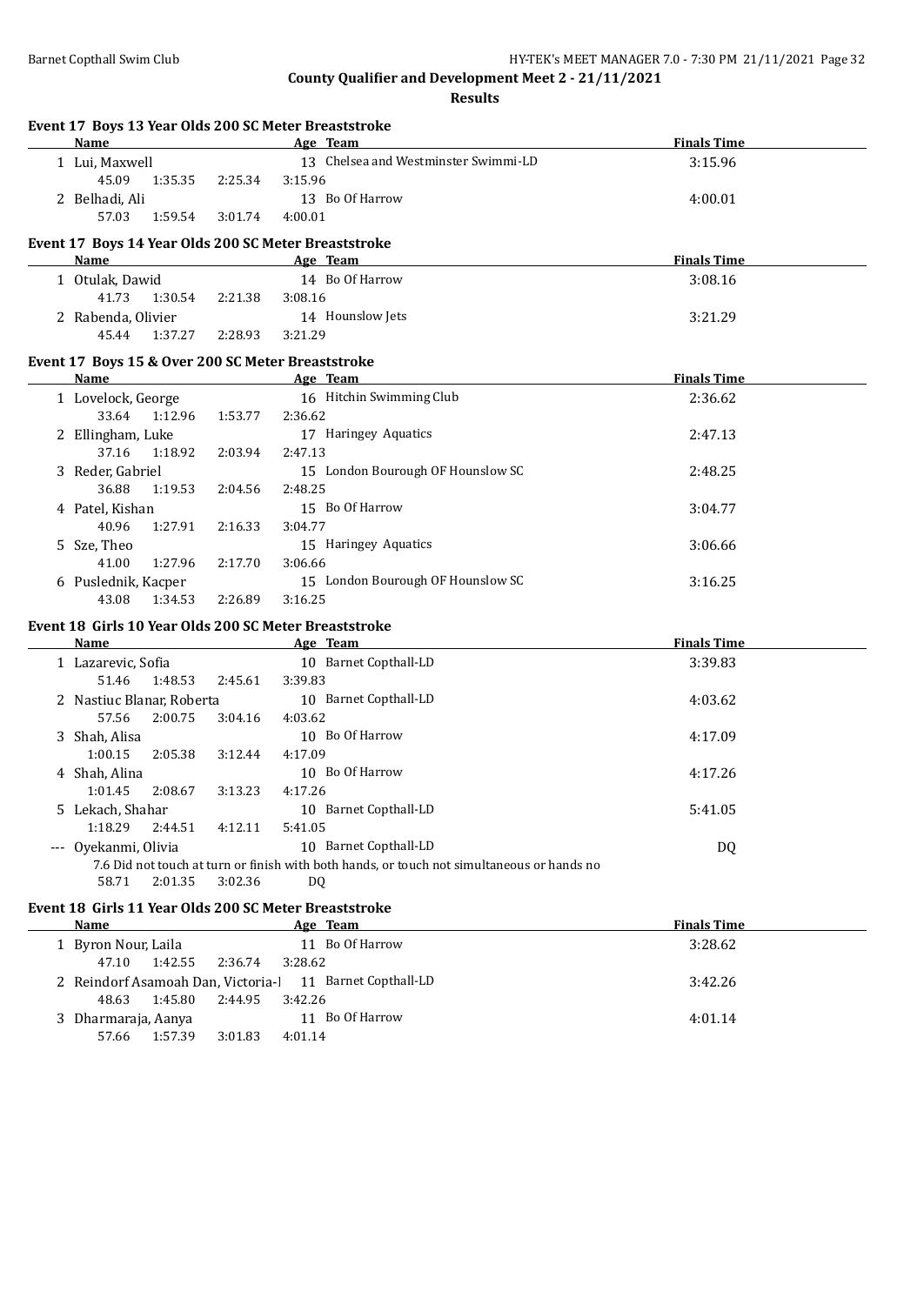**County Qualifier and Development Meet 2 - 21/11/2021 Results**

#### **Event 18 Girls 12 Year Olds 200 SC Meter Breaststroke**

|         | Name                 |                                  |         | Age Team                                                                                   | <b>Finals Time</b> |
|---------|----------------------|----------------------------------|---------|--------------------------------------------------------------------------------------------|--------------------|
|         | 1 Livina, Luize      |                                  |         | 12 SouthWest Londonfin SC                                                                  | 3:14.03            |
|         | 44.32                | 1:34.17                          | 2:25.98 | 3:14.03                                                                                    |                    |
|         | 2 Davies, Sienna     |                                  |         | 12 Staines Swimming Club-SE                                                                | 3:25.46            |
|         | 47.18                | 1:40.43                          | 2:34.42 | 3:25.46                                                                                    |                    |
|         | 3 Popovici, Ioana    |                                  |         | 12 Bo Of Harrow                                                                            | 3:25.78            |
|         | 46.40                | 1:39.14                          | 2:33.38 | 3:25.78                                                                                    |                    |
|         | 4 Bilici, Dilara     |                                  |         | 12 Haringey Aquatics                                                                       | 3:44.82            |
|         | 50.80                | 1:50.51                          | 2:48.72 | 3:44.82                                                                                    |                    |
|         | 5 Chudasama, Jiya    |                                  |         | 12 Bo Of Harrow                                                                            | 3:51.71            |
|         | 53.72                | 1:54.31                          | 2:55.15 | 3:51.71                                                                                    |                    |
|         | 6 Hindawi, Sarah     |                                  |         | 12 Bo Of Harrow                                                                            | 4:09.82            |
|         | 54.25                | 1:59.45                          | 3:05.38 | 4:09.82                                                                                    |                    |
| $- - -$ | Charalambous, Selena |                                  |         | 12 Haringey Aquatics                                                                       | DQ                 |
|         |                      |                                  |         | 7.6 Did not touch at turn or finish with both hands, or touch not simultaneous or hands no |                    |
|         | 48.33                | 1:43.26                          | 2:38.57 | DQ                                                                                         |                    |
| $---$   | Kerai, Divya         |                                  |         | 12 Bo Of Harrow                                                                            | DQ                 |
|         |                      | 4.4 Start before starting signal |         |                                                                                            |                    |
|         | 53.40                | 1:51.70                          | 2:49.01 | DQ                                                                                         |                    |

#### **Event 18 Girls 13 Year Olds 200 SC Meter Breaststroke**

|    | Name                |         | Age Team                          | <b>Finals Time</b> |
|----|---------------------|---------|-----------------------------------|--------------------|
|    | 1 Karagianni, Anisa |         | 13 London Bourough OF Hounslow SC | 3:09.35            |
|    | 1:32.34<br>42.96    | 2:22.04 | 3:09.35                           |                    |
|    | 2 Smethurst, Evelyn |         | 13 Hounslow Jets                  | 3:13.79            |
|    | 46.30<br>1:35.96    | 2:27.58 | 3:13.79                           |                    |
|    | 3 Reder, Liliana    |         | 13 London Bourough OF Hounslow SC | 3:16.42            |
|    | 1:33.77<br>43.89    | 2:27.13 | 3:16.42                           |                    |
|    | 4 Moore, Saide      |         | 13 Hertford Swimming Club         | 3:23.05            |
|    | 1:39.94<br>46.83    | 2:32.56 | 3:23.05                           |                    |
|    | 5 Leksander, Laura  |         | 13 Bo Of Harrow                   | 3:23.87            |
|    | 43.33<br>1:34.97    | 2:29.14 | 3:23.87                           |                    |
|    | 6 Manlegro, Gianna  |         | 13 Barnet Copthall-LD             | 3:39.21            |
|    | 1:45.06<br>49.77    | 2:42.78 | 3:39.21                           |                    |
|    | 7 Masterson, Erin T |         | 13 Bo Of Harrow                   | 3:39.58            |
|    | 50.06<br>1:46.17    | 2:43.52 | 3:39.58                           |                    |
| 8. | Lennon, Zoe         |         | 13 Hounslow Jets                  | 3:57.32            |
|    | 52.95<br>1:56.87    | 2:56.20 | 3:57.32                           |                    |
|    | 9 Karger, Sophia    |         | 13 Bo Of Harrow                   | 4:01.66            |
|    | 57.65<br>2:00.51    | 3:02.26 | 4:01.66                           |                    |

#### **Event 18 Girls 14 Year Olds 200 SC Meter Breaststroke**

48.21 1:42.75 2:38.50 3:30.72

| Name                                                          |         | Age Team                    | <b>Finals Time</b> |  |
|---------------------------------------------------------------|---------|-----------------------------|--------------------|--|
| 1 Patwa, Deeshaya                                             |         | 14 Bo Of Harrow             | 3:12.28            |  |
| 1:34.18<br>45.07                                              | 2:23.71 | 3:12.28                     |                    |  |
|                                                               |         |                             |                    |  |
| <b>Event 18 Girls 15 &amp; Over 200 SC Meter Breaststroke</b> |         |                             |                    |  |
| Name                                                          |         | Age Team                    | <b>Finals Time</b> |  |
| 1 Jones, Rosie                                                |         | 16 Staines Swimming Club-SE | 2:56.75            |  |

2 Guellal, Nora 15 Hounslow Jets 3:30.72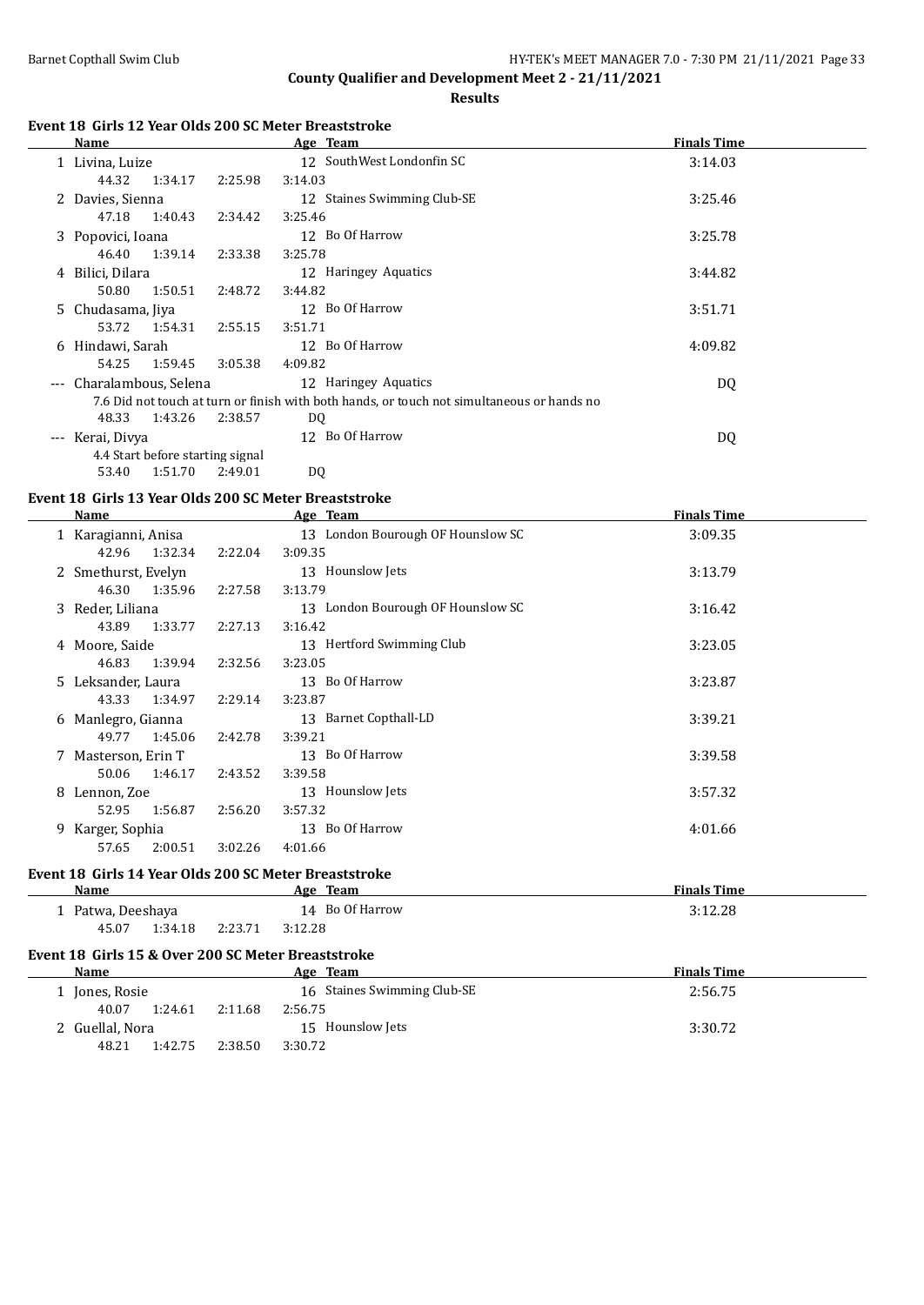**Results**

## **Event 19 Boys 9 Year Olds 100 SC Meter Freestyle**

|       | Name                                  | Age Team                 | <b>Finals Time</b> |
|-------|---------------------------------------|--------------------------|--------------------|
|       | 1 Herman, Jameson<br>38.12<br>1:21.83 | 9 Barnet Copthall-LD     | 1:21.83            |
|       | 2 Dok, Sankara<br>40.59<br>1:26.22    | 9 Barnet Copthall-LD     | 1:26.22            |
|       | 3 Flori, Raffi<br>41.32<br>1:27.41    | 9 Barnet Copthall-LD     | 1:27.41            |
|       | 4 Zietal, Frankie<br>43.20<br>1:36.46 | 9 Barnet Copthall-LD     | 1:36.46            |
| .5    | Omell, Frederick<br>46.61<br>1:37.55  | 9 Barnet Copthall-LD     | 1:37.55            |
|       | 6 Xie, Lewis<br>1:52.38<br>55.60      | 9 Barnet Copthall-LD     | 1:52.38            |
|       | 7 Jalil, Ari<br>55.19<br>1:54.45      | 9 Barnet Copthall-LD     | 1:54.45            |
|       | 8 Kay, Deniz<br>52.86<br>1:56.01      | 9 Barnet Copthall-LD     | 1:56.01            |
|       | 9 Patel, Shayan<br>1:01.62<br>2:12.26 | 9 Bo Of Harrow           | 2:12.26            |
| $---$ | Laszlo, Oliver<br>1:30.82<br>44.33    | 9 SouthWest Londonfin SC | X1:30.82           |

# **Event 19 Boys 10 Year Olds 100 SC Meter Freestyle**

|   | <b>Name</b>                                                            | Age Team              | <b>Finals Time</b> |
|---|------------------------------------------------------------------------|-----------------------|--------------------|
|   | 1 Shamshuddin Cortes, Alejandr<br>38.32<br>1:19.28                     | 10 Barnet Copthall-LD | 1:19.28            |
|   | 2 Daly, Daniel<br>37.46<br>1:19.41                                     | 10 Barnet Copthall-LD | 1:19.41            |
|   | 3 Iojan, Ioan<br>38.30<br>1:19.57                                      | 10 Barnet Copthall-LD | 1:19.57            |
|   | 4 Butorac, Zoran<br>38.19<br>1:19.80                                   | 10 Barnet Copthall-LD | 1:19.80            |
|   | 5 Subba, Joseph<br>37.11<br>1:20.16                                    | 10 Bo Of Harrow       | 1:20.16            |
|   | 6 Sufaj, Keiden<br>40.94<br>1:25.86                                    | 10 Barnet Copthall-LD | 1:25.86            |
|   | 7 Buzsik, Zente<br>41.54<br>1:27.66                                    | 10 Barnet Copthall-LD | 1:27.66            |
|   | 8 Szczygiel, Alexander<br>39.92<br>1:27.73                             | 10 Haringey Aquatics  | 1:27.73            |
| 9 | Chan, Matthew<br>41.69<br>1:31.07                                      | 10 Barnet Copthall-LD | 1:31.07            |
|   | 10 Shanbhag, Dhruv<br>45.86<br>1:35.52                                 | 10 Barnet Copthall-LD | 1:35.52            |
|   | 11 Saujani, Kian<br>46.30<br>1:39.87                                   | 10 Barnet Copthall-LD | 1:39.87            |
|   | --- Ritchie, Alfie<br>4.4 Start before starting signal<br>39.69<br>DQ. | 10 Barnet Copthall-LD | DQ                 |
|   | --- Iliev, Dimitar<br>4.4 Start before starting signal<br>48.55<br>DQ  | 10 Barnet Copthall-LD | DQ                 |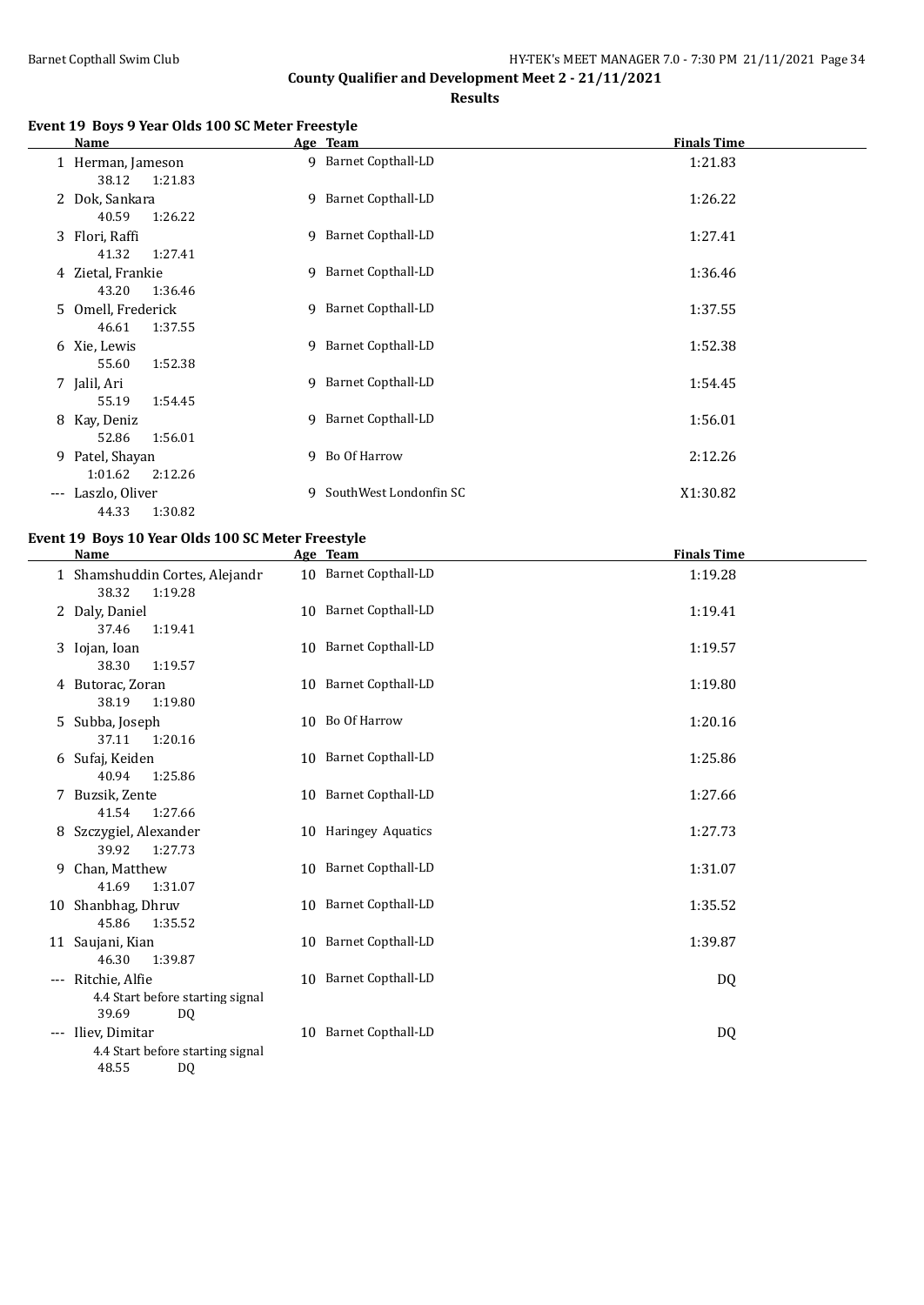**Results**

# **Event 19 Boys 11 Year Olds 100 SC Meter Freestyle**

| Name                                         |    | Age Team                          | <b>Finals Time</b> |
|----------------------------------------------|----|-----------------------------------|--------------------|
| 1 Ukeje, Ikenna<br>1:11.15<br>33.78          |    | 11 SouthWest Londonfin SC         | 1:11.15            |
| 2 Selmani, Amar<br>33.81<br>1:11.35          | 11 | <b>Barnet Copthall-LD</b>         | 1:11.35            |
| 3 Tang, Alfred Loktin<br>1:13.74<br>36.16    |    | 11 Hounslow Jets                  | 1:13.74            |
| 4 Kay, Alp<br>35.59<br>1:14.64               |    | 11 Barnet Copthall-LD             | 1:14.64            |
| 5 Weerasinghe, Seth<br>1:17.49<br>35.96      |    | 11 Barnet Copthall-LD             | 1:17.49            |
| 6 Zegiri, Gert<br>1:18.20<br>37.00           |    | 11 Bo Of Harrow                   | 1:18.20            |
| 7 Yalovets, Timofiy<br>37.98<br>1:19.70      |    | 11 London Bourough OF Hounslow SC | 1:19.70            |
| 8 Stewart-Arrien, Markel<br>48.32<br>1:36.63 |    | 11 SouthWest Londonfin SC         | 1:36.63            |
| 9 Patel, Eston<br>1:50.48<br>47.91           | 11 | Bo Of Harrow                      | 1:50.48            |

# **Event 19 Boys 12 Year Olds 100 SC Meter Freestyle**

| <b>Name</b>                                  | Age Team                    | <b>Finals Time</b> |
|----------------------------------------------|-----------------------------|--------------------|
| 1 Ukeje, Elendu<br>32.61<br>1:06.98          | 12 SouthWest Londonfin SC   | 1:06.98            |
| 2 Waissman, Louis<br>31.51<br>1:07.94        | 12 Bo Of Harrow             | 1:07.94            |
| 3 Croke, Tom<br>32.80<br>1:08.65             | 12 Barnet Copthall-LD       | 1:08.65            |
| 4 Lonnen, Frederick<br>32.61<br>1:08.80      | 12 Hounslow Jets            | 1:08.80            |
| 5 Danilet, Victor Vasile<br>33.62<br>1:09.59 | 12 Barnet Copthall-LD       | 1:09.59            |
| 6 Carstairs, Adam<br>33.49<br>1:09.73        | 12 Bo Of Harrow             | 1:09.73            |
| 7 Ionel-Asauleac, Andrew<br>34.64<br>1:11.71 | 12 Barnet Copthall-LD       | 1:11.71            |
| 8 Kaye, Joe<br>34.69<br>1:11.82              | 12 Barnet Copthall-LD       | 1:11.82            |
| 9 Cinquegrana, Ciaran<br>34.38<br>1:12.25    | 12 Staines Swimming Club-SE | 1:12.25            |
| 10 Takemoto, Yuto<br>21.35<br>1:14.11        | 12 Barnet Copthall-LD       | 1:14.11            |
| 11 Bhudia, Krish<br>36.07<br>1:16.96         | 12 Bo Of Harrow             | 1:16.96            |
| 12 Vaucanson, Augustin<br>33.93<br>1:18.44   | 12 Brent Dolphins SC        | 1:18.44            |
| 13 Wadsworth, Harrison<br>39.37<br>1:23.28   | 12 Hounslow Jets            | 1:23.28            |
| 14 Bull, Theodore<br>41.23<br>1:28.10        | 12 Hounslow Jets            | 1:28.10            |
| 15 Grynczel, Simon<br>40.26<br>1:30.75       | 12 Staines Swimming Club-SE | 1:30.75            |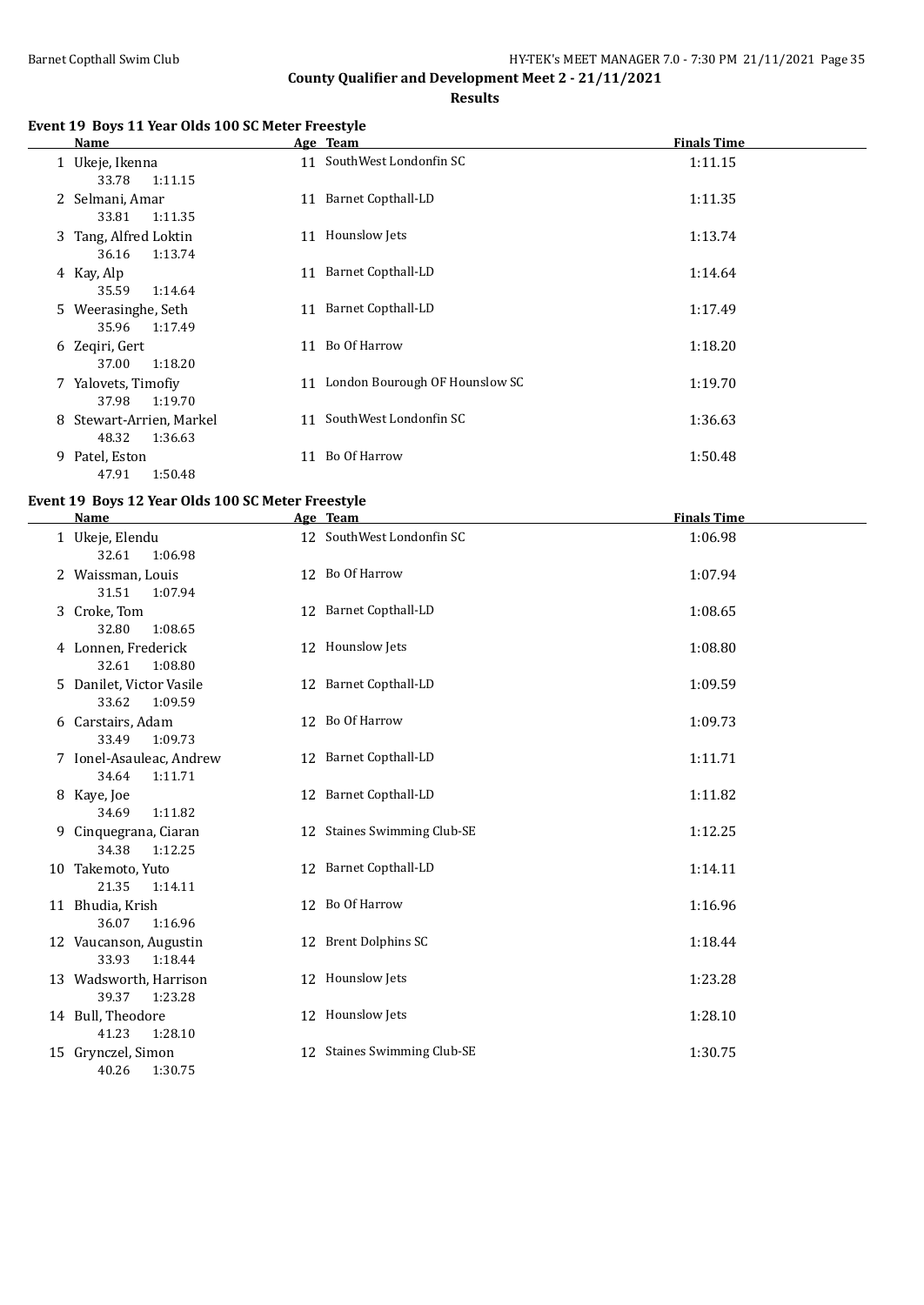**(Event 19 Boys 12 Year Olds 100 SC Meter Freestyle)**

**County Qualifier and Development Meet 2 - 21/11/2021**

**Results**

| <b>Name</b>                                                        | Age Team                             | <b>Finals Time</b> |
|--------------------------------------------------------------------|--------------------------------------|--------------------|
| --- Dhir, Aarav<br>4.4 Start before starting signal<br>40.19<br>DQ | 12 Bo Of Harrow                      | D <sub>0</sub>     |
| Event 19 Boys 13 Year Olds 100 SC Meter Freestyle                  |                                      |                    |
| <b>Name</b>                                                        | Age Team                             | <b>Finals Time</b> |
| 1 Stafford-Davies, Max<br>29.20<br>59.44                           | 13 Hounslow Jets                     | 59.44              |
| 2 Selmani, Yassin<br>30.06<br>1:01.78                              | 13 Barnet Copthall-LD                | 1:01.78            |
| 3 Lembac, Razvan V<br>29.81<br>1:02.66                             | 13 Bo Of Harrow                      | 1:02.66            |
| 4 Tom, Oliver<br>30.62<br>1:04.61                                  | 13 Ware S C                          | 1:04.61            |
| 5 Lesesne, Eric<br>32.68<br>1:07.82                                | 13 Chelsea and Westminster Swimmi-LD | 1:07.82            |
| 6 Barrett, Dylan<br>32.29<br>1:08.03                               | 13 Natare West London SC             | 1:08.03            |
| 7 Mihali, Patrick<br>32.70<br>1:08.58                              | 13 Bo Of Harrow                      | 1:08.58            |
| 8 Hiotis-Sclavenitis, Romanos<br>33.27<br>1:09.87                  | 13 Barnet Copthall-LD                | 1:09.87            |
| 9 Lorenzim, Damiano<br>34.37<br>1:10.23                            | 13 Barnet Copthall-LD                | 1:10.23            |
| 10 Lui, Maxwell<br>33.63<br>1:10.71                                | 13 Chelsea and Westminster Swimmi-LD | 1:10.71            |
| 11 Horan, Daniel<br>33.77<br>1:10.84                               | 13 Brent Dolphins SC                 | 1:10.84            |
| 12 Sharma, Aditya<br>34.25<br>1:10.98                              | 13 Bo Of Harrow                      | 1:10.98            |
| 13 Belhadi, Ali<br>42.06<br>1:26.20                                | 13 Bo Of Harrow                      | 1:26.20            |

## **Event 19 Boys 14 Year Olds 100 SC Meter Freestyle**

| Name                         |         |    | Age Team              | <b>Finals Time</b> |
|------------------------------|---------|----|-----------------------|--------------------|
| 1 Harris-Eze, Kene<br>29.02  | 59.81   |    | 14 Barnet Copthall-LD | 59.81              |
| 2 Sinnott, Dante<br>29.47    | 1:00.11 |    | 14 Barnet Copthall-LD | 1:00.11            |
| 3 Sethi, Sanchit<br>29.76    | 1:02.33 |    | 14 Bo Of Harrow       | 1:02.33            |
| 4 Otulak, Dawid<br>33.53     | 1:11.60 | 14 | Bo Of Harrow          | 1:11.60            |
| 5 Rabenda, Olivier<br>35.11  | 1:14.33 |    | 14 Hounslow Jets      | 1:14.33            |
| 6 Vaucanson, Arthur<br>35.24 | 1:16.67 |    | 14 Brent Dolphins SC  | 1:16.67            |
| 7 Patel, Arjan<br>37.51      | 1:19.05 |    | 14 Bo Of Harrow       | 1:19.05            |
| 8 Patel, Arnesh<br>38.56     | 1:20.47 |    | 14 Bo Of Harrow       | 1:20.47            |
| 9 Avital, Ariel<br>38.01     | 1:20.95 |    | 14 Haringey Aquatics  | 1:20.95            |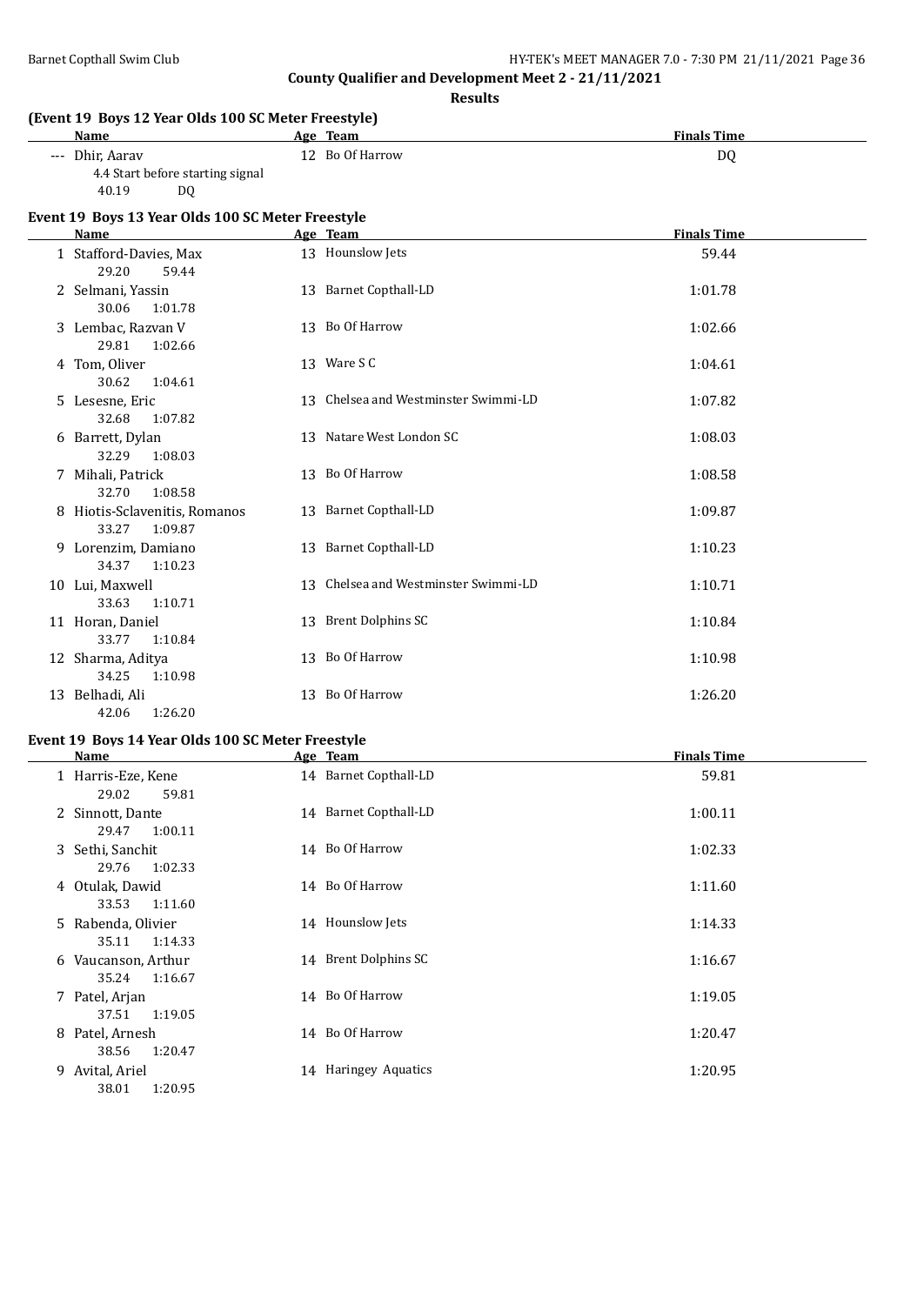$\frac{1}{2}$ 

# **County Qualifier and Development Meet 2 - 21/11/2021**

**Results**

# **Event 19 Boys 15 & Over 100 SC Meter Freestyle**

|   | Name                                            |     | Age Team                       | <b>Finals Time</b> |
|---|-------------------------------------------------|-----|--------------------------------|--------------------|
|   | 1 Carlos, Kai<br>26.51<br>55.12                 |     | 16 Barnet Copthall-LD          | 55.12              |
| 2 | Bartos, Matej<br>26.68<br>55.40                 | 17  | Barnet Copthall-LD             | 55.40              |
| 3 | Ellingham, Luke<br>59.49<br>28.48               | 17  | Haringey Aquatics              | 59.49              |
|   | 4 Routier, Elliott<br>29.02<br>1:00.51          |     | 16 Brent Dolphins SC           | 1:00.51            |
|   | 5 Griffith-Preprah, Kyrique<br>30.31<br>1:02.69 | 15  | Haringey Aquatics              | 1:02.69            |
|   | 6 Puslednik, Kacper<br>31.69<br>1:10.02         | 15  | London Bourough OF Hounslow SC | 1:10.02            |
|   | 7 Doghem-Rashid, Ismael<br>1:17.94<br>36.09     | 15. | Bo Of Harrow                   | 1:17.94            |

# **Event 20 Girls 9 Year Olds 100 SC Meter Freestyle**

| Name                                        |    | Age Team                  | <b>Finals Time</b> |
|---------------------------------------------|----|---------------------------|--------------------|
| 1 Osele, Isabella<br>44.13<br>1:30.71       | 9  | <b>Barnet Copthall-LD</b> | 1:30.71            |
| 2 Onobrauche, Sara<br>43.01<br>1:31.48      |    | 9 Barnet Copthall-LD      | 1:31.48            |
| 3 Shah, Sareena<br>44.71<br>1:33.77         |    | 9 Barnet Copthall-LD      | 1:33.77            |
| 4 Takemoto, Kanon<br>49.85<br>1:45.21       |    | 9 Barnet Copthall-LD      | 1:45.21            |
| 5 Turner, Amelia<br>1:45.31<br>48.20        |    | 9 Haringey Aquatics       | 1:45.31            |
| 6 Evans, Florence<br>1:48.96<br>51.47       |    | 9 Hounslow Jets           | 1:48.96            |
| 7 Chandrashekar, Mahika<br>51.53<br>1:52.79 | Q. | Bo Of Harrow              | 1:52.79            |

# **Event 20 Girls 10 Year Olds 100 SC Meter Freestyle**

| Name                                          | Age Team                        | <b>Finals Time</b> |
|-----------------------------------------------|---------------------------------|--------------------|
| 1 Garner, Mia J<br>34.67<br>1:15.03           | 10 Bo Of Harrow                 | 1:15.03            |
| 2 Tiller, Lily-rose<br>1:15.50<br>36.72       | 10 Staines Swimming Club-SE     | 1:15.50            |
| 3 Nosinova, Sofia                             | 10 Barnet Copthall-LD           | 1:18.52            |
| 1:18.52<br>38.31<br>4 Jelbaoui, Leyla         | 10 Barnet Copthall-LD           | 1:18.54            |
| 1:18.54<br>38.01<br>5 Hurcombe, Lulu          | 10 Haringey Aquatics            | 1:20.51            |
| 1:20.51<br>39.03<br>6 Harris, Amy             | 10 Barnet Copthall-LD           | 1:21.30            |
| 38.84<br>1:21.30<br>7 Hayakawa, Jui           | 10 Barnet Copthall-LD           | 1:22.39            |
| 1:22.39<br>39.51<br>8 Mew, Ellie              | 10 Barnet Copthall-LD           | 1:32.94            |
| 1:32.94<br>41.49<br>9 Nastiuc Blanar, Roberta | <b>Barnet Copthall-LD</b><br>10 | 1:33.23            |
| 1:33.23<br>44.68                              |                                 |                    |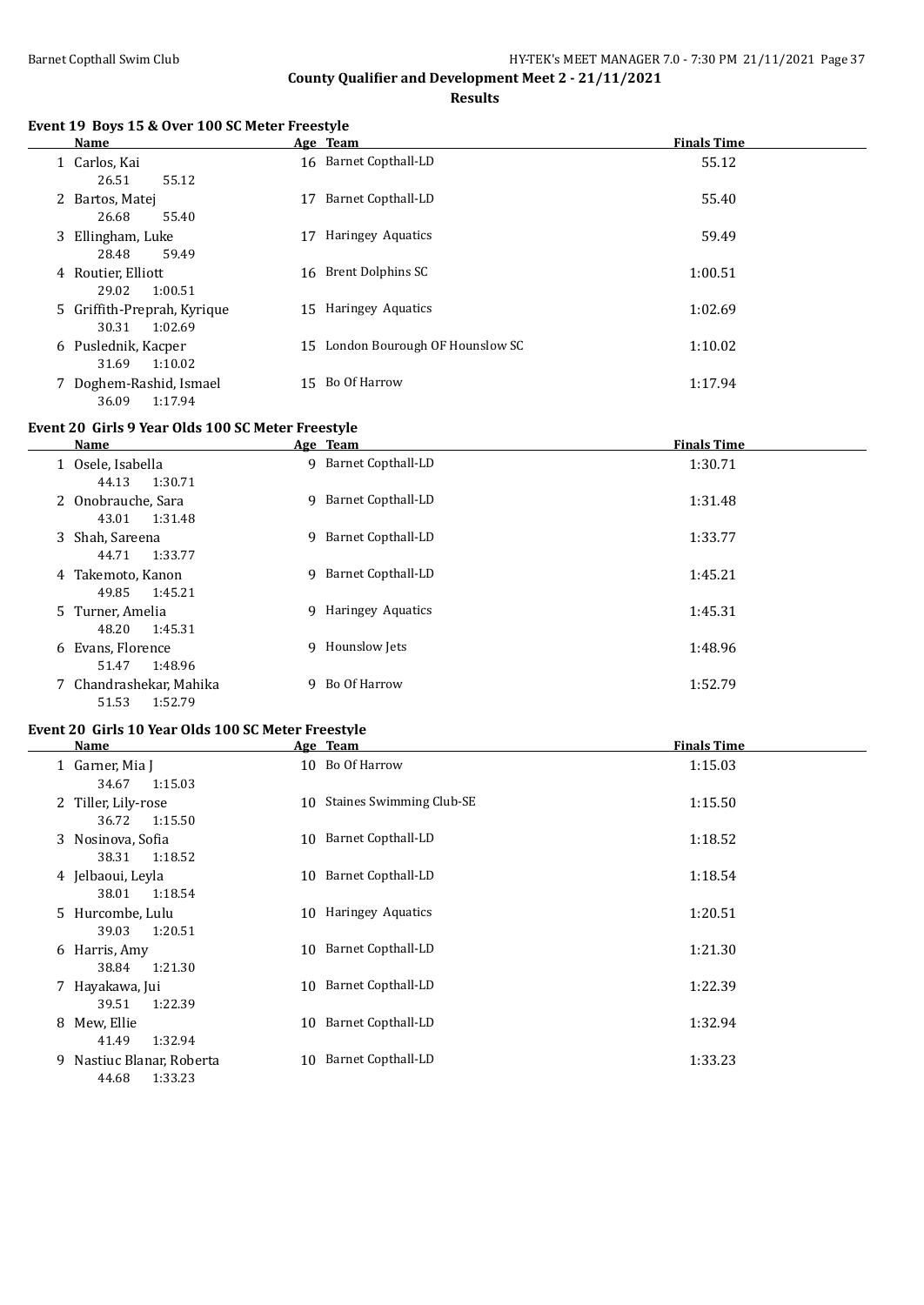$\overline{\phantom{a}}$ 

# **County Qualifier and Development Meet 2 - 21/11/2021**

**Results**

# **(Event 20 Girls 10 Year Olds 100 SC Meter Freestyle)**

| Name                                         | Age Team                          | <b>Finals Time</b> |
|----------------------------------------------|-----------------------------------|--------------------|
| Weclewska, Natalia<br>10<br>46.14<br>1:39.29 | 10 London Bourough OF Hounslow SC | 1:39.29            |
| 11 Oyekanmi, Olivia<br>1:40.98<br>47.14      | <b>Barnet Copthall-LD</b><br>10   | 1:40.98            |
| 12 Kaye, Aya<br>48.91<br>1:43.31             | <b>Barnet Copthall-LD</b><br>10   | 1:43.31            |
| 13 Shah, Alina<br>50.57<br>1:47.81           | 10 Bo Of Harrow                   | 1:47.81            |
| 14 Shah, Alisa<br>53.43<br>1:56.05           | Bo Of Harrow<br>10                | 1:56.05            |
| 15 Dinisoara, Anna Bella<br>55.06<br>2:02.89 | Barnet Copthall-LD<br>10          | 2:02.89            |

# **Event 20 Girls 11 Year Olds 100 SC Meter Freestyle**

|    | Name                                                   | Age Team                  | <b>Finals Time</b> |
|----|--------------------------------------------------------|---------------------------|--------------------|
|    | 1 Olszewska, Nadia<br>35.39<br>1:13.25                 | 11 Barnet Copthall-LD     | 1:13.25            |
|    | 2 Longhurst, Freya<br>36.10<br>1:15.09                 | 11 Barnet Copthall-LD     | 1:15.09            |
| 3  | Veingard, Amelia<br>1:20.38<br>37.89                   | 11 Barnet Copthall-LD     | 1:20.38            |
|    | 4 Byron Nour, Laila<br>1:20.65<br>38.07                | 11 Bo Of Harrow           | 1:20.65            |
| 5  | Zietal, Sophie<br>38.07<br>1:21.33                     | 11 Barnet Copthall-LD     | 1:21.33            |
| 6  | Alden, Amelia                                          | 11 Barnet Copthall-LD     | 1:22.30            |
|    | 1:22.30<br>39.61<br>7 Reindorf Asamoah Dan, Victoria-l | 11 Barnet Copthall-LD     | 1:25.14            |
| 8  | 39.54<br>1:25.14<br>Ellis, Saoirse                     | 11 Haringey Aquatics      | 1:31.34            |
| 9  | 42.44<br>1:31.34<br>Dharmaraja, Aanya<br>44.92 1:33.24 | 11 Bo Of Harrow           | 1:33.24            |
|    | 10 Perex-Badalbit, Claudia                             | 11 SouthWest Londonfin SC | 1:33.39            |
|    | 44.12<br>1:33.39<br>11 Martin, Bernadette              | 11 Hounslow Jets          | 1:39.20            |
| 12 | 48.29<br>1:39.20<br>Shah, Ishani<br>1:39.24<br>47.73   | 11 Bo Of Harrow           | 1:39.24            |

#### **Event 20 Girls 12 Year Olds 100 SC Meter Freestyle**

| Name                                      |     | Age Team                             | <b>Finals Time</b> |
|-------------------------------------------|-----|--------------------------------------|--------------------|
| 1 Onobrauche, Malaika<br>31.07<br>1:04.61 |     | 12 Barnet Copthall-LD                | 1:04.61            |
| 2 Terranova, Emma<br>1:08.61<br>32.66     |     | 12 London Bourough OF Hounslow SC    | 1:08.61            |
| 3 Kurati, Kaltra<br>1:10.17<br>33.82      |     | 12 Chelsea and Westminster Swimmi-LD | 1:10.17            |
| 4 Elias, Antonia<br>1:10.18<br>34.18      |     | 12 Barnet Copthall-LD                | 1:10.18            |
| 5 Livina, Luize<br>34.90<br>1:11.63       |     | 12 SouthWest Londonfin SC            | 1:11.63            |
| 6 Cucu, Olivia<br>35.78<br>1:15.10        | 12. | Barnet Copthall-LD                   | 1:15.10            |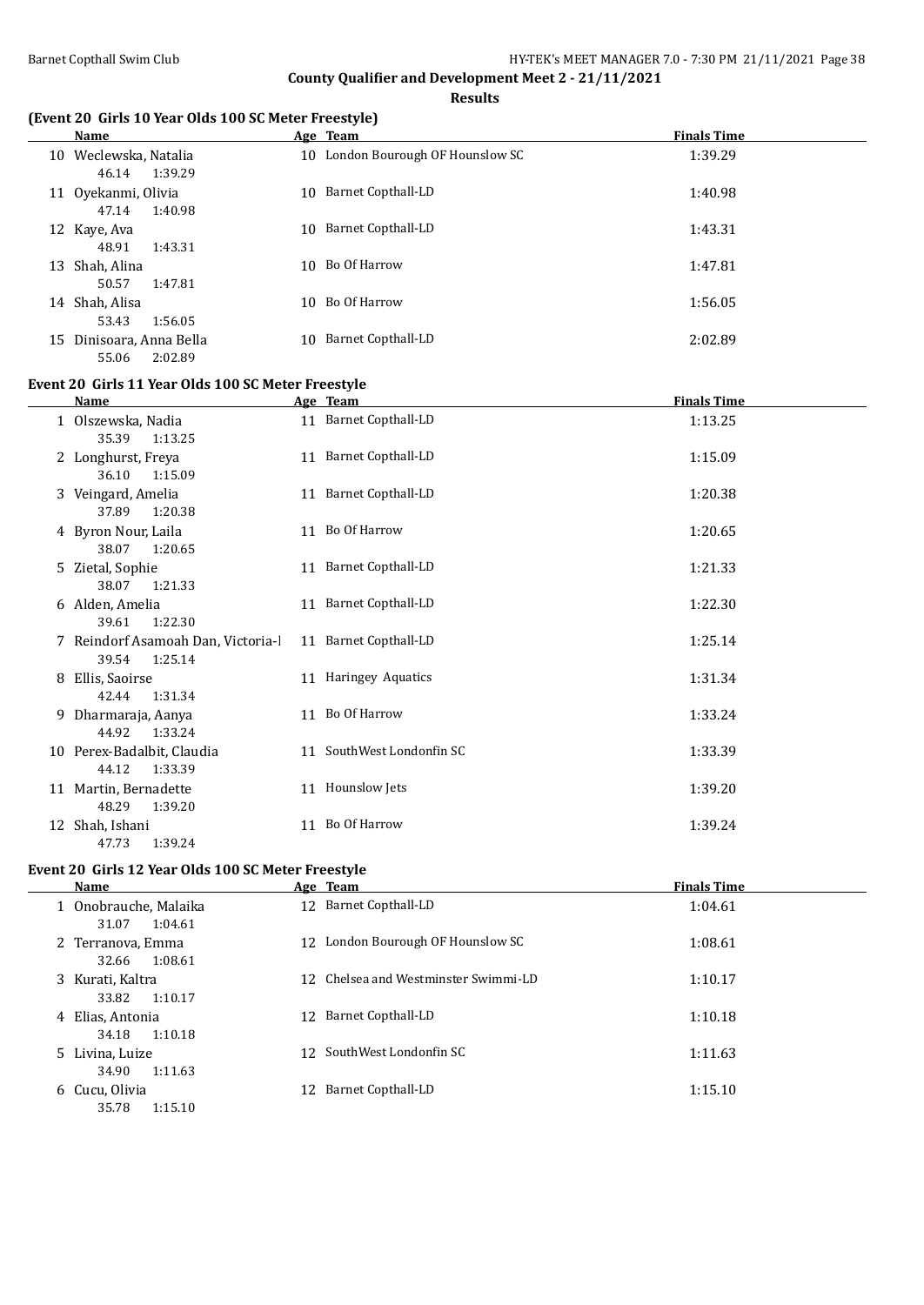**Results**

## **(Event 20 Girls 12 Year Olds 100 SC Meter Freestyle)**

| Name                                       | Age Team              | <b>Finals Time</b> |
|--------------------------------------------|-----------------------|--------------------|
| 7 Chu, Maxine<br>1:15.50<br>36.39          | 12 Haringey Aquatics  | 1:15.50            |
| 8 Charalambous, Selena<br>36.30<br>1:16.39 | 12 Haringey Aquatics  | 1:16.39            |
| 9 Bostan, Crina<br>1:16.95<br>36.66        | 12 Barnet Copthall-LD | 1:16.95            |
| 10 Fairbairn, Khai<br>35.72<br>1:17.46     | 12 Haringey Aquatics  | 1:17.46            |
| 11 Bilici, Dilara<br>1:25.79<br>40.90      | 12 Haringey Aquatics  | 1:25.79            |
| 12 Elmadiova, Jasmine<br>1:27.59<br>40.01  | 12 Bo Of Harrow       | 1:27.59            |
| 13 Chudasama, Jiya<br>41.95<br>1:29.31     | 12 Bo Of Harrow       | 1:29.31            |
| 14 Kerai, Divya<br>1:33.25<br>42.88        | 12 Bo Of Harrow       | 1:33.25            |

## **Event 20 Girls 13 Year Olds 100 SC Meter Freestyle**

| <b>Name</b>                               |    | Age Team                             | <b>Finals Time</b> |
|-------------------------------------------|----|--------------------------------------|--------------------|
| 1 Carlos, Isabelle<br>33.49<br>1:08.67    |    | 13 Barnet Copthall-LD                | 1:08.67            |
| 2 Lovelock, Hannah<br>32.97<br>1:09.03    |    | 13 Hitchin Swimming Club             | 1:09.03            |
| 3 Bonfiglio, Dahlia I<br>1:09.07<br>32.86 |    | 13 Chelsea and Westminster Swimmi-LD | 1:09.07            |
| 4 Smethurst, Evelyn<br>33.29<br>1:09.54   |    | 13 Hounslow Jets                     | 1:09.54            |
| 5 Karagianni, Anisa<br>33.67<br>1:10.20   |    | 13 London Bourough OF Hounslow SC    | 1:10.20            |
| 6 Reder, Liliana<br>34.39<br>1:10.79      |    | 13 London Bourough OF Hounslow SC    | 1:10.79            |
| 7 Perera, Ashani<br>33.95<br>1:11.00      |    | 13 Barnet Copthall-LD                | 1:11.00            |
| 8 Leksander, Laura<br>33.80<br>1:12.21    |    | 13 Bo Of Harrow                      | 1:12.21            |
| 9 Manlegro, Gianna<br>38.11<br>1:19.45    |    | 13 Barnet Copthall-LD                | 1:19.45            |
| 10 Nieto, Genesis<br>38.95<br>1:23.35     |    | 13 London Bourough OF Hounslow SC    | 1:23.35            |
| 11 Masterson, Erin T<br>38.05<br>1:25.41  |    | 13 Bo Of Harrow                      | 1:25.41            |
| 12 Lennon, Zoe<br>41.11<br>1:30.26        |    | 13 Hounslow Jets                     | 1:30.26            |
| 13 Halai, Rea<br>43.63<br>1:33.83         |    | 13 Bo Of Harrow                      | 1:33.83            |
| 14 Karger, Sophia<br>42.76<br>1:34.61     | 13 | Bo Of Harrow                         | 1:34.61            |

# **Event 20 Girls 14 Year Olds 100 SC Meter Freestyle**

| <b>Name</b>                           | <b>Team</b><br>Age    | <b>Finals Time</b> |
|---------------------------------------|-----------------------|--------------------|
| 1 Chadwick, Ellie<br>30.19<br>1:02.50 | 14 Barnet Copthall-LD | 1:02.50            |
| 2 Grzybek, Maja<br>1:06.62<br>31.69   | 14 Haringey Aquatics  | 1:06.62            |